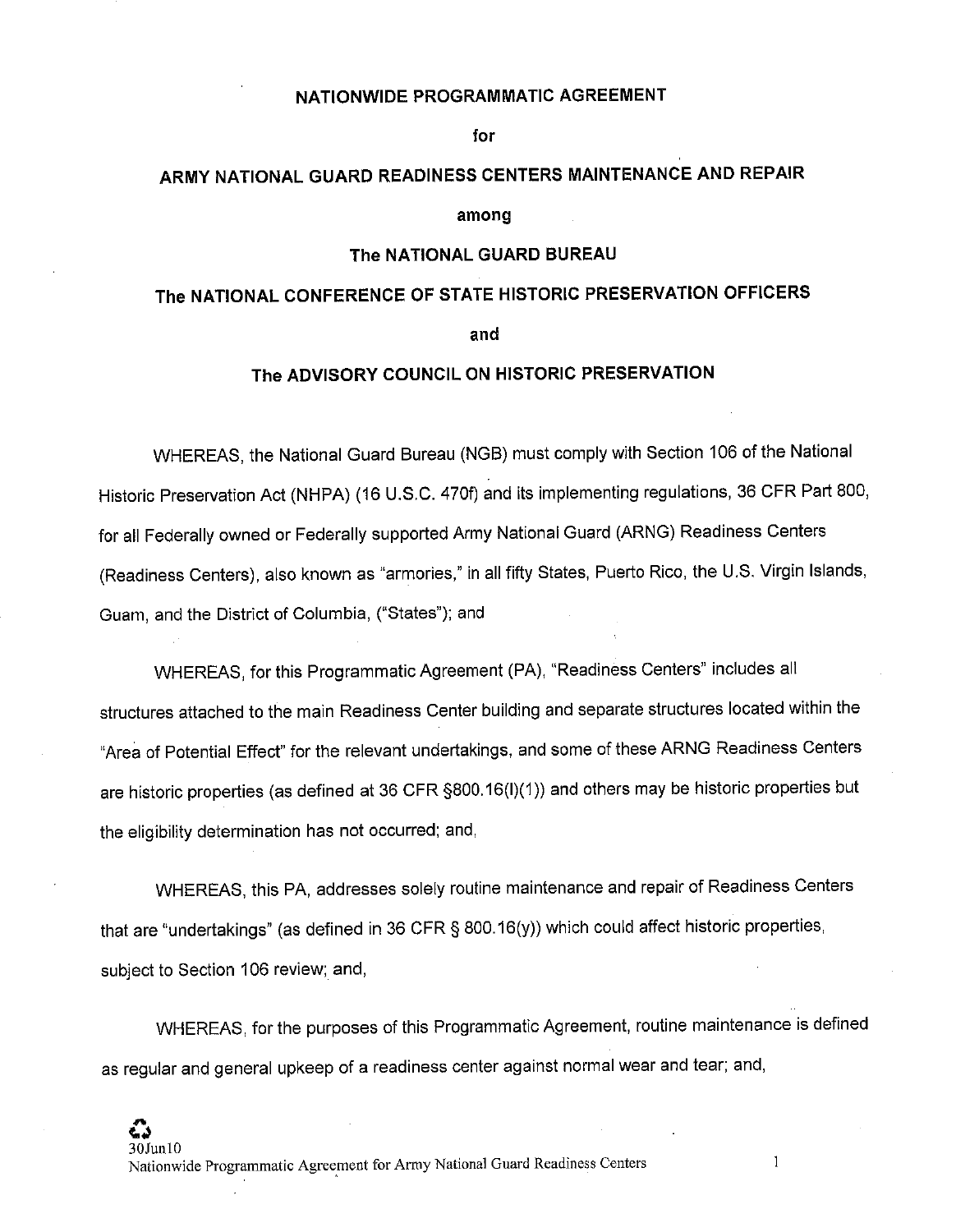WHEREAS, pursuant to AR 200-1, 13 December 2007, Environmental Protection and Enhancement, Subsection 1-15, (or any succeeding document), the NGB is defined as an "installation management organization" for the state ARNGs and, per Terms, Section II, each Adjutant General (TAG) is defined as the "Installation Commander" for each of the States, Territories, and DC; and,

WHEREAS, the NGB has jurisdiction over federally owned and state owned and operated facilities, including Readiness Centers, due to their receiving federal funding; and,

WHEREAS, this PA, prepared pursuant to 36 CFR §800.14(b)(2), addresses the effects of any ARNG routine maintenance and repair undertakings at Readiness Centers, and which may include the following determinations: No Historic Properties Affected (36 CFR 800.4(d)(1)), No Adverse Effect (36 CFR 800.5 (b), (c)), and Adverse Effect (36 CFR 800.5 (a)(1) (2)), and establishes a program alternative by which NGB will ensure compliance with Section 106; and,

WHEREAS, the NGB, in consultation with the U.S. Army Federal Preservation Officer (FPO), Army Environmental Command (AEC), and the ACHP determined that consultation with Native American tribes during the development of this PA was not necessary because this PA deals specifically with renovations to above ground resources and any undertakings that require ground disturbance outside of the scope of this PA require additional tribal consultation in accordance with 36 CFR 800.2(c)(ii); and,

WHEREAS, the NGB afforded the public an opportunity to comment on this PA by contacting a state-wide non-profit historic preservation organization where applicable and academic experts to obtain comments and provided access to the draft Programmatic Agreement on a project website where interested parties could provide comment; and (Appendix D),

WHEREAS, the NGB has completed The Historic Context for Army National Guard Readiness Centers in June 2008 to assist the NGB with applying National Register of Historic Places (NRHP) eligibility criteria contained in 36 CFR § 60.4, to its Readiness Centers and to serve as an overview of

**CJ**  30Junl0

Nationwide Programmatic Agreement for Army National Guard Readiness Centers 2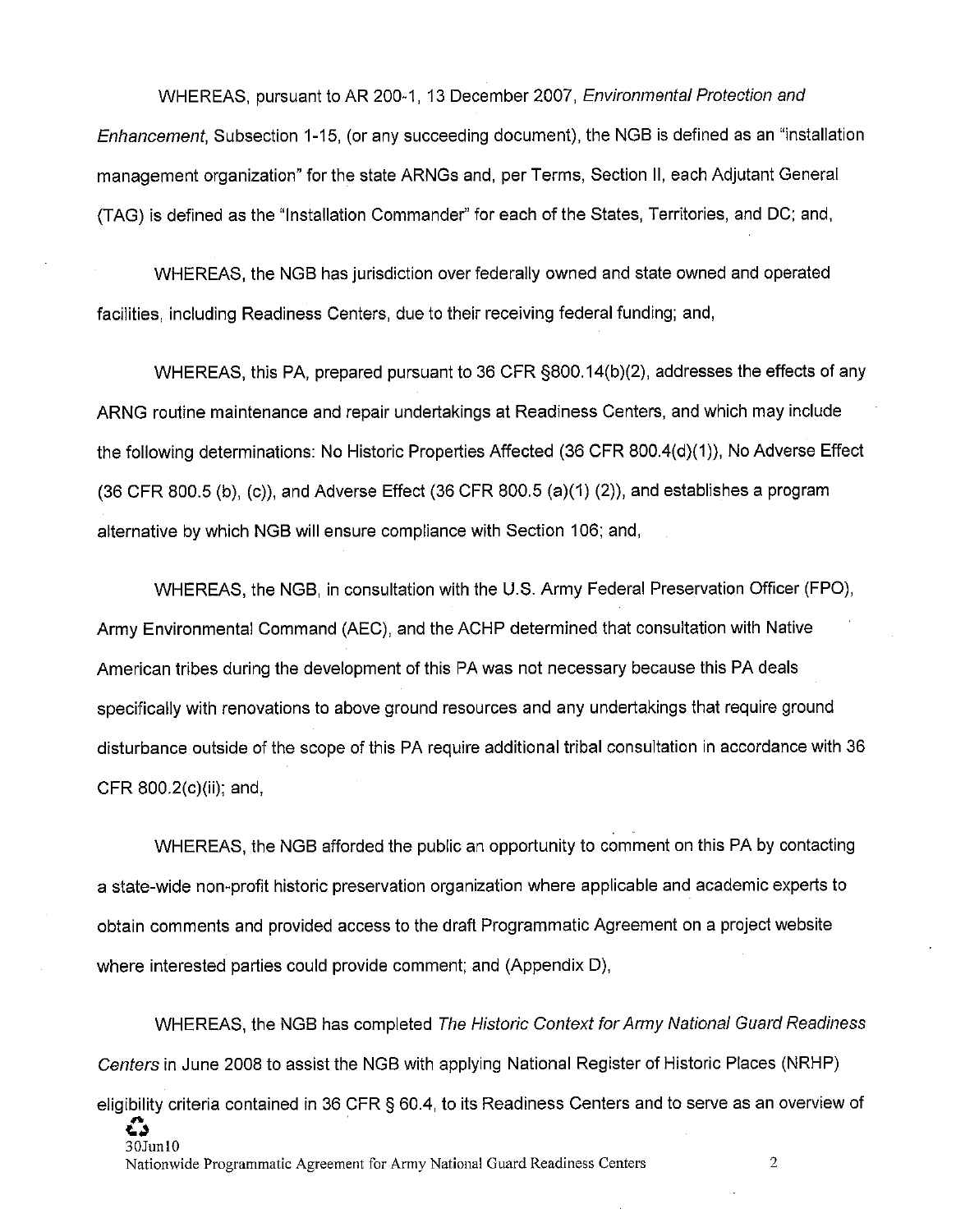the different types of architecture, architects, social history, people and events that occurred throughout the United States related to Readiness Centers (Appendix A); and,

WHEREAS, the NGB has consulted with the ACHP, the National Conference of State Historic Preservation Officers (NCSHPO), the National Trust for Historic Preservation (National Trust), the United States Department of Interior's National Park Service (NPS), cultural resources experts in academia, and has requested the ACHP, NGB, and NCSHPO to sign this PA in accordance with 36 CFR § 800.14(b)(2)(iii) and Appendix D.

NOW THEREFORE, the NGB, the ACHP and NCSHPO agree that this PA will address NGB's Section106 compliance responsibilities for maintenance and repair at historic ARNG Readiness Centers.

#### **STIPULATIONS**

The NGB shall implement the following measures:

#### **I. Terms of the Programmatic Agreement**

A. Every state ARNG organization will be required to organize a consultation meeting with the appropriate SHPO within 90 days of the signing of this agreement. During that meeting, a state ARNG representative (the Cultural Resources Manager (CRM) or the Environmental Program Manager (EPM)) and the SHPO will determine whether to implement the alternative process outlined in this PA to meet their Section 106 responsibilities. Within 120 days of the signing of this agreement, the state ARNG EPM will formally notify the NGB in writing of the decision made during this consultation. Within 150 days following the signing of this agreement, the NGB will notify, via formal correspondence, the NCSHPO and the ACHP which state ARNGs and SHPOs will fulfill their Section 106 responsibilities in accordance with the alternative process outlined in this PA. If, during the aforementioned consultation meeting, it is determined that a state ARNG will not use the alternative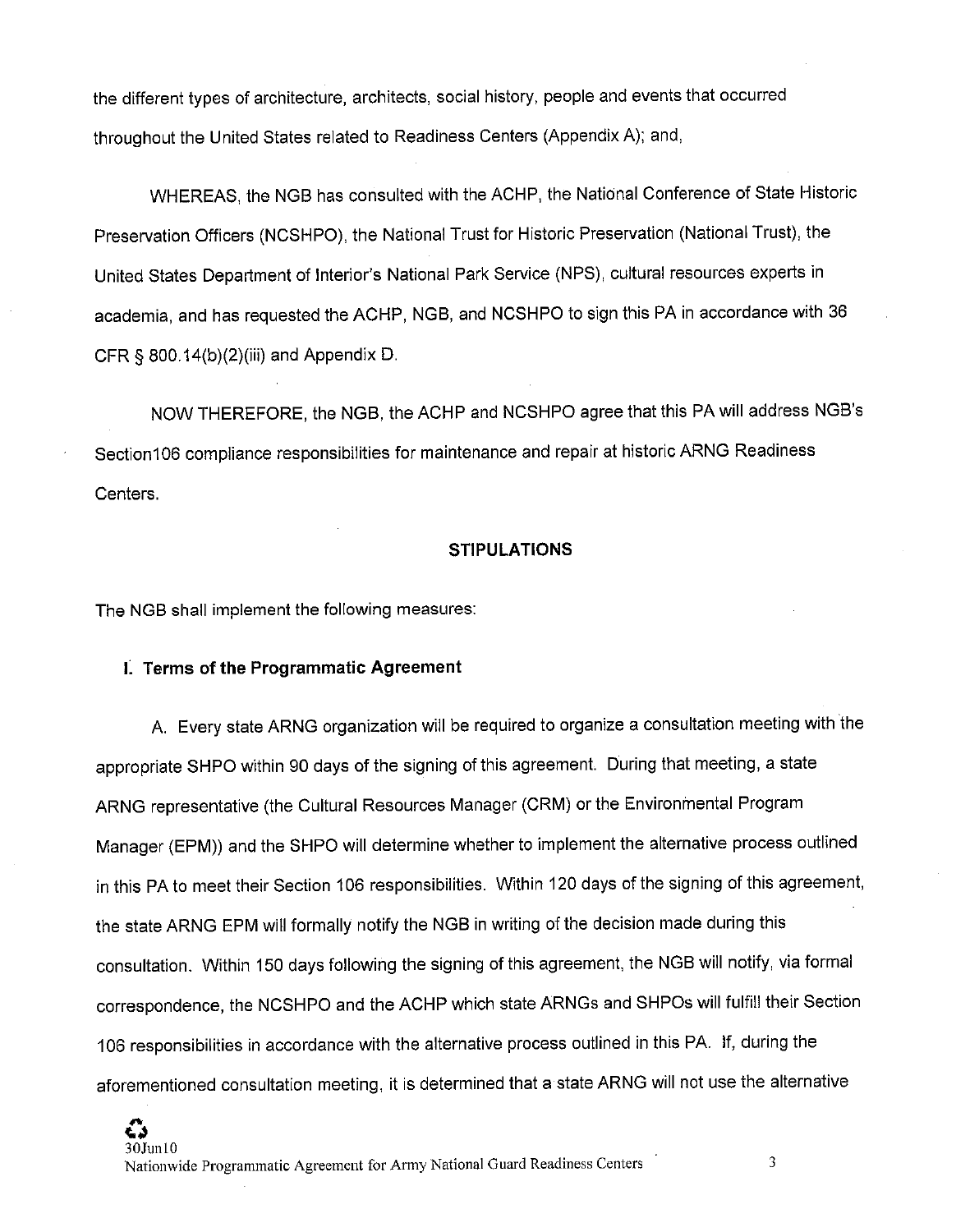process outlined herein, the state ARNG and SHPO will continue to meet the Section 106 consultation requirements in accordance with Subpart B of 36 CFR Part 800.

> i. State ARNGs and SHPOs that initially chose not to use the alternative procedures described herein may, in the future, reconsider this approach and implement the PA in their respective states. After reconsideration, and the state ARNG and SHPO make a preliminary determination to use the PA, they should follow the steps set forth in I. A above to complete the process and notify the NGB as appropriate.

B. A Cultural Resources Manager (CRM) in the state, who will act as a liaison on behalf of the installation's TAG, will perform daily installation cultural resources management responsibilities and will coordinate with all internal and external stakeholders.

C. The installation's commander will ensure that the CRM has appropriate knowledge, skills, and professional training and education to carry out installation cultural resources management responsibilities. The installation commander will also ensure that all cultural resources technical work (including but not limited to identification, evaluation, and treatment of historic properties, and preparation and implementation of an Integrated Cultural Resources Management Plan (ICRMP)), is conducted by individuals who meet the applicable professional qualifications standards established by the National Park Service in 36 CFR 61, Appendix B.

D. The terms of the PA apply to NGB undertakings concerning the maintenance and repair Readiness Centers. The list of current ARNG Readiness Center properties is set forth-in Appendix B attached hereto.

E. This PA does not address ARNG undertakings that could cause ground disturbance or that may affect archaeological sites, except those areas previously designated as easements (e.g., natural gas, telephone, and water lines) or areas where disturbance has already occurred (e.g., sidewalks, driveways, paths) for the first six inches depth of ground disturbance. For excavation work deeper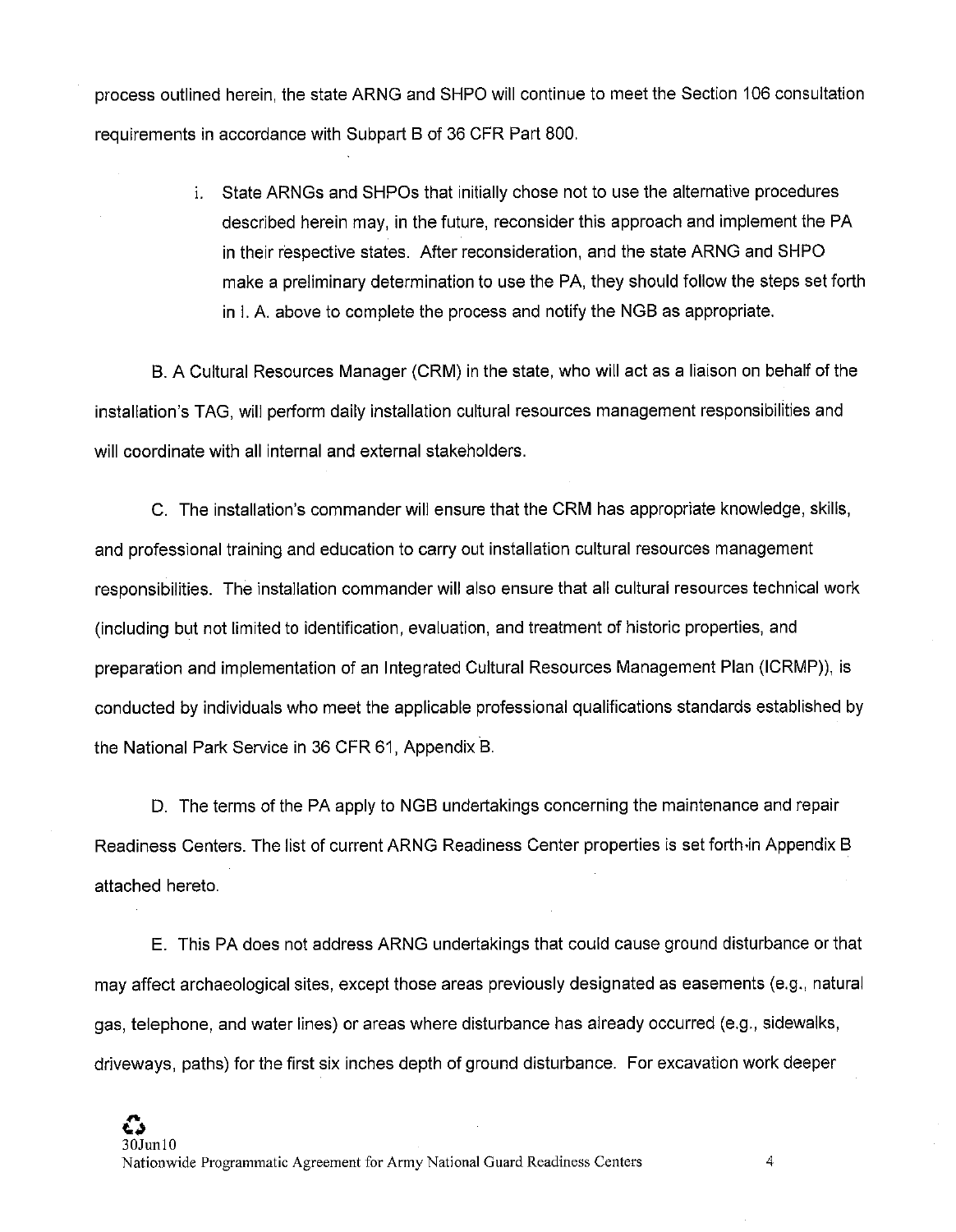than six inches on Readiness Center properties, the standard 36 CFR Part 800 consultation process must be followed.

F. This PA does not apply on "tribal lands" as defined under 36 CFR § 800.16(x).

G. This PA does not apply to replacement or repair of wall insulation. Any action to this insulation will require compliance with the standard 36 CFR 800 consultation process.

#### **II. Exemptions**

The CRM will determine whether a proposed activity meets the definition of one of the exempted activities listed below. If the CRM determines the proposed activity meets one or more of the definitions listed below, the proposed activity is then exempt from further Section 106 review. For each instance in which the installation CRM employs any of these exemptions, the CRM shall prepare written documentation to be retained in the CRM's records and used in the annual report. The CRM will specifically identify which of the exempt category(ies) was utilized.

Exterior and interior work is exempted from Section 106 review when it:

- i. Affects those materials listed under Exemption II.A and 11.B below;
- ii. Is routine maintenance, defined as regular and general upkeep of a readiness center against normal wear and tear;
- iii. Involves repair or replacement with in-kind materials when the material being repaired or replaced has been identified as contributing to the historic significance of the building; and,
- iv. Non-historic/non-character defining exemptions will apply to both exterior and interior maintenance and repair of non-historic or non-character defining materials only when historic or character defining features or materials are not destroyed, obscured, concealed, or altered or otherwise compromised. These exemptions only apply to Readiness Centers when a **G**  30Junl0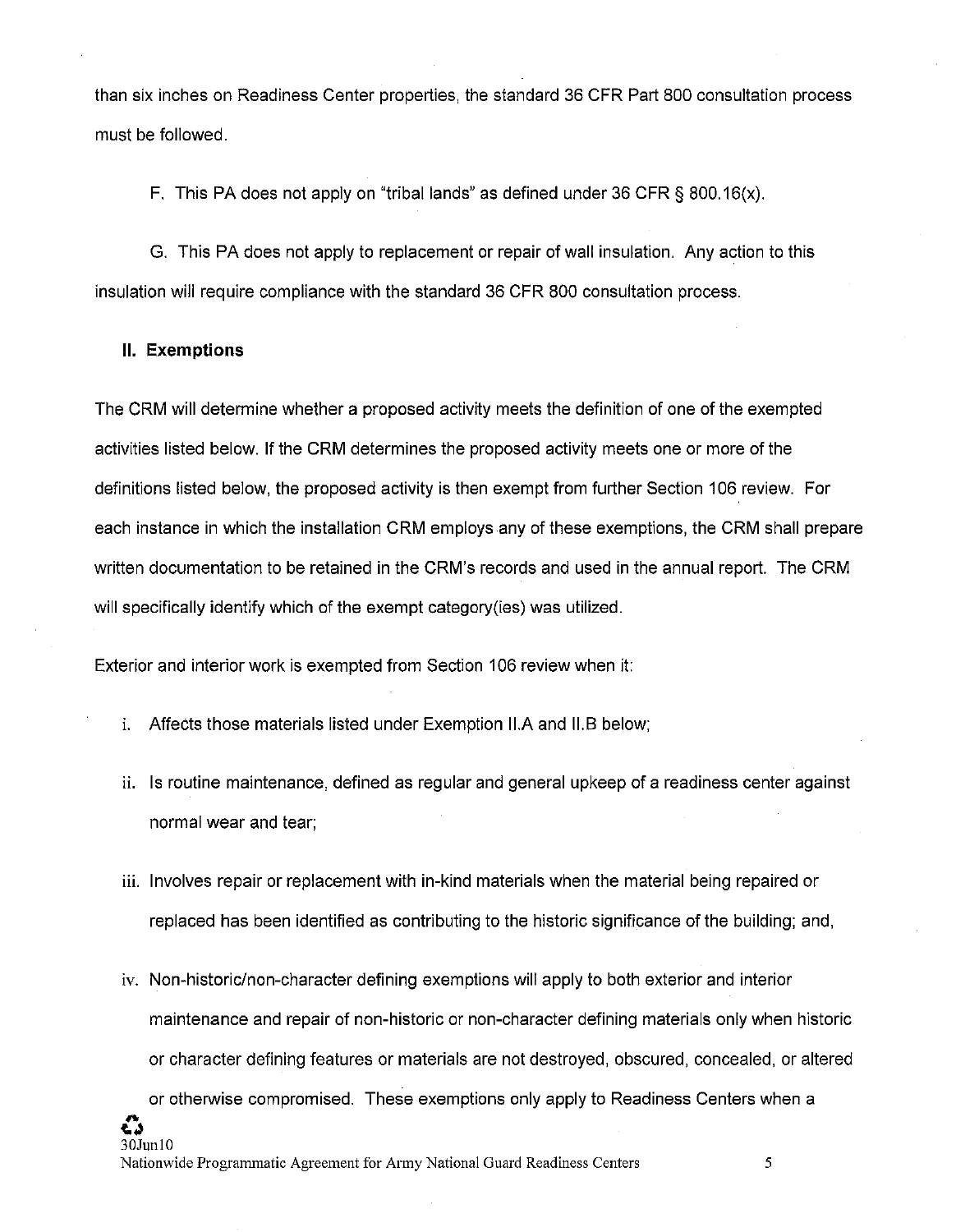formal study by qualified professionals have evaluated and identified those elements that are historic or character defining and those that are non-historic or non-character defining materials and that the appropriate SHPO has concurred with those findings.

v. Meets the Secretary of the Interior's Standards for the Treatment of Historic Properties with Guidelines for Preserving, Rehabilitating, and Reconstructing Historic Buildings (Weeks, Kay. D and Grimmer, Anne E, 1995,

http://www.nps.gov/history/hps/tps/standards/standards complete.pdf) when repair or replacement will occur to those materials identified as contributing to the historic significance of the building.

#### **A. Exterior Exemptions Apply to:**

- 1. Painting on previously painted surfaces using similar color
- 2. Paint removal by means that will not damage or adversely affect the historic fabric of the building
- 3. Repair of existing walkways
- 4. Repair of existing parking areas within the existing footprint and not involving lighting and landscaping changes
- 5. Repair of existing above ground fuel storage facilities
- 6. Placement of temporary, or not permanently fixed, barriers for compliance with DoD Minimum Antiterrorism Standards for Buildings (UFC 4-010-01 8 October 2003)
- 7. Building exterior repairs that matches existing details, form, and materials and meet the requirements as specified above in II i-iv
- 8. Building exterior replacement that matches existing details, form, and materials, meets the requirements as specified above in II 1-iv, and only when deterioration of the material is beyond repair

## **B. Interior Exemptions Apply to:**

**#1,**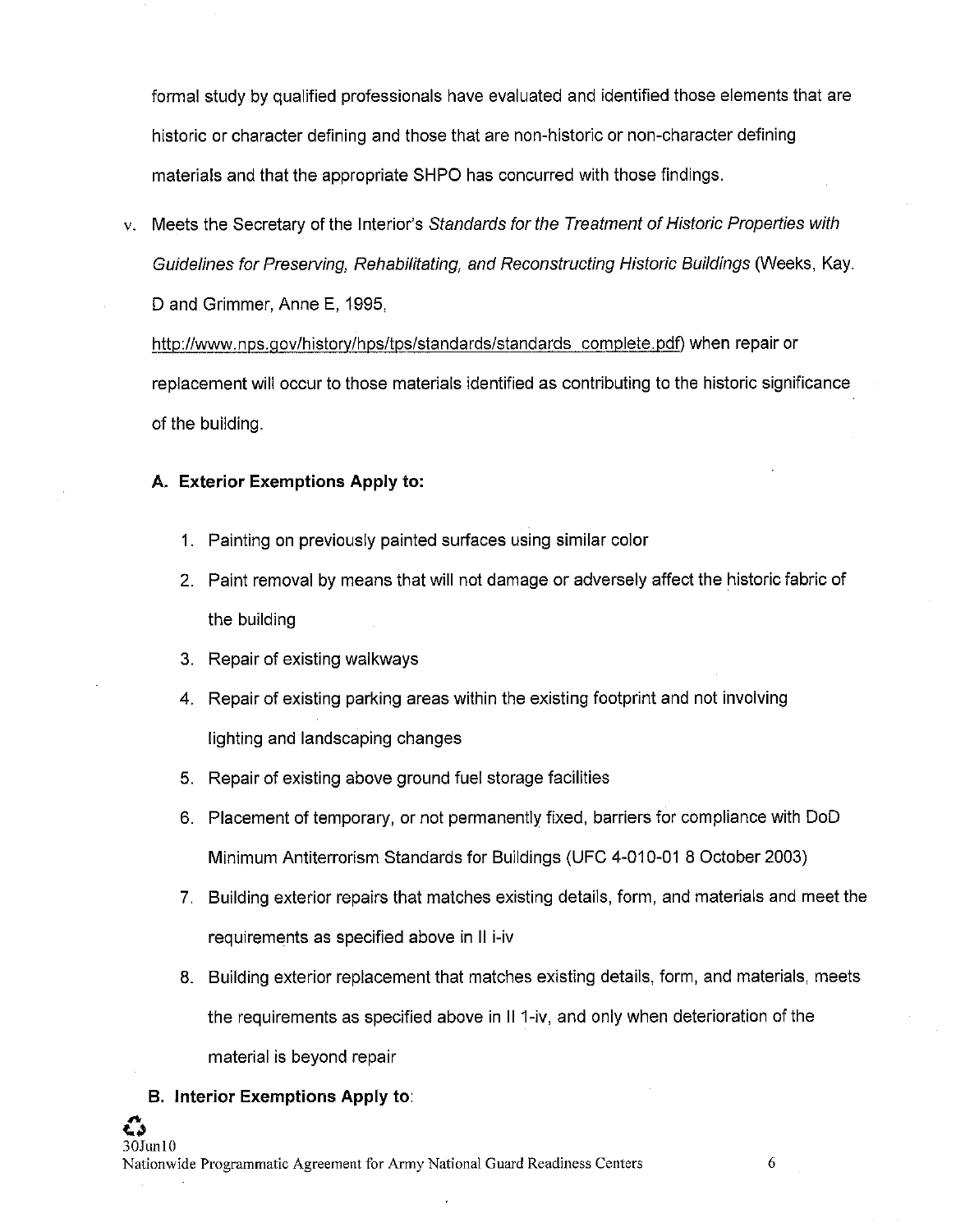- 1. Insulation (ceilings, attics, basement spaces, plumbing pipes, hot water heaters, and ductwork)
- 2. Electrical systems
- 3. Telecommunications equipment
- 4. Security systems
- 5. Fire suppression systems
- 6. Non-destructive asbestos removal and abatement
- 7. Non-destructive lead paint abatement

#### **Ill. Section 106 Review Process for Readiness Center Undertakings**

CRMs shall carry out the following process for each undertaking under the scope of this PA:

**A. Identification and Evaluation of Readiness· Centers** 

- 1. CRMs shall consult Appendix Band the PRIDE (Planning Resource Infrastructure Development and Evaluation (PRIDE) is the ARNG's real property database) to determine the historic property status for the relevant ARNG Readiness Center. If an installation has not been evaluated an ARNG Readiness Center for NRHP eligibility, the Readiness Center's eligibility will be determined per 36 CFR 800.4.
- 2. a. If the relevant Readiness Center is a "historic property," or eligible for or listed on the NRHP, then the installation will proceed to Stipulation Ill B.
	- b. If the relevant Readiness Center is not a historic property, then no further Section 106 review is necessary. The CRM shall document this determination and proceed accordingly.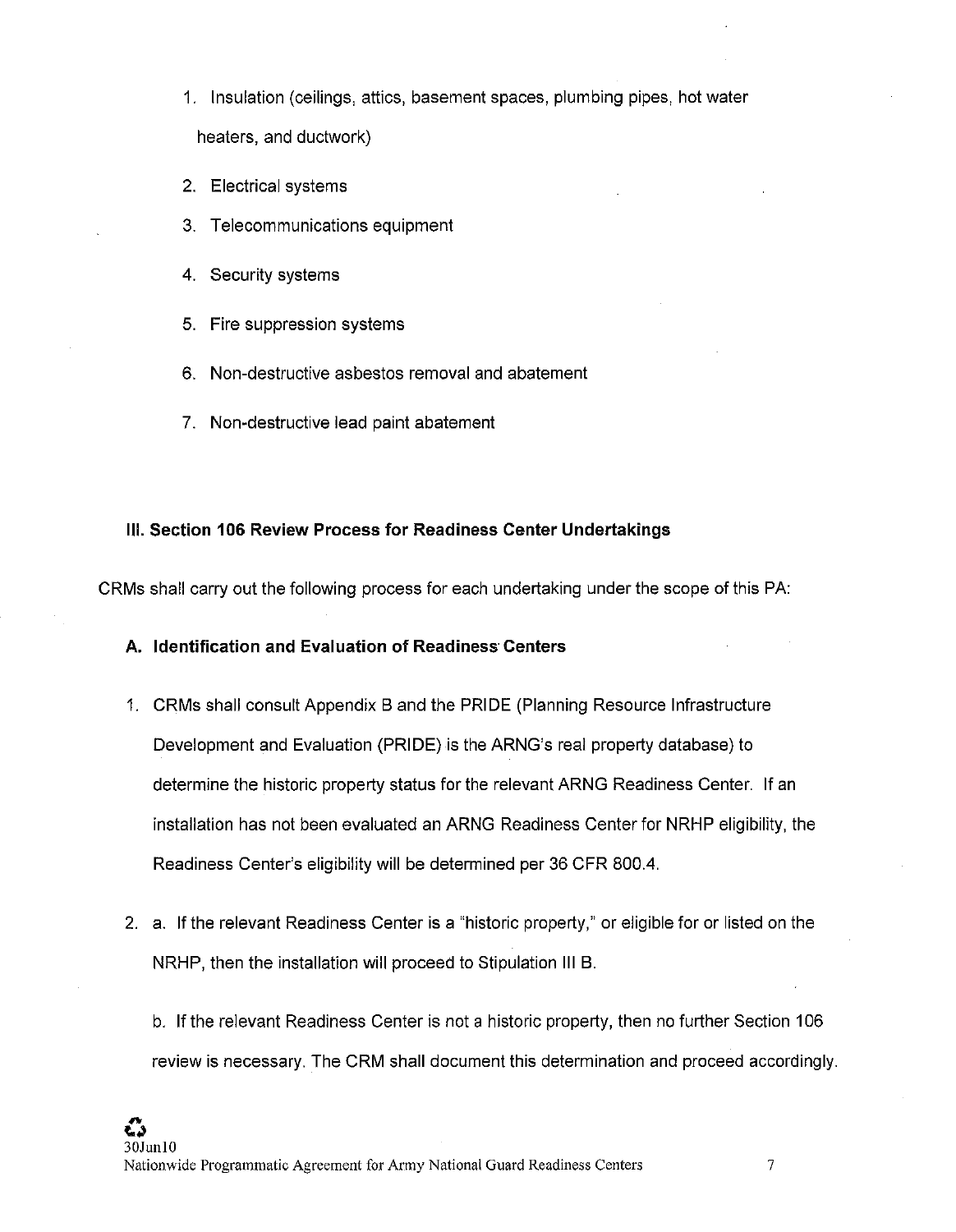#### **B. Consultation with Indian Tribes and Native Hawaiian Organizations**

1. The CRM will consult with Indian tribes or Native Hawaiian organizations for a proposed Readiness Center project if the CRM, through their regular, yearly consultation efforts, identifies a Federally-recognized Indian tribe or Native Hawaiian organization that may attach religious and cultural significance to a historic property affected by the proposed undertaking or is otherwise interested in a particular Readiness Center. Consultation with Indian tribes or Native Hawaiian organizations regarding the undertaking will take place through formal government to government consultation unless another agreement is in place such as a formal Memorandum of Understanding (MOU) that specifically outlines other consultation protocol. All tribal consultation will begin at the same time that consultation with the SHPO occurs.

#### **C. Determination of Effect on Historic Readiness Centers**

If a proposed undertaking does not meet the definition of an exempted activity as defined in Section II, then the CRM will follow the process as stipulated within 1 and 2 below.

1. No Adverse Effect-36 CFR §800.5 (b) and (c)

a. If the CRM determines that a proposed undertaking will not adversely affect a Readiness Center that is an historic property because the Secretary of Interior Standards (36 CFR 68) will be followed, the CRM will:

(i) Notify the SHPO in writing for each undertaking and include the documentation specified in 36 CFR §800.11 (e) and request concurrence with the CRM's finding of no adverse effect.

(aa) If SHPO concurs in writing within thirty days of the receipt of the CRM's finding and appropriate documentation, the proposed Readiness Center undertaking will proceed. . .,.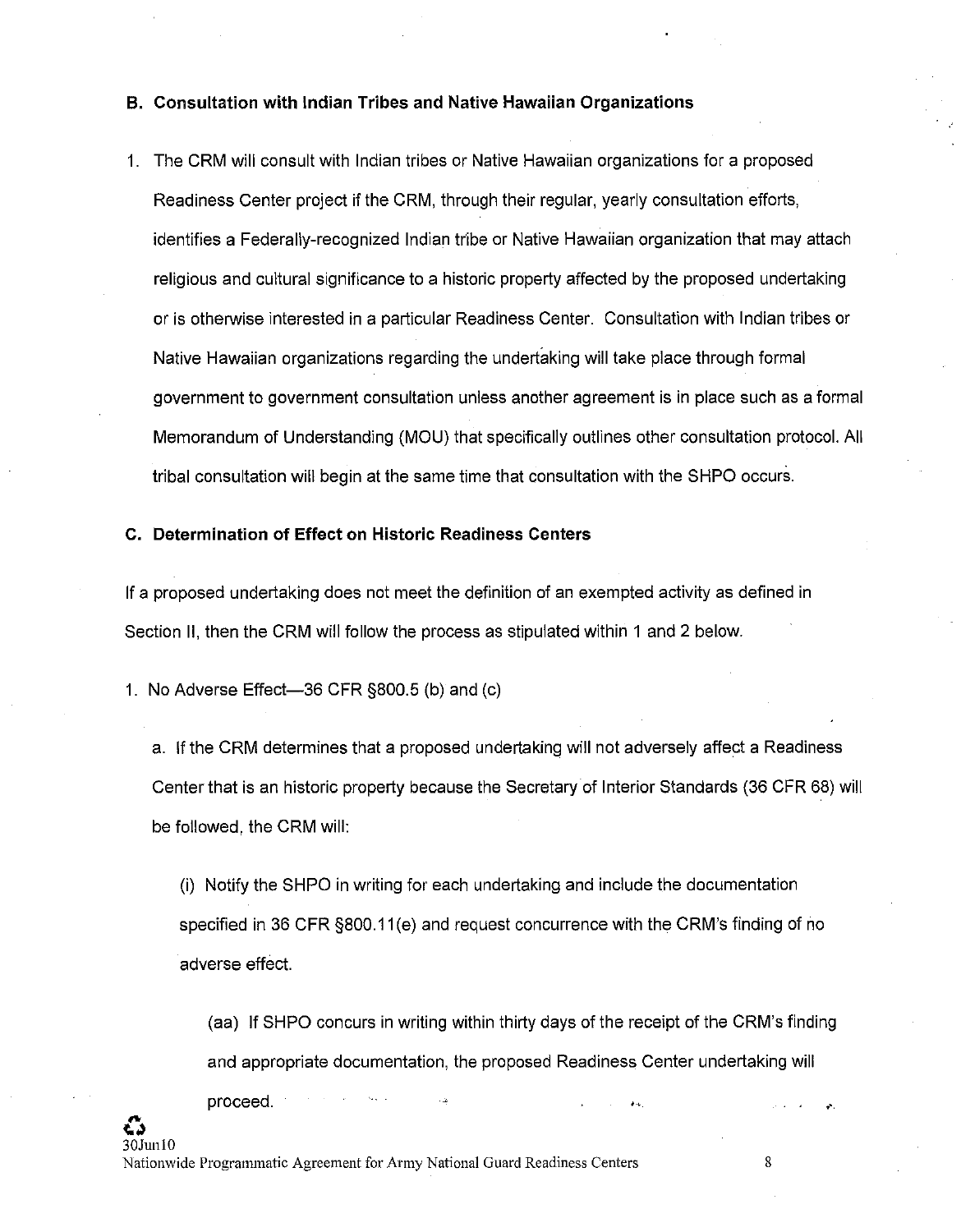(bb) If SHPO does not reply to the CRM within thirty days of receipt of the CRM's request and appropriate documentation in writing, the CRM's no adverse effect finding will become final and the proposed Readiness Center undertaking will proceed without further Section 106 review.

(cc) If the SHPO replies to the CRM's finding within thirty days of receipt of the CRM's finding request and appropriate documentation in writing, but does not concur with the CRM's finding of no adverse effect, the CRM and the SHPO will attempt to resolve the disagreement. When the CRM determines that an agreement on the finding cannot be reached, the CRM shall refer the matter to the NGB and:

(dd) The NGB shall determine whether to revise the CRM's effect finding.

a. If the NGB revises the CRM's finding to meet SHPO's position, the CRM will move on to Stipulation III.C.2.

b. If the NGB decides not to revise the CRM's effect finding, the parties will exercise the Dispute Resolution procedures set forth in Administrative Stipulation V.

2. Adverse Effect- (36 CFR §800.5 (a)(1) and (2).) The following procedure shall serve as a substitute for the process set forth in 36 CFR §800.6, Resolution of Adverse Effects, and specifically 36 CFR §800.6 (c), Memorandum of Agreement:

a. If the CRM, after considering alternative actions, determines that a proposed project may adversely affect a Readiness Center that is an historic property, the CRM will:

(i) Notify the SHPO in writing of the undertaking, including the information as specified in 36 CFR §800.11 (e), the alternatives that were considered to avoid the Adverse Effect and why they were not possible to implement, proposed appropriate mitigation, and to request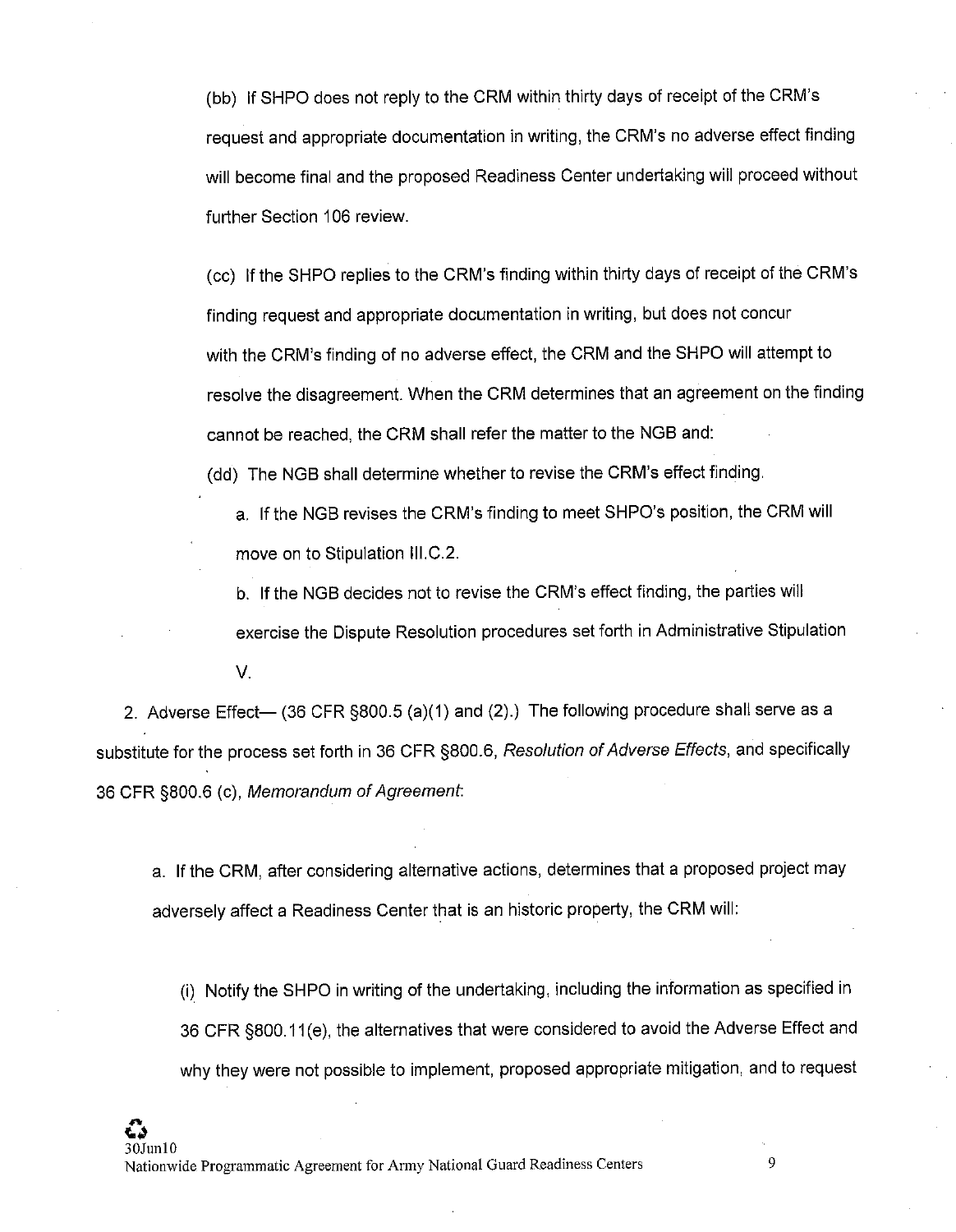the SHPO's concurrence on the finding. Proposed mitigation may involve HASS/HAER Level Ill documentation as described in Appendix C of this PA, though HASS/HAER Level I and II and/or other mitigation measures may be more acceptable and should be considered on a case by case basis based on the specific undertaking.

(aa) If the SHPO concurs in writing within thirty days of the receipt of the CRM's finding of adverse effect and recommended mitigation, the proposed project will proceed in accordance with the CRM's suggested mitigation measures.

(bb) If the SHPO does not respond in writing to the CRM within thirty days of receipt of the CRM's finding of adverse effect and recommended mitigation, the proposed Readiness Center project will proceed in accordance with the CRM's suggested mitigation measures.

(cc) If the SHPO responds in writing to the CRM within the thirty day time period, but does not agree with the CRM's recommended mitigation measures, the CRM, the NGS, and the SHPO will consult further to attempt to reach an agreement.

(dd) If agreement regarding mitigation measures or any other matter related to the adverse effect determination cannot be reached, the parties will exercise the Dispute Resolution procedures set forth in Administrative Stipulation V.

(ii) Notify the interested public of the undertaking and the adverse effect determination either on the State ARNG's or State SHPO's website(s) or in other means by which the state ARNG feels is an appropriate means of notifying interested parties of the undertaking. The State ARNG will take into account ARNG any comments received by the interested public.

30Jun10 (aa) Notification of the public should occur at the same time that the CRM notifies the SHPO of the CRM's finding of adverse effect and recommended mitigation.

*e~*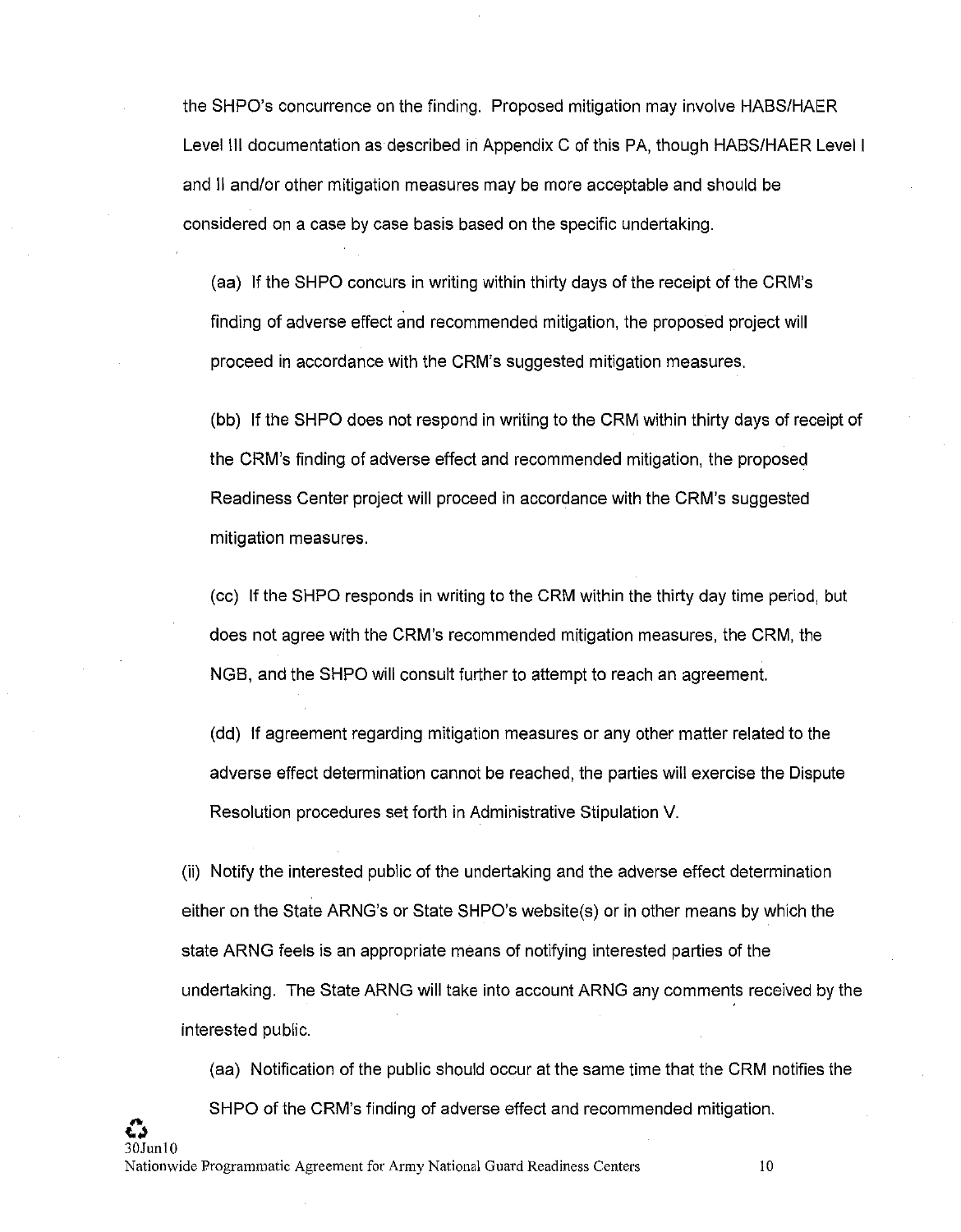#### **Administrative Stipulations**

#### **I. Personnel**

The State ARNG's Facilities Management Officer (FMO) or Construction and Facilities Management Officer (CFMO) will include the CRM in their state's planning for proposed projects and activities related to the maintenance and repair of Readiness Centers that are historic properties early in the planning process. After participating in the state-level planning process, the CRM will coordinate with the state SHPO for all non-exempt undertakings.

#### **II. Anti-Deficiency Act Compliance**

All requirements set forth in this PA requiring expenditure of U.S. Army funds are expressly subject to the availability of appropriations and the requirements of the Anti-Deficiency Act (31 U.S.C. Section 1341). No obligation undertaken under the terms of the PA shall require or be interpreted to require a commitment to expend funds not appropriated for a particular purpose. Should the requirements of the Anti-Deficiency Act apply, the NGB will consult with the ACHP and NCSHPO, according to the amendment and termination procedures found in Administrative Stipulations VII and VIII.

## **Ill. Readiness Center Reporting, Annual Review and Preparation of Annual Report by NGB**

1. For those states in which the state ARNG CRMs reviewed an undertaking pursuant to this PA, the NGB will provide a nationwide annual report to the ACHP and the NCSHPO. The NCSHPO will send a copy of the annual report to all SHPOs upon receipt. NGB will provide any other interested parties copies of the annual report upon written request.

a. The annual reports will consist of the previous fiscal year's (October 1 - September 30) activities and will be available on or before January 31 of each year.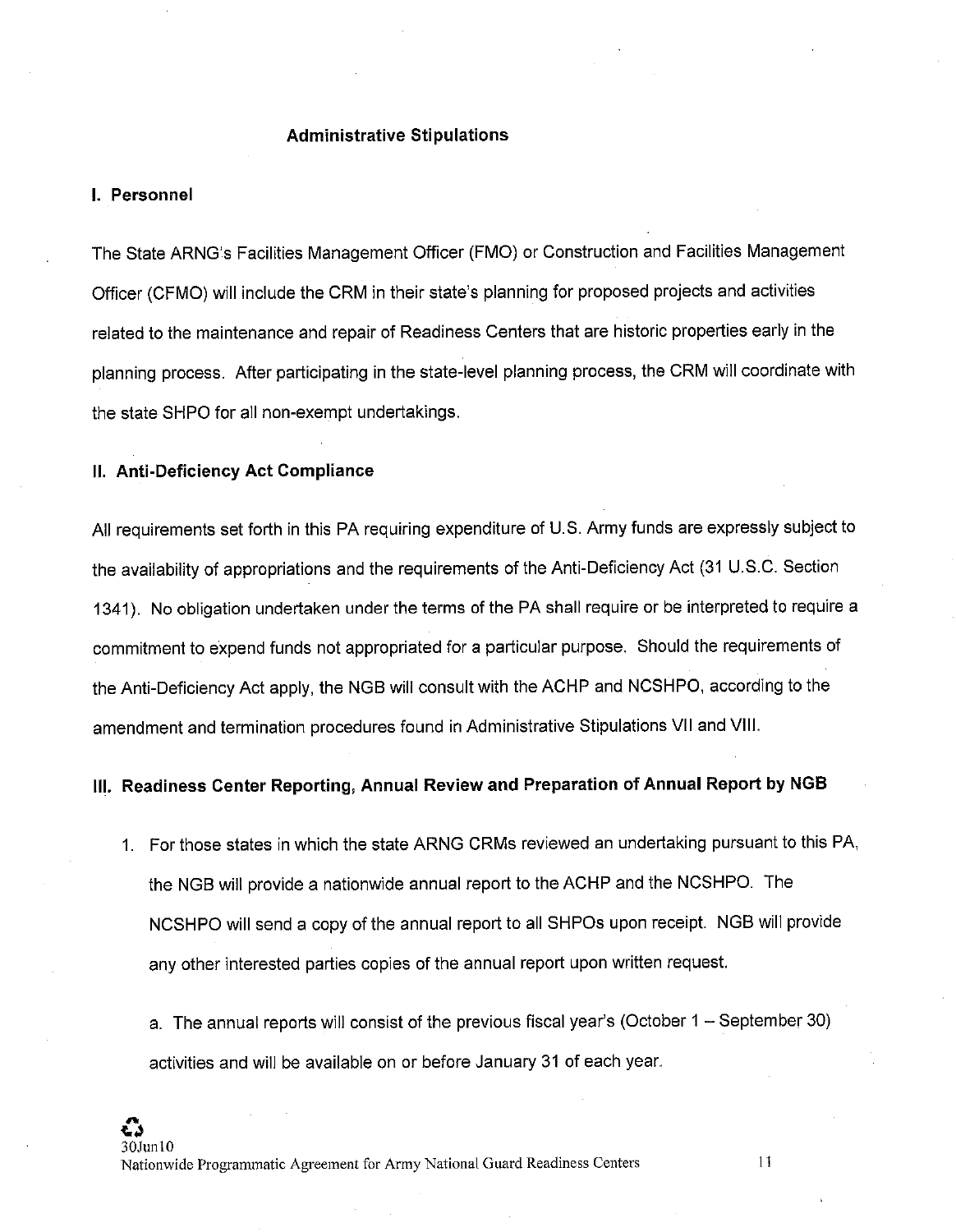b. Annual reports will include a list of projects and program activities on Readiness Centers that are historic properties in which this Programmatic Agreement was utilized including those projects that have no adverse effect, those with an adverse effect, and those in which an exemption as listed in Stipulation II was utilized.

c. The NGB reports will summarize consultation, alternatives, mitigation, and treatment measures that were implemented to address the adverse effects and include the number of exemptions per category.

> (i). The nationwide summary will include the views of SHPOs and other consulting parties who were involved with the project or activity.

(ii). Determinations of Eligibility on Readiness Centers completed in the previous year will also be summarized in the NGB nationwide annual report.

(iii). NGB will prepare nationwide annual reports for the life of this PA. This annual report will include revisions, if any, to Appendix B. Revisions/amendments to Appendix B will not require amendment to this PA.

### **IV. Unanticipated Discovery Resulting from Readiness Center Projects Addressed in this PA**

A. If, during the Section 106 process at a Readiness Center, a proposed project leads to discovery of other historic properties or has unanticipated effects on historic properties, the CRM shall be contacted immediately by the Superintendent of the Readiness Center. All work within a fifty (50) foot buffer around the discovery shall be suspended by the Superintendent of the Readiness Center. The CRM will immediately notify the NGB of the unanticipated discovery. The work will not resume without the written authorization of the NGB.

B. The CRM shall then proceed in accordance with 36 CFR 800.13(b).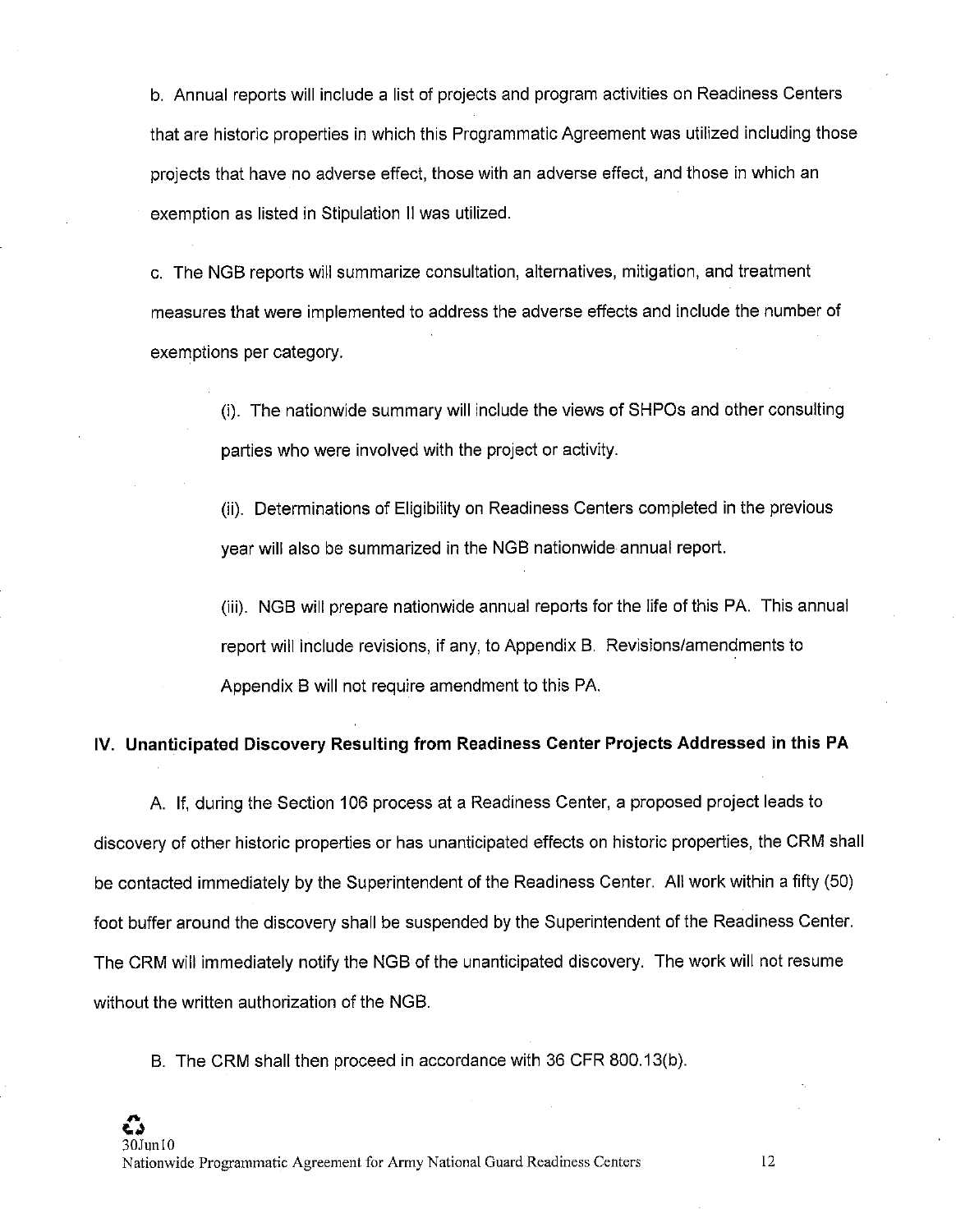C. The NGB shall only authorize resumption of the Readiness Center project following satisfactory completion of any necessary field investigations.

#### **V. Dispute Resolution**

A. Should any individual SHPO, NCSHPO, and/or other signatories to this agreement object in writing to any actions carried out or proposed pursuant to this PA, the NGB will consult with the objecting party and signatories to resolve the objection. If the NGB determines that the objection cannot be resolved, the NGB shall forward all documentation relevant to the dispute to the ACHP, including the NGB's proposed response to the objection. Within 30 days after receipt of all pertinent documentation, the ACHP, after consulting with the objecting party, will either:

> 1. Advise the NGB in writing that the ACHP concurs with the NGB's proposed response to the objection, whereupon the NGB will respond to the objection accordingly; or

> 2. Provide the NGB with recommendations in writing, which the NGB will take into-account in reaching a final decision regarding the disputes.

3. Should the ACHP not exercise one of the above options within 30 days after receipt of all pertinent documentation, the NGB may assume the ACHP's concurrence in its proposed response to the objection and proceed accordingly.

B. Any written recommendations or comment provided by the ACHP pursuant to this stipulation will pertain only to the subject of the dispute; the NGB's responsibility to carry out all other actions under this agreement that are not subjects of the dispute will remain unchanged.

#### **VI. Monitoring of Programmatic Agreement**

Individual SHPOs, the NCSHPO and the ACHP may review any activities carried out pursuant to this PA upon official request. The NGB will facilitate any requests from individual SHPOs, the NCSHPO and the ACHP to monitor or to review project files or on-site activities for Readiness Center projects pursuant to this PA.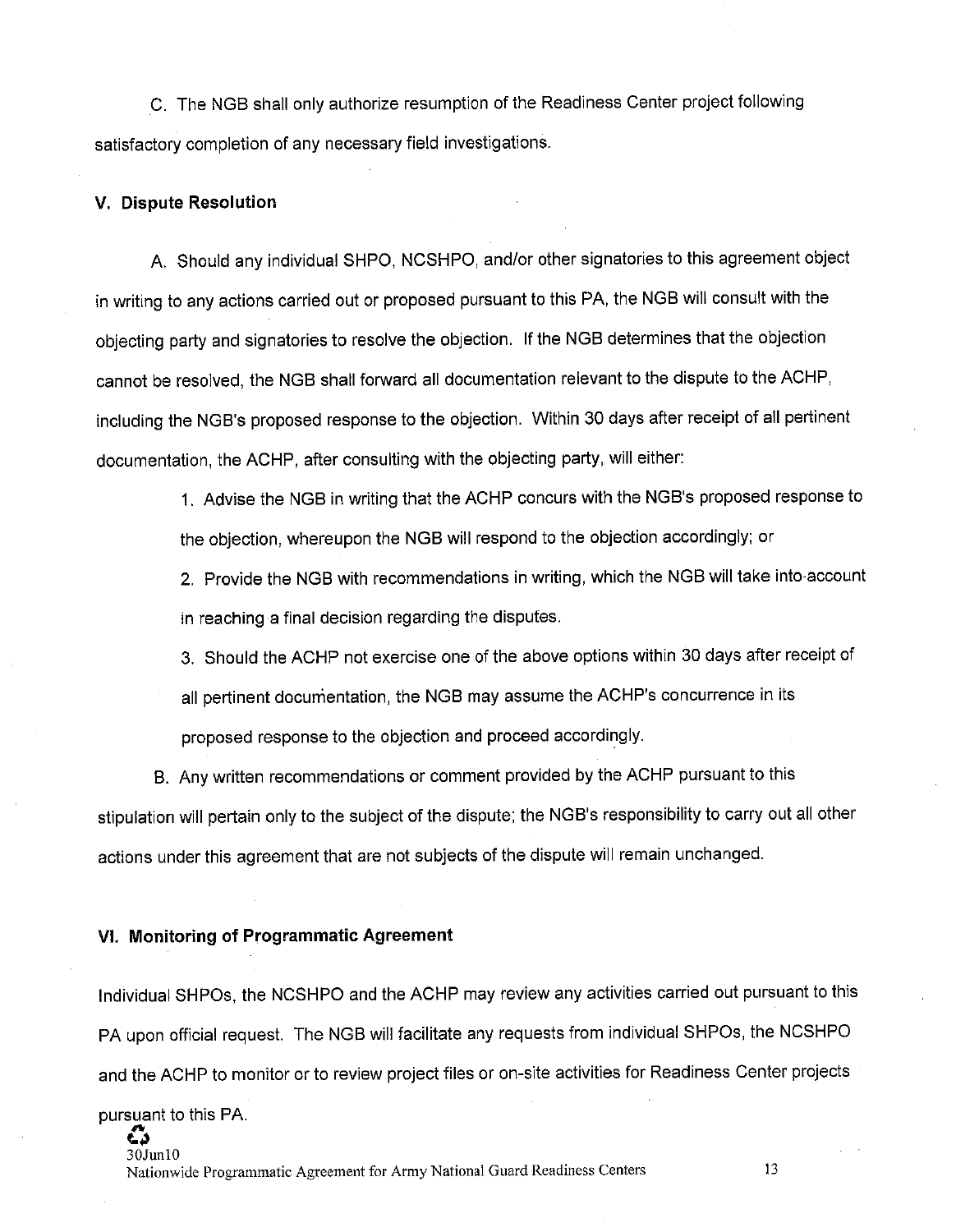The NCSHPO, at their discretion, may solicit comments annually from individual SHPOs on how they believe the agreement document is working.

### **VII. Termination of the Programmatic Agreement**

A. If the NGB determines that it is unable to comply with the terms of this PA, or if NCSHPO, the NGB, or the ACHP determine that the PA is not being properly implemented, the NGB, the NCSHPO, or the ACHP may propose to the other parties to this PA that it be terminated.

B. The party proposing termination will so notify all parties to this PA in writing, explaining the reasons for proposing termination and affording them at least thirty (30) days to consult and seek alternatives to termination. If, at the end of said period, the party proposing termination has not retracted its proposal to terminate, the PA shall be deemed terminated. At that time, the NGB will notify the state ARNG, SHPO, NCSHPO, and the ACHP, in writing, regarding the termination.

C. If the PA is terminated, the NGB will:

1. Consult according to 36 CFR § 800.14(b) to develop a new PA or,

2. Comply with 36 CFR Part 800 with regard to each undertaking at a Readiness Center.

D. If a specific SHPO determines that the PA is not being properly implemented in its State, that SHPO shall follow the steps in Administrative Stipulation VII. A. and B. above. If such a process leads to a termination, the PA shall no longer apply to the relevant State. However, the other States will continue to follow the PA. The NGB will notify the state ARNG, SHPO, NCSHPO, and the ACHP, in writing, regarding the state-wide termination as part of the annual review and reporting requirement, as described in Administrative Stipulation **111.** 

#### **VIII. Amendment of the Programmatic Agreement**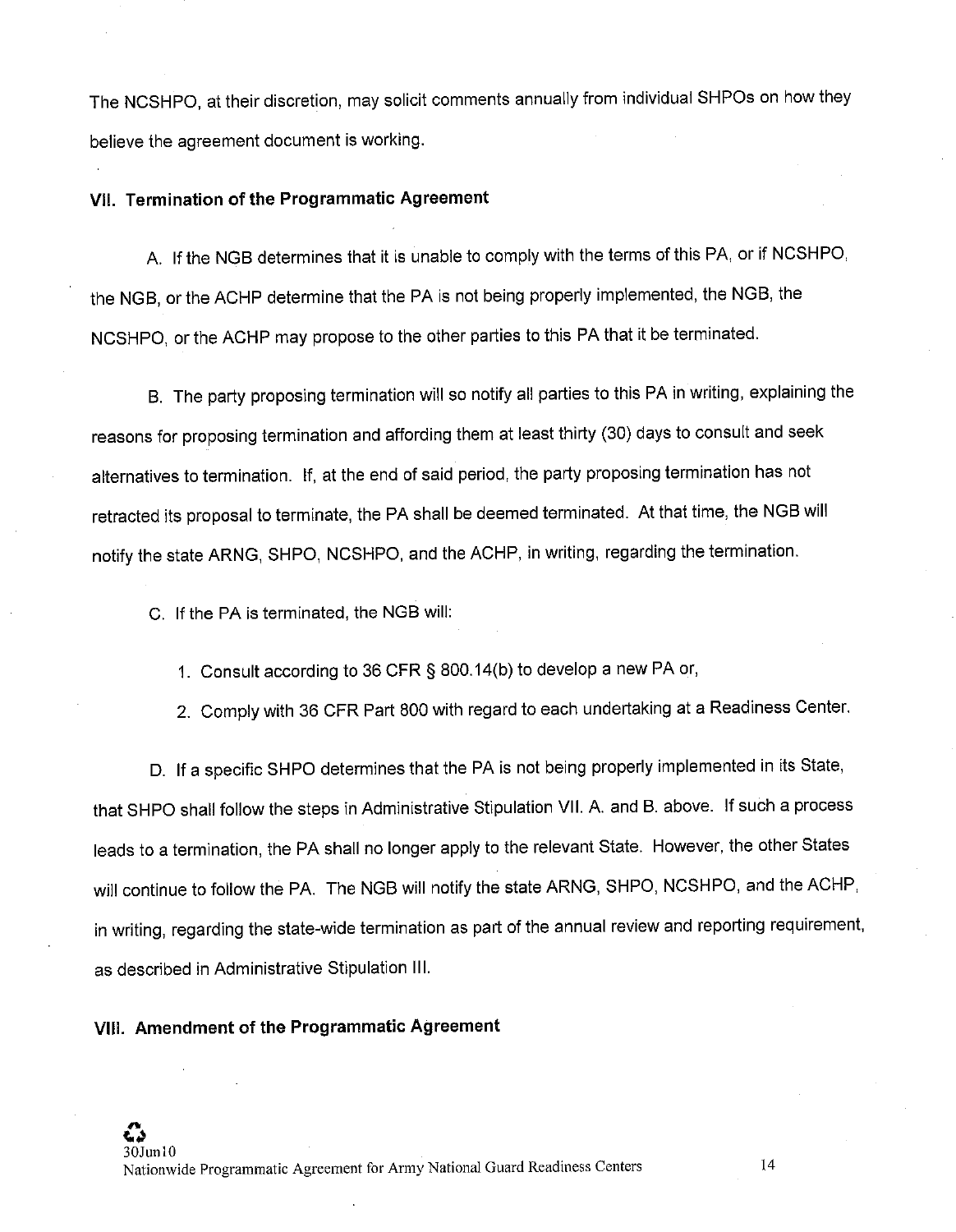Any signatory to this PA may propose in writing to the NGB that the PA be amended, whereupon the NGB will consult with the signatories to this PA to consider such amendment. The Amendment will go into effect upon written agreement by all signatories.

### **IX. Expiration and Renewal of the Programmatic Agreement**

This PA will take effect on the date it is signed by the last signatory and will remain in effect for 10 years. No extension or modification will be effective unless all signatories have agreed in writing within the 10 year time period. All signatories will meet six months prior to sunset of the Programmatic Agreement to ascertain if renewal and/or revision is desirable.

#### **X. Execution and Implementation**

Execution and implementation of this PA evidences that the NGB has afforded the ACHP a reasonable opportunity to comment on the maintenance and repair of Readiness Centers that are historic properties, and that the NGB has taken into account the effects of the undertaking(s) on these historic properties. Execution and compliance with this PA fulfills the NGB's Section 106 responsibilities regarding the maintenance and repair of the Readiness Centers addressed in this PA.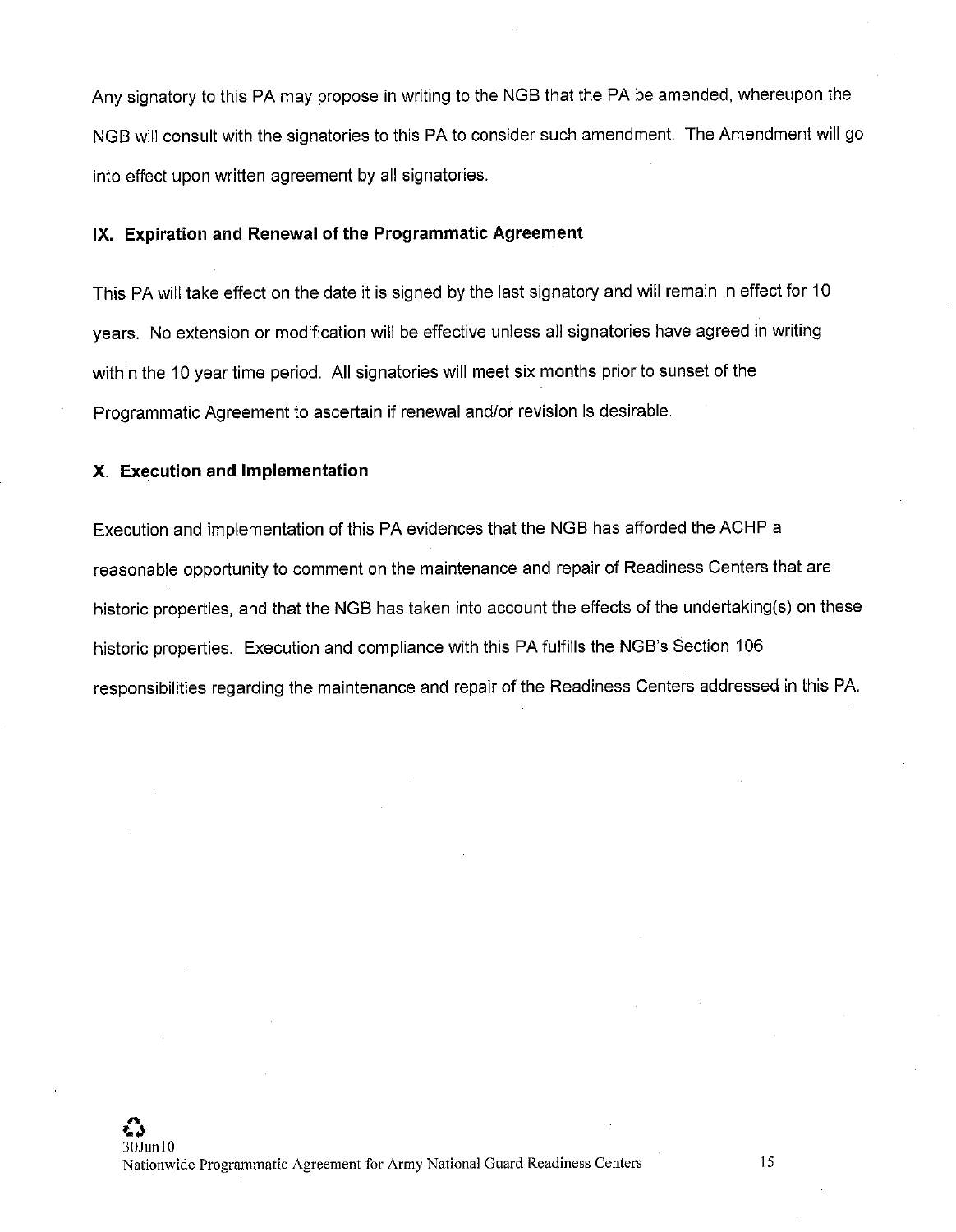#### **NATIONWIDE PROGRAMMATIC AGREEMENT**

**For** 

 $\mathcal{L}$ 

 $\mathcal{A}$ 

## **ARMY NATIONAL GUARD READINESS CENTERS MAINTENANCE AND REPAIR**

#### **Among**

#### **The NATIONAL GUARD BUREAU**

## **The NATIONAL CONFERENCE OF STATE HISTORIC PRESERVATION OFFICERS**

#### **The ARMY FEDERAL PRESERVATION OFFICER**

**And** 

## **The ADVISORY COUNCIL ON HISTORIC PRESERVATION**

BG, DOARNG Date 220CT 2010 By Raymond W. Carpenter

Major General, US Army

Acting Director, Army National Guard

By:\_...:.={]AMlJ=~/ ...µ\_fl\_.:.y:2+---:0'l\_cf \_\_\_\_\_\_ Date:.-----'-'ll'-+-/.L..Jr *qL.../-/.1...St CJ'-----*

Ms. Ruth Pierpont

President

National Conference of State Historic Preservation Officers

 $By:$  John M. Jowles Date: 1

Mr. John M. Fowler

Executive Director

Advisory Council on Historic Preservation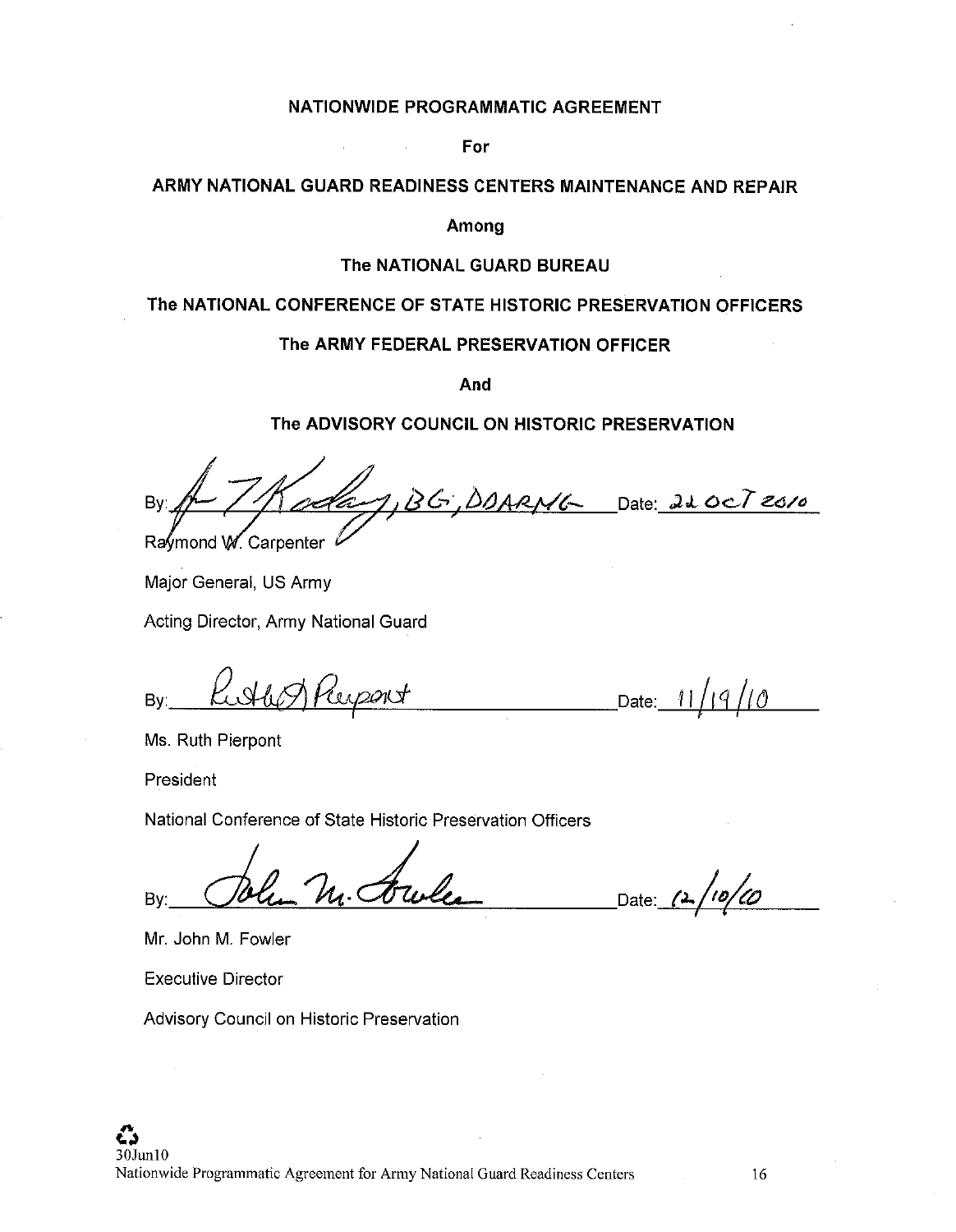# **Appendices**

Appendix A - Nationwide Historic Context

Appendix B - Listing of Historic Armories Nationwide

Appendix C - Information Regarding HABS III Documentation Standards

Appendix D - Consultation Documentation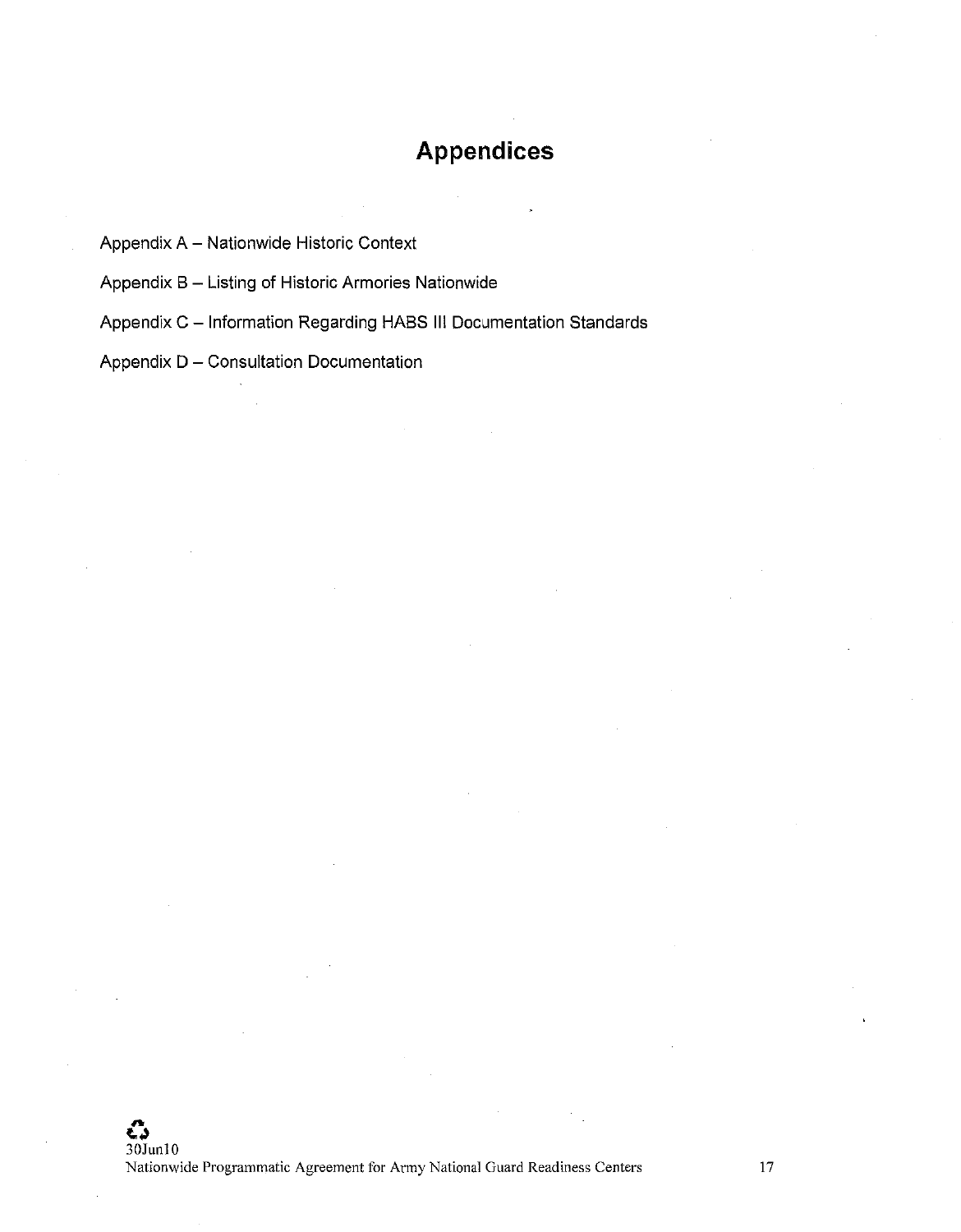## **Appendix A**

# **Nationwide Armory Historic Context**

Can be downloaded in its entirety at:

https://gkoportal.ngb.army.mil/sites/ARE/C/Cultural/Historic%20Contexts%20Document%20Library/Fo rms/Allltems.aspx?RootFolder=%2fsites%2fARE%2fC%2fCultural%2fHistoric%20Contexts%20Docu ment%20Library%2fNationwide%20Armory%20Historic%20Context& View=% 7bE3C 1372E%2d733C %2d43DC%2dBE1B%2d69BDCD311673%7d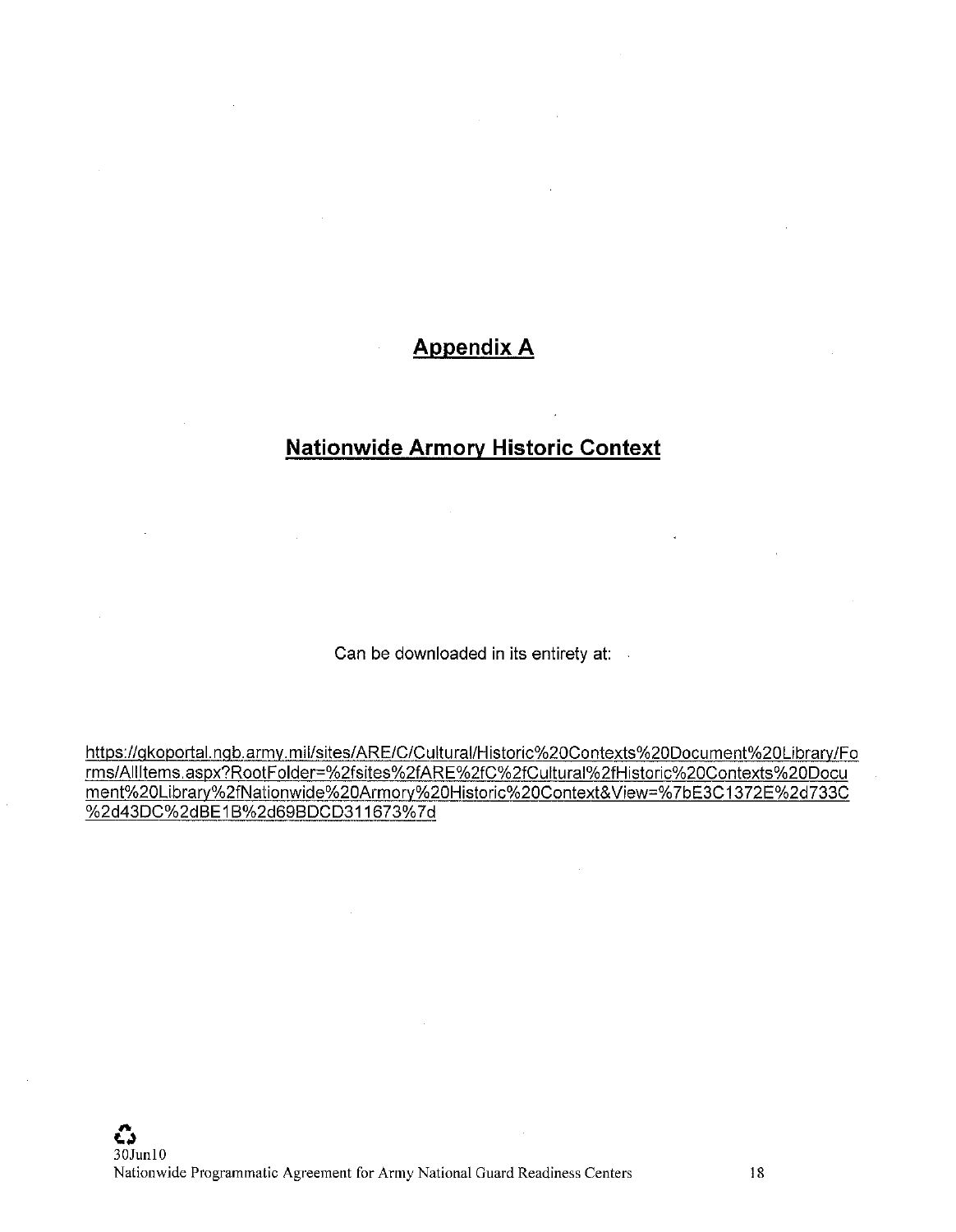# **Appendix B**

# **Nationwide listing of Historic Armories**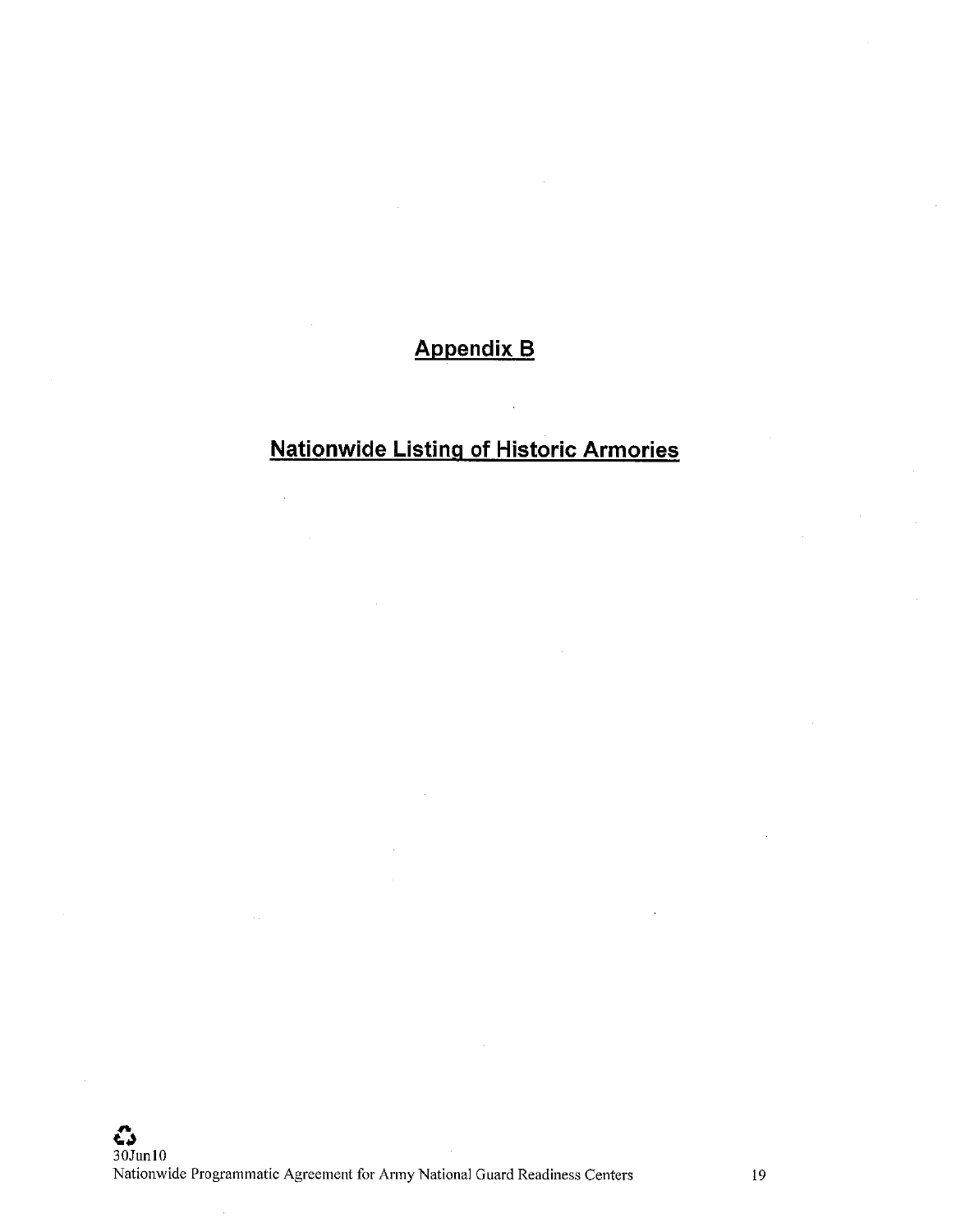# **Historic Armories/Readiness Centers (as of 30JUN2010)**

## **Historic Status Codes:**

 $\mathcal{L}^{\text{max}}$  and  $\mathcal{L}^{\text{max}}$ 

| NREI             |                        | Individual - National Register<br>Eligible |          | <b>NEV</b>                   |                   | INot Yet Evaluated                                             |                         |                           |
|------------------|------------------------|--------------------------------------------|----------|------------------------------|-------------------|----------------------------------------------------------------|-------------------------|---------------------------|
| <b>DNE</b>       |                        | Determined Not Eligible                    |          | <b>NREC</b>                  |                   | Contributing Element of<br>National Register Eligible District |                         |                           |
| <b>NRLI</b>      |                        | Individual - National Register<br>Listed   |          | <b>NRLC</b>                  |                   | Contributing Element of<br>National Register Listed District   |                         |                           |
| Sete Rante       | Inselletí<br> on Gocie | Installation Name                          | Sie Gode | <b>SigNanc</b>               | Fadliy<br>Gode    | <b>RANane</b>                                                  | Circoric<br><b>SEUC</b> | <b>Fisione Serve Date</b> |
| Alabama          | IO10NG                 | IFHO AL ARNG                               | 01D35    | THOMAS H MOORER FORT DEPOSIT | 00001             | <b>ARNG ARMORY</b>                                             | <b>NREI</b>             | 01/01/1957                |
| Alabama          | 010NG                  | <b>JFHQ AL ARNG</b>                        | 01F10    | FT WHITING AFRC MOBILE       | 00001             | <b>ARNG ARMORY</b>                                             | <b>NREI</b>             | 01/01/1937                |
| Alaska           | 020NG                  | <b>JFHQ AK ARNG</b>                        | 02571    | NG LITTLE DIOMEDE ARMORY     | 00001             | LITTLE DIOMEDE ARMORY                                          | <b>NREI</b>             |                           |
| <b>4</b> Arizona | 040NG                  | <b>IFHO AZ ARNG</b>                        | 04B85    | SILVERLAKE ARMORY            | P5440             | <b>ARNG ARMORY</b>                                             | <b>NREI</b>             | 09/05/2006                |
| Arkansas         | 050NG                  | JFHQ AR ARNG                               | 05A05    | ARKADELPHIA                  | ARK01             | William H Tweedle III Armory                                   | Inrei                   | 08/20/2004                |
| 6 Arkansas       | 050NG                  | <b>IFHO AR ARNG</b>                        | 05A30    | <b>BENTONVILLE</b>           | BEV01             | Bentonville Armory                                             | NREI                    | 08/20/2004                |
| 7 Arkansas       | 050NG                  | JFHQ AR ARNG                               | 05A50    | BRINKLEY                     | BRI01             | <b>Brinkley Armory</b>                                         | NREI                    | 08/20/2004                |
| 8 Arkansas       | 050NG                  | <b>JFHQ AR ARNG</b>                        | 05B20    | <b>FORDYCE</b>               | FOR <sub>01</sub> | <b>Fordvce Armory</b>                                          | NREI                    | 08/20/2004                |
| 9 Arkansas       | 050NG                  | <b>IFHQ AR ARNG</b>                        | 05B40    | HARRISBURG                   | HAB01             | Josiah Brinkerhoff Armory                                      | NREI                    | 06/22/2005                |
| 10 Arkansas      | 050NG                  | <b>JEHO AR ARNG</b>                        | 05B55    | <b>HEBER SPRINGS</b>         | HBS01             | <b>Heber Springs Armory</b>                                    | NREI                    | 06/22/2005                |
| $11$   Arkansas  | 050NG                  | <b>JEHO AR ARNG</b>                        | 05B70    | <b>IONESBORO</b>             | ION01             | Ionesboro Armory                                               | NREI                    | 02/14/2007                |
| 12 Arkansas      | 050NG                  | JFHQ AR ARNG                               | 05C10    | <b>MARKED TREE</b>           | MKT01             | <b>Marked Tree Armory</b>                                      | <b>NREI</b>             | 11/21/2005                |
| 13 Arkansas      | 050NG                  | <b>IFHO AR ARNG</b>                        | 05C15    | MARSHALL                     | MHL01             | <b>Marshall Armory</b>                                         | NREI                    | 02/14/2007                |
| 14 Arkansas      | 050NG                  | <b>JFHQ AR ARNG</b>                        | 05C40    | <b>MOUNTAIN HOME</b>         | MTH01             | <b>Mountain Home Armory</b>                                    | NREI                    | 06/22/2005                |
| 15 Arkansas      | 050NG                  | <b>IFHO AR ARNG</b>                        | 05C50    | IN LITTLE ROCK               | NLR01             | Raymond W Fisher Armory                                        | <b>NREI</b>             | 11/21/2005                |
| 16 Arkansas      | 050NG                  | <b>IFHO AR ARNG</b>                        | 05C65    | Iparagould                   | PAR01             | Paragould Armory                                               | NREI                    | 08/20/2004                |
| 17 Arkansas      | 050NG                  | IFHO AR ARNG                               | 05C95    | <b>RECTOR</b>                | REC01             | <b>Rector Armory</b>                                           | <b>NREI</b>             | 11/21/2005                |
| 18 Arkansas      | 050NG                  | <b>IFHO AR ARNG</b>                        | 05D25    | SILOAM SPRINGS               | SILO1             | Siloam Springs Armory                                          | <b>NREI</b>             | 08/20/2004                |
| 19 Arkansas      | OSONG)                 | JFHQ AR ARNG                               | 05D30    | SPRINGDALE                   | SPR01             | Springdale Armory                                              | NREI                    | 08/20/2004                |
| 20 Arkansas      | OSONG                  | JFHQ AR ARNG                               | 05D45    | <b>VAN BUREN</b>             | VAN01             | Van Buren Armory                                               | NREI                    | 08/20/2004                |
| 21 Arkansas      | 050NG                  | JFHQ AR ARNG                               | 05D50    | <b>WALNUT RIDGE</b>          | WAL01             | Lawrence E Robert Armory                                       | <b>NREI</b>             | 08/20/2004                |
| 22 Arkansas      | <b>050NG</b>           | JFHQ AR ARNG                               | 05D65    | WEST MEMPHIS                 | WMP01             | <b>West Memphis Armory</b>                                     | [NREJ                   | 11/21/2005                |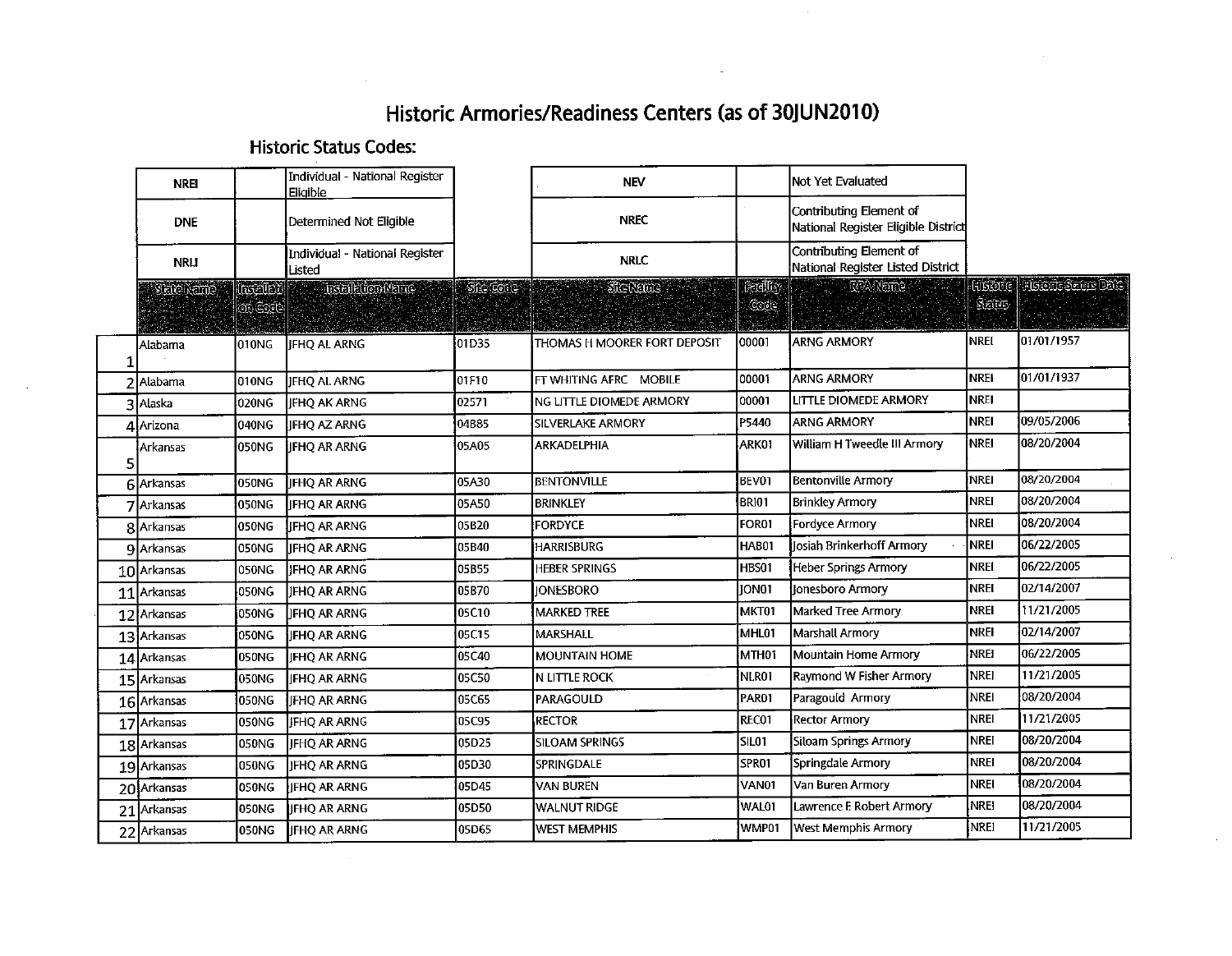|    | 23 California  | 060NG | JFHQ CA ARNG        | 06A70 | <b>BURBANK</b>                    | 01000 | <b>BURBANK ARMORY</b>                 | NREI        | 06/15/1954 |
|----|----------------|-------|---------------------|-------|-----------------------------------|-------|---------------------------------------|-------------|------------|
|    | 24 California  | 060NG | <b>JEHO CA ARNG</b> | 06B50 | <b>FRESNO CHANCE</b>              | 01000 | <b>FRESNO CHANCE ARMORY</b>           | <b>NREI</b> | 06/15/2002 |
|    | 25 California  | 060NG | JFHQ CA ARNG        | 06C25 | LODI                              | 01000 | LODI ARMORY                           | <b>NREI</b> | 06/15/1930 |
|    | 26 California  | 060NG | JFHQ CA ARNG        | 06C40 | LONG BEACH 7TH                    | 01000 | LONG BEACH 7TH ARMORY                 | <b>NREI</b> | 06/15/1930 |
|    | 27 California  | 060NG | JFHQ CA ARNG        | 06D55 | <b>ONTARIO</b>                    | 01000 | <b>ONTARIO ARMORY</b>                 | NREI        | 06/15/1950 |
|    | 28 California  | 060NG | JFHQ CA ARNG        | 06D85 | PITTSBURG                         | 01000 | PITTSBURG ARMORY                      | NREI        | 06/15/1949 |
|    | 29 California  | 060NG | JFHQ CA ARNG        | 06E00 | <b>POMONA</b>                     | 01000 | POMONA (Park) ARMORY                  | NREI        | 06/15/1933 |
|    | 30 California  | 060NG | JFHQ CA ARNG        | 06E63 | SACRAMENTO (B)                    | 01000 | <b>SAC B STREET ARMORY</b>            | <b>NREI</b> | 01/16/1950 |
|    | 31 California  | 060NG | <b>IFHO CA ARNG</b> | 06E90 | <b>SAN BERNARDINO</b>             | 01000 | SAN BERNARDINO ARMORY                 | <b>NREI</b> | 06/15/1950 |
|    | 32 California  | 060NG | JFHQ CA ARNG        | 06F65 | SANTA BARBARA                     | 01000 | SANTA BARBARA ARMORY                  | <b>NREI</b> | 06/15/1938 |
|    | 33 California  | 060NG | <b>IFHO CA ARNG</b> | 06G85 | YUBA CITY                         | 01000 | YUBA CITY ARMORY                      | <b>NREI</b> | 06/15/1931 |
|    | 34 Colorado    | 080NG | JFHQ CO ARNG        | 08A35 | CANON CITY                        | 00204 | Canon City Armory                     | <b>NRLI</b> | 08/20/1999 |
|    | 35 Connecticut | 090NG | <b>IFHQ CT ARNG</b> | 09A10 | <b>BRANFORD ARMORY OMS 11</b>     | 00001 | <b>BRANFORD ARMORY</b>                | <b>NREI</b> | 01/05/1995 |
|    | 36 Connecticut | 090NG | <b>IFHQ CT ARNG</b> | 09A15 | <b>BRISTOL ARMORY</b>             | 00001 | <b>Bristol Armory</b>                 | <b>NREI</b> | 01/05/1995 |
|    | 37 Connecticut | 090NG | JFHQ CT ARNG        | 09A50 | HARTFORD ARMORY OMS 8A            | 00001 | ARMORY (JTF HQ)                       | <b>NREI</b> | 01/05/1995 |
|    | 38 Connecticut | 090NG | JFHQ CT ARNG        | 09A60 | MANCHESTER ARMORY OMS 7           | 00001 | MANCHESTER ARMORY                     | <b>NREI</b> | 01/05/1995 |
|    | 39 Connecticut | 090NG | <b>IFHO CT ARNG</b> | 09A90 | NEW HAVEN ARMORY                  | 00001 | New Haven Armory                      | <b>NREI</b> | 01/25/1995 |
|    | 40 Connecticut | 090NG | <b>IFHQ CT ARNG</b> | 09B50 | <b>WATERBURY ARMORY</b>           | 00001 | <b>WATERBURY ARMORY</b>               | <b>NRFI</b> | 01/05/1995 |
| 41 | Florida        | 120NG | <b>JFHQ FL ARNG</b> | 12A35 | <b>BONIFAY Readiness Center</b>   | 00001 | Armory Facility 00001 (Bonifay)       | <b>NREI</b> |            |
| 42 | Florida        | 120NG | IFHO FL ARNG        | 12A60 | CRESTVIEW Readiness Center        | 00001 | Armory Fac 00001 (Crestview)          | <b>NREI</b> |            |
| 43 | Florida        | 120NG | <b>IFHO FL ARNG</b> | 12A65 | <b>DADE CITY Readiness Center</b> | 00001 | Armory Fac 00001 (Dade City)          | <b>NREI</b> |            |
| 44 | Florida        | 120NG | <b>IFHOFL ARNG</b>  | 12A80 | <b>DELAND Readiness Center</b>    | 00001 | Armory Facility 00001 (Deland)        | NREI        |            |
| 45 | Florida        | 120NG | <b>IFHO FL ARNG</b> | 12A85 | <b>EUSTIS Readiness Center</b>    | 00001 | Armory Facility 00001 (Eustis)        | <b>NREI</b> |            |
| 46 | Florida        | 120NG | <b>JFHQ FL ARNG</b> | 12A90 | FT LAUDERDALE Readiness Center    | 00001 | Armory Fac 00001 Ft. Lauderdale  NREI |             | 01/01/2003 |
|    | 47 Florida     | 120NG | JFHQ FL ARNG        | 12A95 | FORT MYERS Readiness Center       | 00001 | Armory Fac 00001                      | NREI        |            |
| 48 | Florida        | 120NG | JFHQ FL ARNG        | 12B00 | FORT PIERCE Readiness Center      | 00001 | Armory Fac 00001 (Ft. Pierce)         | <b>DNE</b>  |            |
| 49 | Florida        | 120NG | <b>JFHO FL ARNG</b> | 12B05 | HAINES CITY Readiness Center      | 00001 | Armory Fac 00001 (Haines City)        | <b>DNE</b>  | 01/08/2008 |
| 50 | Florida        | 120NG | JFHQ FL ARNG        | 12B10 | HOLLYWOOD Readiness Center        | 00001 | Armory Fac 00001 (Hollywood)          | <b>NREI</b> | 01/01/2004 |
|    |                |       |                     |       |                                   |       |                                       |             |            |

 $\sim$ 

 $\sim 10^{-10}$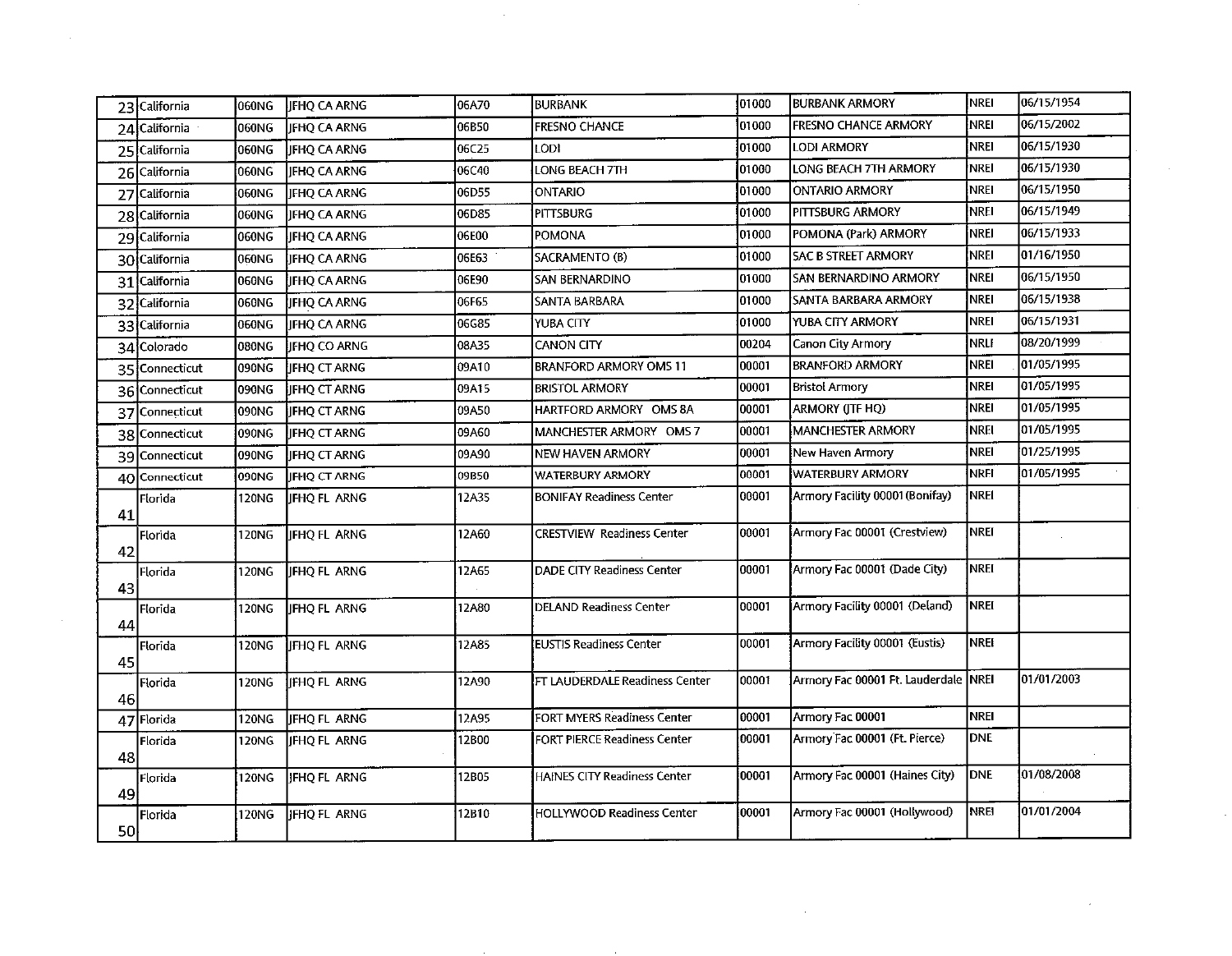|    | 51 Florida  | 120NG        | <b>IFHQ FL ARNG</b>  | 12B35 | LAKE CITY                           | 00001        | Armory Fac 00001 (Lake City)          | <b>DNE</b>  |            |
|----|-------------|--------------|----------------------|-------|-------------------------------------|--------------|---------------------------------------|-------------|------------|
|    | 52 Florida  | 120NG        | IFHOFL ARNG          | 12B50 | LEESBURG Readiness Center           | 00001        | Armory Fac 00001 (Leesburg)           | <b>NREI</b> | 01/01/2000 |
|    | Florida     | 120NG        | IFHOFL ARNG          | 12B85 | <b>PALATKA Readiness Center</b>     | 00001        | Armory Facility 00001 (Palatka)       | <b>DNE</b>  |            |
| 53 |             |              |                      |       |                                     |              |                                       |             |            |
| 54 | Florida     | 120NG        | JFHQ FL ARNG         | 12C20 | SANFORD Readiness Center            | 00001        | Armory Facility 00001 (Sanford)       | <b>NREI</b> |            |
|    | Florida     | 120NG        | ifhq fl arng         | 12C30 | ST AUGUSTINE Mark Lance RC          | 00001        | Armory Fac 00001 (St. Aug Lance) NREI |             |            |
| 55 |             |              |                      |       |                                     |              |                                       |             |            |
|    | 56 Florida  | 120NG        | JFHQ FL ARNG         | 12C55 | <b>TAMPA Readiness Center</b>       | 00001        | Armory Fac 00001 (Tampa)              | <b>NREI</b> | 01/15/2005 |
|    | 57 Florida  | 120NG        | JFHQ FL ARNG         | 12C55 | TAMPA Readiness Center              | 00002        | Armory Annex (Tampa)                  | <b>NREI</b> | 01/15/2005 |
|    | Florida     | 120NG        | JFHQ FL ARNG         | 12C90 | WINTER HAVEN Readiness Center       | 00001        | Armory Fac 00001 (Winter              | <b>NREI</b> | 01/01/1990 |
| 58 |             |              |                      |       |                                     |              | Haven)                                |             |            |
|    | 59 Florida  | 12A01        | CAMP BLANDING        | 12A01 | <b>MTC Camp Blanding</b>            | 03581        | ARNG ARMORY(2-111TH)                  | <b>NRLC</b> |            |
| 60 | Illinois    | 170NG        | <b>JFHQ IL ARNG</b>  | 17A25 | CHICAGO(MIDWAY ARMORY,AASF#2)       | 00001        | <b>READINESS CENTER / AASF#2</b>      | NREI        | 08/30/2001 |
|    | 61 Illinois | 170NG        | <b>JFHQ IL ARNG</b>  | 17A50 | CHICAGO (NORTHWEST RC)              | 00001        | NORTHWEST ARMORY                      | <b>NREI</b> | 08/30/2001 |
|    | 62 Illinois | 170NG        | <b>JFHQ IL ARNG</b>  | 17A90 | DIXON ARMORY                        | 00001        | <b>DIXON ARMORY</b>                   | <b>NREI</b> | 08/30/2001 |
|    | 63 Illinois | 170NG        | JFHQ IL ARNG         | 17B05 | <b>ELGIN ARMORY</b>                 | 00001        | <b>ELGIN ARMORY</b>                   | <b>NREI</b> | 08/30/2001 |
|    | 64 Illinois | 170NG        | JFHQ IL ARNG         | 17B40 | KEWANEE ARMORY FMS 07               | 00001        | <b>KEWANEE ARMORY</b>                 | <b>NREI</b> |            |
|    | 65 Illinois | 170NG        | JFHQ IL ARNG         | 17C65 | WAUKEGAN READINESS CENTER           | 00001        | Waukegan Readiness Center             | <b>NREI</b> | 08/30/2001 |
|    | 66 Indiana  | 180NG        | <b>IFHQ IN ARNG</b>  | 18A20 | <b>ATTICA</b>                       | 00001        | Armory                                | <b>NREI</b> | 06/26/2006 |
|    | 67 Indiana  | 180NG        | <b>JFHQ IN ARNG</b>  | 18A25 | <b>BEDFORD</b>                      | 00001        | Armory                                | <b>NREI</b> | 06/26/2006 |
|    | 68 Indiana  | 180NG        | <b>JFHQ IN ARNG</b>  | 18A65 | DARLINGTON                          | 00001        | Armory                                | <b>NREI</b> | 06/26/2006 |
|    | 69 Indiana  | 180NG        | <b>JFHQ IN ARNG</b>  | 18B45 | INDIANAPOLIS Tyndall                | 00001        | <b>Tyndall Armory</b>                 | <b>NRLC</b> | 06/26/2006 |
|    | 70 Indiana  | 180NG        | <b>JFHQ IN ARNG</b>  | 18B55 | STOUT FIELD INDIANAPOLIS            | 00008        | Armory                                | NREI        | 06/26/2006 |
|    | 71 Indiana  | 180NG        | JFHQ IN ARNG         | 8B55  | STOUT FIELD INDIANAPOLIS            | 00009        | Armory                                | NREI        | 06/26/2006 |
|    | 72 Indiana  | 180NG        | JFHQ IN ARNG         | 18B85 | LEBANON                             | 00001        | Armory                                | NREI        | 06/26/2006 |
|    | 73 Indiana  | <b>180NG</b> | JFHQ IN ARNG         | 18B95 | LOGANSPORT                          | 00001        | Armory                                | <b>NREI</b> | 06/26/2006 |
|    | 74 Indiana  | 180NG        | JFHQ IN ARNG         | 18C05 | <b>MARION (1938)</b>                | 00001        | Armory                                | NREI        | 06/26/2006 |
|    | 75 Indiana  | 180NG        | JFHQ IN ARNG         | 18C15 | MICHIGAN CITY                       | 00001        | Armory                                | NREI        | 06/26/2006 |
|    | 76 Indiana  | 180NG        | JFHQ IN ARNG         | 18C35 | NEW CASTLE                          | 00001        | Armory                                | <b>NREI</b> | 06/26/2006 |
|    | 77 Indiana  | 180NG        | JFHQ IN ARNG         | 18D10 | <b>SPENCER</b>                      | 00001        | Armory                                | <b>NREI</b> | 06/26/2006 |
|    | 78 lowa     | 190NG        | JFHQ IA ARNG         | 19B95 | <b>IOWA CITY</b>                    | <b>ARMRY</b> | <b>ARNG ARMORY</b>                    | <b>NREI</b> |            |
|    | 79 Kansas   | 200NG        | JFHQ KS ARNG         | 20A05 | ABILENE READINESS CENTER            | 00100        | <b>ABILENE ARMORY</b>                 | <b>NREI</b> | 07/01/2003 |
|    | 80 Kansas   | 200NG        | JFHQ KS ARNG         | 20A50 | CLAY CENTER READINESS CENTER        | 00100        | <b>CLAY CENTER ARMORY</b>             | <b>NREI</b> | 07/01/2005 |
|    | 81 Kansas   | 200NG        | <b>JIFHQ KS ARNG</b> | 20B10 | <b>GARDEN CITY READINESS CENTER</b> | 00100        | <b>GARDEN CITY ARMORY</b>             | <b>NREI</b> | 07/01/2008 |

 $\langle \alpha \rangle$ 

**Contract**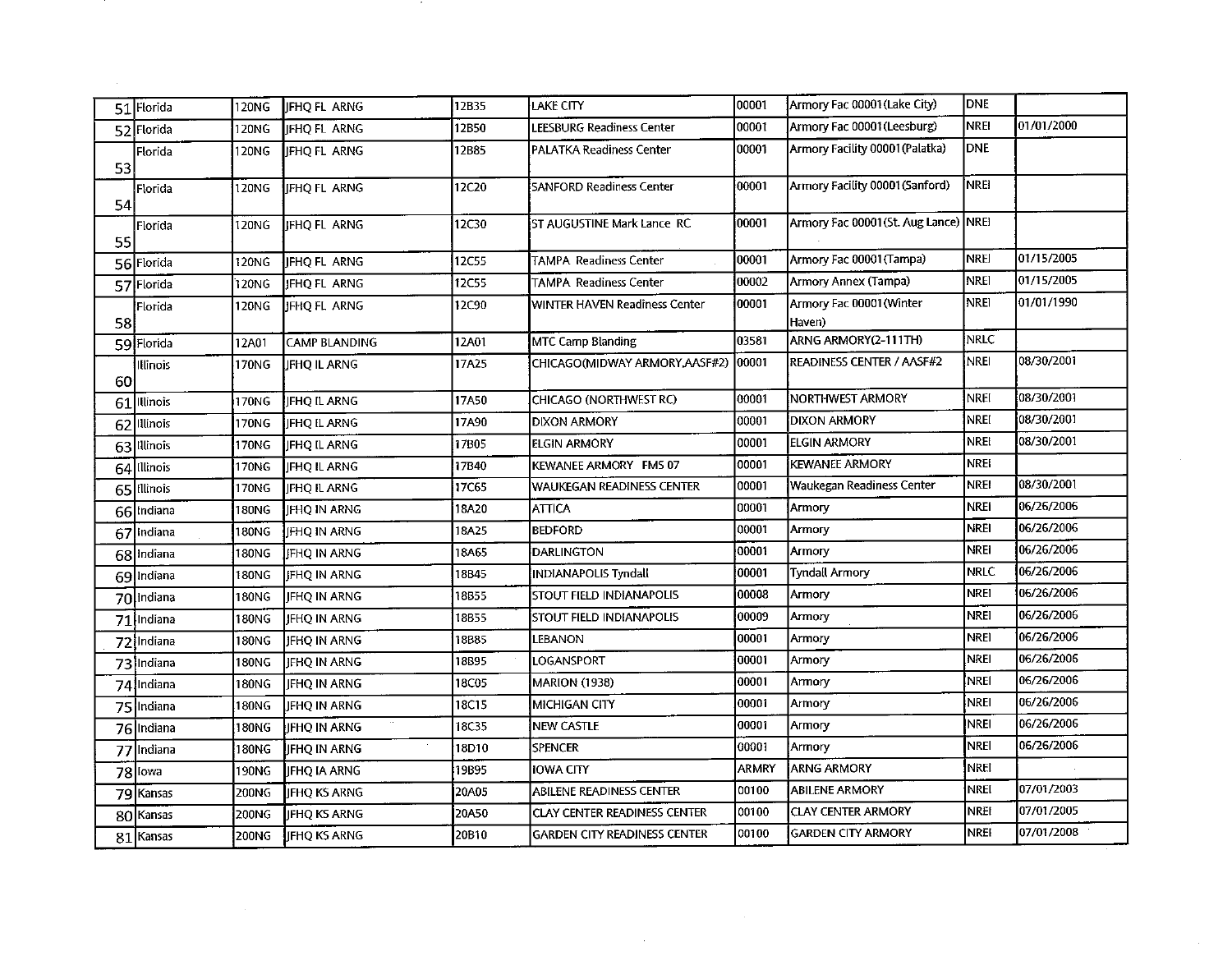|     | 82 Kansas    | 200NG        | JFHQ KS ARNG           | 20B35 | HIAWATHA READINESS CENTER        | 00100        | <b>HIAWATHA ARMORY</b>               | <b>NREI</b> | 08/01/2001 |
|-----|--------------|--------------|------------------------|-------|----------------------------------|--------------|--------------------------------------|-------------|------------|
|     | 83 Kansas    | 200NG        | <b>IFHO KS ARNG</b>    | 20B80 | KINGMAN READINESS CENTER         | 00100        | IKINGMAN ARMORY                      | <b>NREI</b> | 08/01/2001 |
|     | 84 Kansas    | 200NG        | <b>IFHO KS ARNG</b>    | 20C35 | NEWTON READINESS CENTER          | 00100        | NEWTON ARMORY                        | <b>NREI</b> | 07/01/2005 |
|     | 85 Kentucky  | 210NG        | IFHQ KY ARNG           | 21A05 | <b>ASHLAND ARMORY</b>            | A0501        | Readiness Center A0501               | <b>NRLI</b> | 09/06/2002 |
|     | 86 Kentucky  | 210NG        | JIFHQ KY ARNG          | 21A40 | <b>BUECHEL ARMORY</b>            | A4001        | Readiness Center A4001               | <b>NREI</b> | 01/01/2007 |
|     | 87 Kentucky  | 210NG        | JIFHQ KY ARNG          | 21A60 | <b>CARROLLTON ARMORY</b>         | A6001        | Readiness Center A6001               | NREI        | 08/11/2009 |
|     | 88 Kentucky  | 210NG        | IFHO KY ARNG           | 21A75 | DANVILLE ARMORY                  | A7501        | Readiness Center A7501               | <b>NRLI</b> | 01/01/2004 |
|     | 89 Kentucky  | 210NG        | IIFHO KY ARNG          | 21A80 | <b>ELIZABETHTOWN ARMORY</b>      | A8001        | READINESS CENTER A8001               | <b>NRLI</b> | 09/06/2002 |
|     | 90 Kentucky  | 210NG        | <b>IFHO KY ARNG</b>    | 21A85 | <b>FRANKFORT BOONE NG CENTER</b> | <b>BC100</b> | EOC BLDG ARMORY BC100                | <b>NREI</b> | 03/01/2005 |
|     | 91 Kentucky  | 210NG        | IFHQ KY ARNG           | 21B15 | <b>HENDERSON ARMORY</b>          | <b>B1501</b> | Readiness Center B1501               | <b>NRLI</b> | 09/06/2002 |
|     | 92 Kentucky  | 210NG        | IFHQ KY ARNG           | 21B65 | MADISONVILLE ARMORY              | <b>B6501</b> | READINESS CENTER B6501               | <b>NRLI</b> | 09/06/2002 |
|     | 93 Kentucky  | 210NG        | JFHQ KY ARNG           | 21B65 | <b>MADISONVILLE ARMORY</b>       | <b>B6501</b> | <b>READINESS CENTER B6501</b>        | NRLI        | 09/06/2002 |
|     | 94 Kentucky  | 210NG        | JFHQ KY ARNG           | 21B85 | <b>OLIVE HILL ARMORY</b>         | <b>B8501</b> | <b>READINESS CENTER B8501</b>        | NREI        | 08/11/2009 |
|     | 95 Kentucky  | 210NG        | JFHQ KY ARNG           | 21B90 | OWENSBORO ARMORY                 | <b>B9001</b> | ARMORY B9001                         | NRLI        | 09/06/2002 |
|     | 96 Kentucky  | 210NG        | IJFHO KY ARNG          | 21B95 | <b>IPADUCAH ARMORY</b>           | B9501        | Readiness Center B9501               | NREI        | 01/01/2003 |
|     | 97 Kentucky  | 210NG        | JFHQ KY ARNG           | 21C30 | SOMERSET ARMORY                  | C3001        | ARMORY C3001                         | <b>NRLI</b> | 09/06/2002 |
|     | 98 Louisiana | 22C50        | <b>CAMP BEAUREGARD</b> | 22C50 | CAMP BEAUREGARD                  | 00904        | HHDTRAINING SITE ARMORY              | <b>NREI</b> | 01/01/1991 |
|     | 99 Maryland  | 240NG        | IFHO MD ARNG           | 24890 | <b>BOYD M. COOK ARMORY</b>       | 00001        | ARMORY                               | <b>NREI</b> | 01/01/2044 |
|     | 100 Maryland | 240NG        | IIFHQ MD ARNG          | 24891 | PVT HENRY COSTIN                 | 00002        | <b>ARMORY</b>                        | <b>NREI</b> | 01/01/2044 |
|     | 101 Maryland | 240NG        | IIFHQ MD ARNG          | 24A10 | ltc (MD) e. Leslie medford       | 00001        | <b>ARMORY</b>                        | <b>NREI</b> | 01/01/2009 |
|     | 102 Maryland | 240NG        | <b>IFHO MD ARNG</b>    | 24A15 | <b>FIFTH REGIMENT</b>            | 00001        | FIFTH REGIMENT ARMORY                | NRLI        | 01/01/1951 |
|     | 103 Maryland | 240NG        | <b>JIFHQ MD ARNG</b>   | 24A20 | LTC MELVIN H. CADE               | 00001        | <b>CADE ARMORY</b>                   | NREI        | 01/01/2010 |
| 104 | Maryland     | 240NG        | lifho MD Arng          | 24A40 | IMG WILLIAM J. WITTE ARMORY      | 00001        | MG WILLIAM J. WITTE ARMORY           | Inrei       | 01/01/2007 |
|     | 105 Maryland | 240NG        | <b>IFHQ MD ARNG</b>    | 24A45 | CONG STENY HOYER ARMORY          | 00001        | <b>ARMORY</b>                        | <b>NREI</b> | 01/01/2046 |
|     | 106 Maryland | 240NG        | IFHQ MD ARNG           | 24A50 | İSFC IOHN H. NEWMAN              | 00001        | <b>CHESTERTOWN ARMORY</b>            | <b>NRLI</b> | 01/01/1980 |
|     | 107 Maryland | 240NG        | <b>IFHO MD ARNG</b>    | 24A55 | MG (MD) MAURICE D. TAWES         | 00001        | <b>ARMORY</b>                        | <b>NRLI</b> | 01/01/1977 |
|     | 108 Maryland | 240NG        | <b>IFHQ MD ARNG</b>    | 24A60 | <b>CPT THOMAS PRICE</b>          | 00001        | <b>ARMORY</b>                        | <b>NREI</b> | 01/01/2010 |
|     | 109 Maryland | 240NG        | JFHQ MD ARNG           | 24A70 | CSM JEROME M. GROLLMAN           | 00001        | <b>ARMORY</b>                        | <b>NREI</b> | 01/01/2011 |
|     | 110 Maryland | 240NG        | <b>IFHO MD ARNG</b>    | 24A75 | BG (MD) LOUIS G. SMITH           | 00001        | <b>ARMORY</b>                        | NREI        | 01/01/2026 |
| 111 | Maryland     | <b>240NG</b> | <b>IFHO MD ARNG</b>    | 24A85 | EDGEWOOD AREA APG                | E4305        | MG WARREN D. HODGES<br><b>ARMORY</b> | <b>NREI</b> | 01/01/2039 |
|     | 112 Maryland | 240NG        | <b>JFHQ MD ARNG</b>    | 24A90 | LTC JAMES VICTOR MCCOOL          | 00001        | <b>ARMORY</b>                        | <b>NRLI</b> | 01/01/1964 |
|     | 113 Maryland | 240NG        | <b>JIFHQ MD ARNG</b>   | 24A99 | <b>CPT MICHAEL CRESAP</b>        | 00001        | <b>ARMORY</b>                        | <b>NREI</b> | 01/01/2028 |

 $\sim 400$ 

 $\sim 10^{11}$ 

 $\mathcal{L}^{\text{max}}_{\text{max}}$  and  $\mathcal{L}^{\text{max}}_{\text{max}}$ 

 $\sim 10^{11}$ 

 $\sim 1000$  km s  $^{-1}$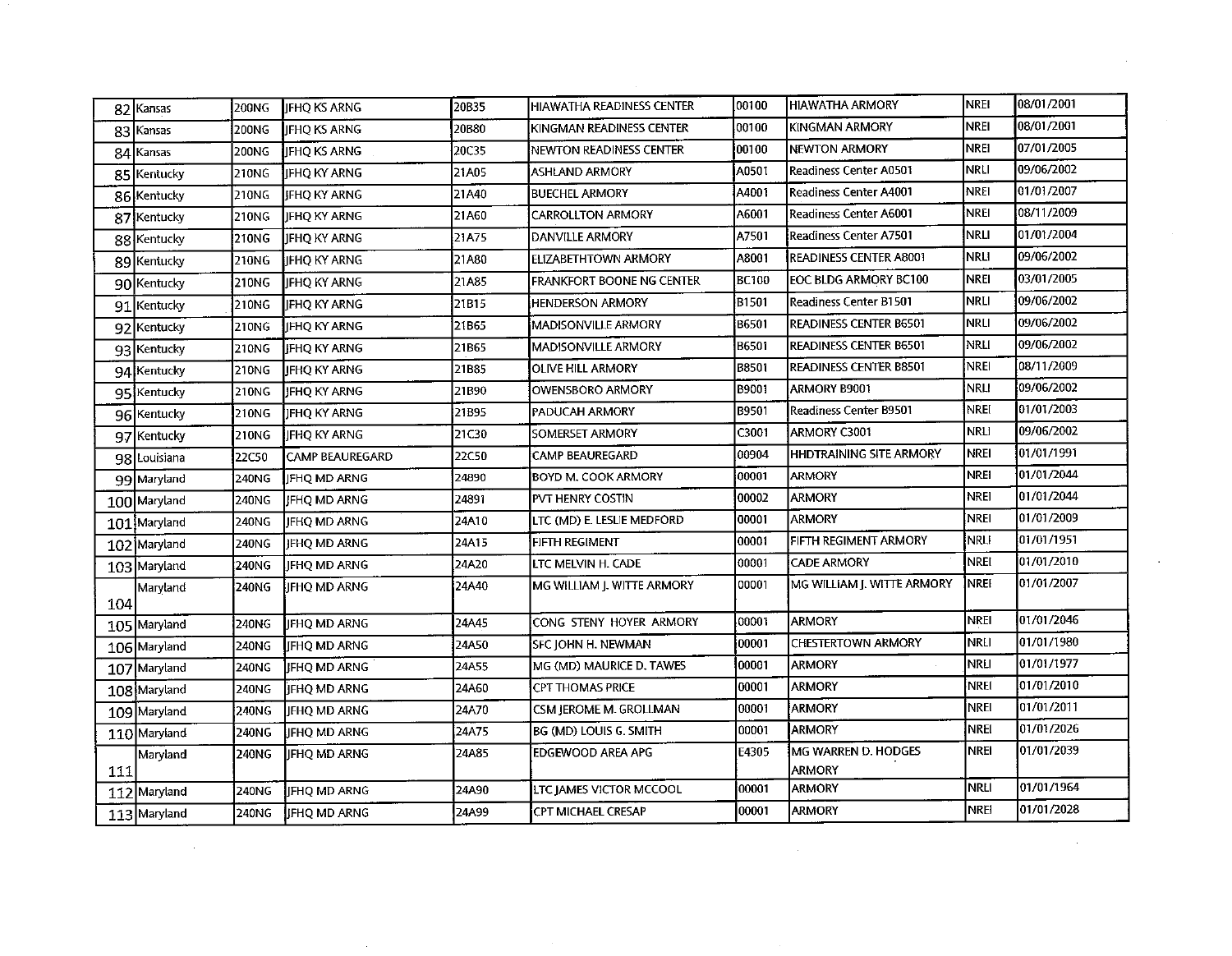| 114 | Maryland          | 240NG        | HFHQ MD ARNG        | 24B31        | BG (MD) RANDOLPH MILLHOLLAND   | 00001 | <b>ARMORY</b>                             | <b>NREI</b>  | 01/01/2028 |
|-----|-------------------|--------------|---------------------|--------------|--------------------------------|-------|-------------------------------------------|--------------|------------|
|     | 115 Maryland      | 240NG        | <b>JFHQ MD ARNG</b> | 24B55        | <b>BG WILLIAM SMALLWOOD</b>    | 00001 | <b>ARMORY</b>                             | <b>NREL</b>  | 01/01/2002 |
|     | 116 Maryland      | 240NG        | JFHQ MD ARNG        | 24B80        | CW4 MELVIN SHERR               | 00001 | <b>ARMORY</b>                             | <b>NREI</b>  | 01/01/2014 |
|     | 117 Maryland      | 240NG        | JFHQ MD ARNG        | 24B90        | PIKESVILLE MIL RES             | 00001 | PURLEY COOPER ARMORY                      | NRLI         | 01/01/1953 |
|     | Maryland          | 240NG        | FHQ MD ARNG         | 24C00        | COMPTROLLER LOUIS L. GOLDSTEIN | 00001 | ARMORY                                    | <b>NREI</b>  | 01/01/2001 |
| 118 |                   |              |                     |              |                                |       |                                           |              |            |
|     | 119 Maryland      | 240NG        | JFHQ MD ARNG        | 24C03        | MTA CAMP FRETTERD              | 00114 | CAMP FRETTERD ARMORY                      | <b>NREI</b>  | 01/01/2051 |
|     | 120 Maryland      | 240NG        | JFHQ MD ARNG        | 24C05        | COL VICTOR P. GILLESPE         | 00001 | <b>ARMORY</b>                             | <b>NREI</b>  | 01/01/2027 |
|     | 121 Maryland      | 240NG        | JFHQ MD ARNG        | 24C20        | MG HARRY C. RUHL               | 00001 | <b>ARMORY</b>                             | <b>NREI</b>  | 01/01/2030 |
|     | 122 Maryland      | 240NG        | <b>JFHQ MD ARNG</b> | 24C21        | towson                         | 00001 | <b>ARMORY</b>                             | <b>NRLI</b>  | 01/01/1983 |
|     | 123 Maryland      | 240NG        | JFHQ MD ARNG        | 24C31        | MG HENRY C. EVANS              | 00001 | <b>ARMORY</b>                             | <b>NREI</b>  | 01/01/2030 |
|     | 124 Maryland      | 240NG        | JFHQ MD ARNG        | 24C35        | MG GEORGE M. GELSTON           | 00001 | <b>ARMORY</b>                             | <b>NREI</b>  | 01/01/2022 |
| 125 | Massachusetts     | 250NG        | JIFHQ MA ARNG       | 25178        | REHOBOTH-TS NIKE 19 COE #25326 | A0C13 | <b>ARNG ARMORY</b>                        | <b>NREC</b>  | 04/15/2005 |
|     | 126 Massachusetts | 250NG        | JFHQ MA ARNG        | 25A75        | <b>WESTOVER AFB</b>            | 07073 | <b>ARMORY</b>                             | <b>NRLC</b>  | 01/01/1994 |
|     | 127 Massachusetts | 250NG        | JIFHQ MA ARNG       | 25A80        | <b>CLINTON</b>                 | A0001 | <b>ARMORY</b>                             | <b>NREI</b>  | 02/28/2003 |
|     | 128 Massachusetts | 250NG        | <b>JFHQ MA ARNG</b> | 25A85        | CONCORD                        | A0001 | <b>CONCORD ARMORY</b>                     | <b>NREI</b>  | 02/28/2003 |
|     | 129 Massachusetts | 250NG        | JFHO MA ARNG        | 25B20        | GREENFIELD                     | A0001 | <b>GREENFIELD ARMORY</b>                  | <b>NREI</b>  | 01/01/1984 |
|     | 130 Massachusetts | 250NG        | JFHQ MA ARNG        | 25B25        | <b>HINGHAM</b>                 | A0001 | HINGHAM ARMORY                            | <b>NREI</b>  | 02/28/2003 |
|     | 131 Massachusetts | 250NG        | JFHQ MA ARNG        | 25B35        | <b>HUDSON</b>                  | A0001 | HUDSON ARMORY                             | <b>NREI</b>  | 12/31/2003 |
| 132 | Massachusetts     | 250NG        | JFHQ MA ARNG        | 25B55        | LYNN                           | A0001 | NATIONAL GUARD READINESS<br><b>CENTER</b> | NRLI         | 12/01/1979 |
|     | 133 Massachusetts | 250NG        | IFHO MA ARNG        | 25B75        | <b>METHUEN</b>                 | A0001 | <b>ARMORY</b>                             | <b>NREI</b>  | 02/28/2003 |
| 134 | Massachusetts     | 250NG        | JFHQ MA ARNG        | 25B85        | MILFORD PEARL ST               | A0001 | NATIONAL GUARD READINESS<br>CENTER        | <b>NREI</b>  | 12/01/1978 |
| 135 | Massachusetts     | 250NG        | <b>JFHQ MA ARNG</b> | <b>25C05</b> | NEWBURYPORT                    | A0001 | NATIONAL GUARD READINESS<br><b>CENTER</b> | <b>NREI</b>  | 02/28/2003 |
| 136 | Massachusetts     | 250NG        | <b>IFHQ MA ARNG</b> | 25C40        | <b>PLYMOUTH</b>                | A0001 | NATIONAL GUARD READINESS<br><b>CENTER</b> | NREI         | 12/01/1995 |
|     | 137 Massachusetts | <b>250NG</b> | JFHQ MA ARNG        | 25C45        | <b>QUINCY</b>                  | A0001 | <b>QUINCY READINESS CENTER</b>            | NREI         | 12/31/2003 |
|     | 138 Massachusetts | <b>250NG</b> | <b>JFHQ MA ARNG</b> | 25D10        | WESTFIELD                      | A0001 | <b>WESTFIELD ARMORY</b>                   | NREI         | 12/31/2004 |
|     | 139 Michigan      | <b>260NG</b> | JFHQ MI ARNG        | 26A05        | <b>ADRIAN</b>                  | AD001 | <b>ARNG ARMORY</b>                        | <b>NREC</b>  | 02/01/1996 |
|     | 140 Michigan      | 260NG        | JFHQ MI ARNG        | 26A15        | ALMA                           | AM001 | <b>ARNG ARMORY</b>                        | <b>NREI</b>  | 03/24/2003 |
|     | 141 Michigan      | 260NG        | JFHQ MI ARNG        | 26A50        | <b>CADILLAC</b>                | CD001 | ARNG ARMORY                               | <b>NREI</b>  | 02/01/1996 |
|     | 142 Michigan      | 260NG        | JFHQ MI ARNG        | 26A55        | <b>CALUMET</b>                 | CL001 | <b>ARMORY</b>                             | <b>INREC</b> | 02/01/1996 |

 $\sim 10^{11}$  km  $^{-1}$ 

 $\sim 10$ 

 $\mathcal{L}^{\text{max}}_{\text{max}}$ 

 $\mathcal{L}^{\text{max}}_{\text{max}}$ 

 $\label{eq:2.1} \frac{1}{\sqrt{2}}\left(\frac{1}{\sqrt{2}}\right)^{2} \left(\frac{1}{\sqrt{2}}\right)^{2} \left(\frac{1}{\sqrt{2}}\right)^{2} \left(\frac{1}{\sqrt{2}}\right)^{2} \left(\frac{1}{\sqrt{2}}\right)^{2} \left(\frac{1}{\sqrt{2}}\right)^{2} \left(\frac{1}{\sqrt{2}}\right)^{2} \left(\frac{1}{\sqrt{2}}\right)^{2} \left(\frac{1}{\sqrt{2}}\right)^{2} \left(\frac{1}{\sqrt{2}}\right)^{2} \left(\frac{1}{\sqrt{2}}\right)^{2} \left(\$ 

 $\mathcal{L}_{\text{max}}$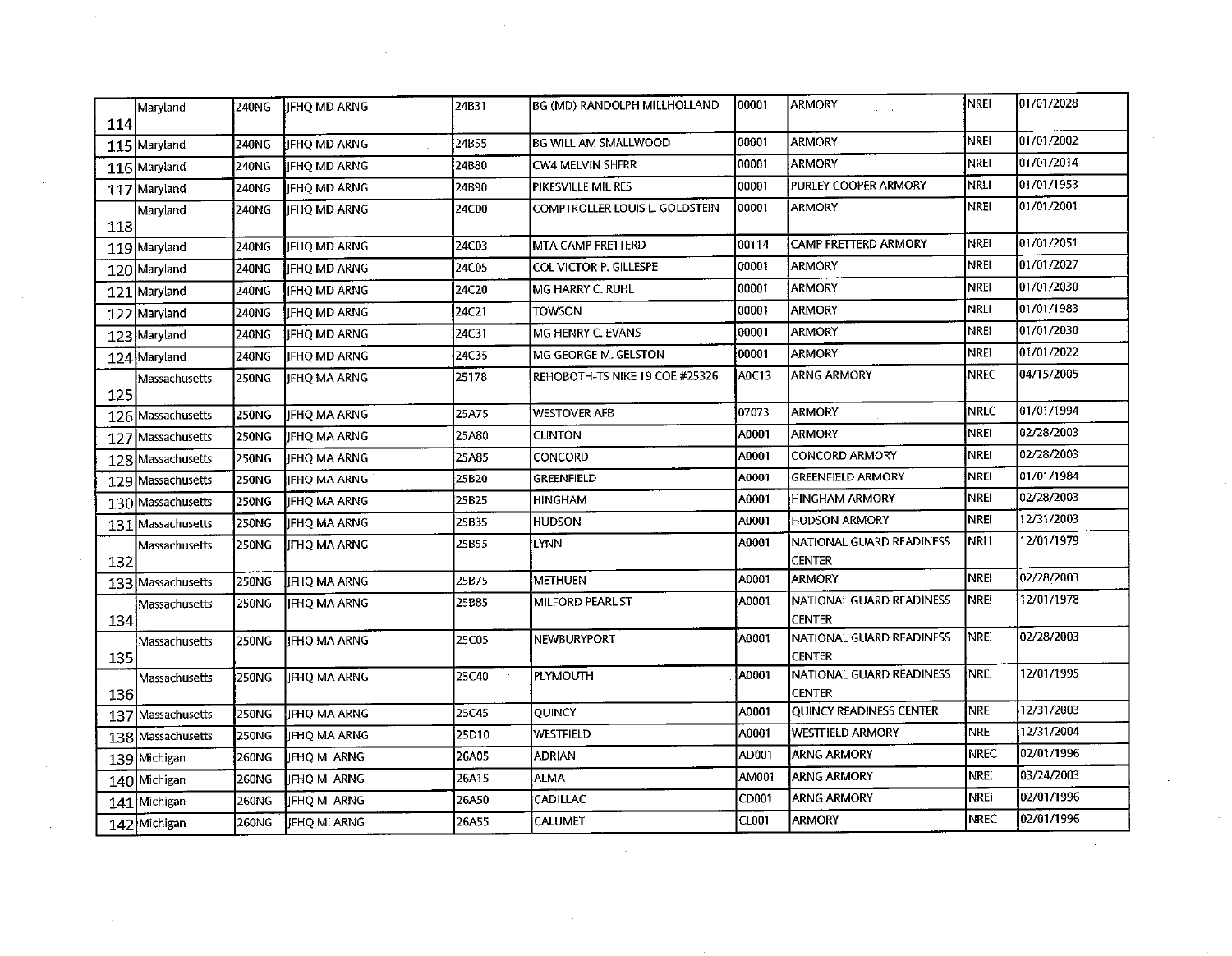| 143 Michigan          | 260NG  | <b>JFHQ MI ARNG</b> | 26A90 | <b>FLINT</b>                  | FL001  | <b>ARNG ARMORY</b>                           | INREI       | 02/01/1996 |
|-----------------------|--------|---------------------|-------|-------------------------------|--------|----------------------------------------------|-------------|------------|
| 144 Michigan          | 260NG  | <b>JFHQ MI ARNG</b> | 26B50 | <b>IRONWOOD</b>               | IW001  | ARNG ARMORY                                  | <b>NREI</b> | 01/01/2002 |
| 145 Michigan          | 260NG  | <b>IFHQ MI ARNG</b> | 26B60 | <b>JACKSON</b>                | IC001  | <b>ARNG ARMORY</b>                           | <b>NREI</b> | 02/01/1996 |
| 146 Michigan          | 260NG  | JFHQ MI ARNG        | 26B75 | LANSING ARTILLERY             | LA001  | <b>ARNG ARMORY</b>                           | <b>NREI</b> | 02/01/1996 |
| 147 Michigan          | 260NG  | <b>JFHQ MI ARNG</b> | 26C15 | <b>MONROE</b>                 | MR001  | <b>ARNG ARMORY</b>                           | <b>NREI</b> | 02/01/1996 |
| 148 Michigan          | 260NG  | JFHQ MI ARNG        | 26C30 | OWOSSO                        | OW001  | ARNG ARMORY                                  | <b>NREI</b> | 02/01/1996 |
| 149 Minnesota         | 270NG  | JFHQ MN ARNG        | 27C10 | NORTHFIELD NG ARMORY          | 18928  | SANITARY SEWER ARMORY                        | NREI        | 09/17/1994 |
| 150 Missouri          | 290NG  | IFHO MO ARNG        | 29A05 | <b>ALBANY</b>                 | 00001  | NATIONAL GAURD ARMORY                        | <b>NREI</b> |            |
| 151 Missouri          | 290NG  | <b>IFHO MO ARNG</b> | 29A42 | CARROLLTON                    | 00001  | NATIONAL GUARD ARMORY                        | <b>NREI</b> |            |
| 152 Missouri          | 290NG  | IFHO MO ARNG        | 29A50 | <b>CHILLICOTHE</b>            | 00001  | <b>ARNG ARMORY</b>                           | <b>NREI</b> |            |
| 153 Missouri          | 290NG  | <b>IFHO MO ARNG</b> | 29A75 | <b>DONIPHAN</b>               | 00001  | ARNG ARMORY                                  | <b>NREI</b> |            |
| 154 Missouri          | 290NG  | <b>IFHO MO ARNG</b> | 29C75 | JEFFERSON BKS ST LOUIS        | 00025  | ARNG ARMORY                                  | <b>NRLC</b> |            |
| 155 Missouri          | 290NG  | <b>IFHQ MO ARNG</b> | 29C75 | <b>IEFFERSON BKS ST LOUIS</b> | 00026  | <b>ARNG ARMORY</b>                           | <b>NRLC</b> |            |
| 156 Missouri          | 290NG  | <b>IFHQ MO ARNG</b> | 29C75 | JEFFERSON BKS ST LOUIS        | 00027  | <b>ARNG ARMORY</b>                           | <b>NRLC</b> |            |
| 157 Missouri          | 290NG  | JFHQ MO ARNG        | 29C75 | IEFFERSON BKS ST LOUIS        | 00078  | <b>ARNG ARMORY</b>                           | <b>NRLC</b> |            |
| 158 Missouri          | 290NG  | JFHQ MO ARNG        | 29D40 | <b>WEST PLAINS</b>            | 100001 | NATIONAL GUARD ARMORY                        | <b>NREI</b> |            |
| 159 Montana           | 300NG  | IJFHQ MT ARNG       | 30B20 | MILES CITY READINESS CENTER   | 00001  | ARNG READINESS CENTER                        | <b>NCE</b>  |            |
| 160 Montana           | 300NG  | <b>IFHO MT ARNG</b> | 30B40 | SIDNEY                        | 00001  | ARNG READINESS CENTER                        | <b>NCE</b>  |            |
| 161 New Hampshire     | 330NG  | JFHQ NH ARNG        | 33A05 | BERLIN READINESS CENTER       | 100001 | BERLIN READINESS CENTER                      | <b>NREI</b> | 09/27/2006 |
| New Hampshire<br>162  | 330NG  | JFHQ NH ARNG        | 33A30 | HILLSBOROUGH READINESS CENTER | 00001  | HILLSBOROUGH READINESS<br><b>CENTER</b>      | NREI        | 03/23/2006 |
| 163 New Hampshire     | 330NG  | JFHQ NH ARNG        | 33A40 | KEENE READINESS CENTER        | 00001  | KEENE READINESS CENTER                       | <b>NREI</b> | 05/13/2009 |
| New Hampshire<br>164  | 330NG  | FHQ NH ARNG         | 33A45 | LANCASTER READINESS CENTER    | 00001  | LANCASTER READINESS CENTER                   | <b>NREI</b> | 09/27/2006 |
| New Hampshire<br>165  | 1330NG | <b>IFHO NH ARNG</b> | 33A50 | LEBANON READINESS CENTER      | 00001  | LEBANON READINESS CENTER                     | <b>NREI</b> | 03/23/2006 |
| New Hampshire<br>166l | 330NG  | IFHQ NH ARNG        | 33A55 | LITTLETON READINESS CENTER    | 00001  | LITTLETON READINESS CENTER                   | NRE1        | 03/23/2006 |
| New Hampshire<br>167  | 330NG  | JFHQ NH ARNG        | 33A60 | MANCHESTER READINESS CENTER   | 00001  | <b>MANCHESTER READINESS</b><br><b>CENTER</b> | <b>NREI</b> | 04/21/1999 |
| 168 New Hampshire     | 330NG  | JFHQ NH ARNG        | 33A65 | MILFORD READINESS CENTER      | 00001  | MILFORD READINESS CENTER                     | <b>NREI</b> | 03/23/2006 |
| 169 New Hampshire     | 330NG  | JFHQ NH ARNG        | 33A70 | NASHUA READINESS CENTER       | 00001  | NASHUA READINESS CENTER                      | <b>NREI</b> | 05/13/2009 |
| New Hampshire         | 330NG  | JFHQ NH ARNG        | 33A75 | PETERBOROUGH READINESS CENTER | 00001  | PETERBOROUGH READINESS<br><b>CENTER</b>      | <b>NREE</b> | 03/23/2006 |
| 170                   |        |                     |       |                               |        |                                              |             |            |

 $\mathcal{L}^{\pm}$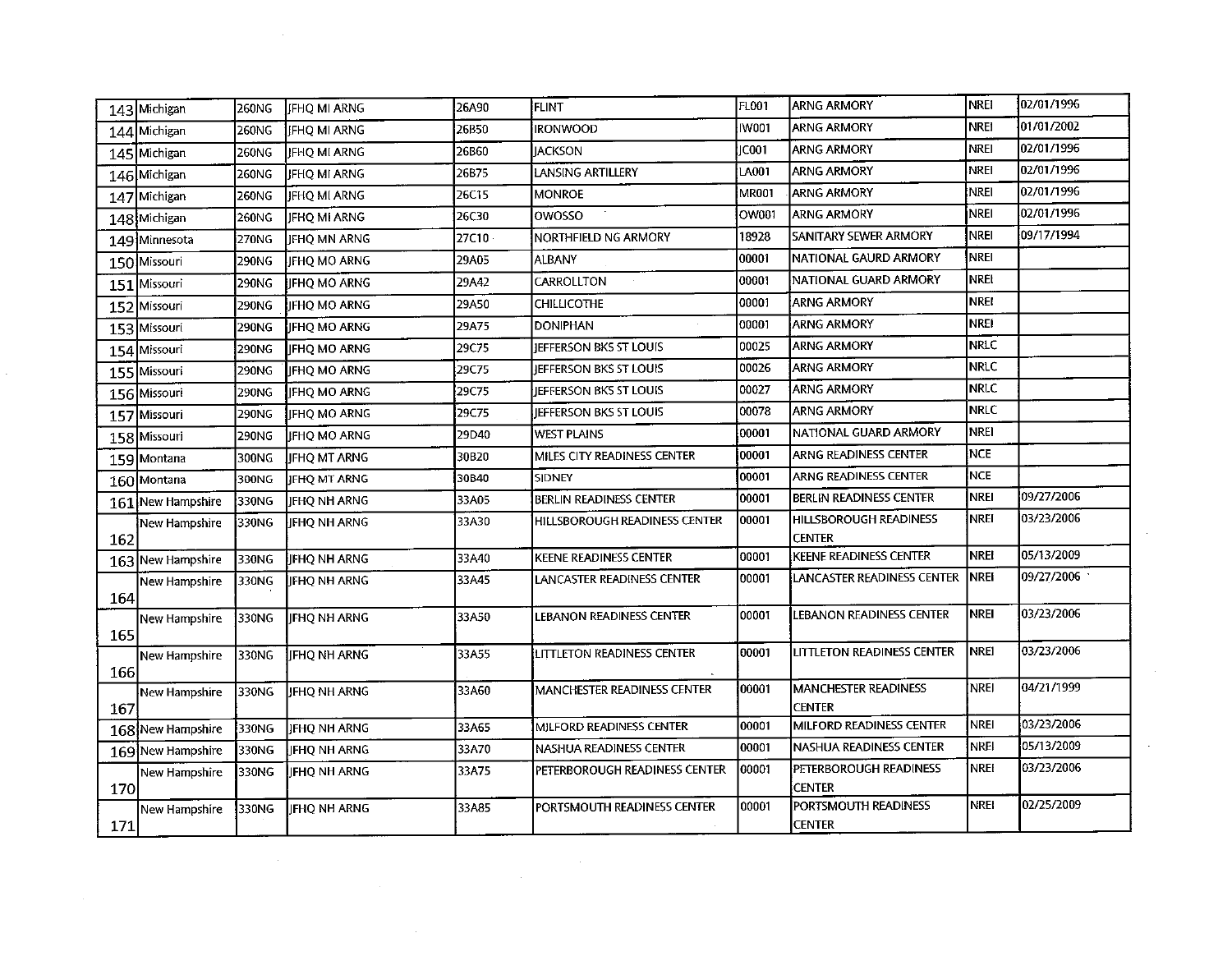|     | New Hampshire_ | 330NG | <b>IFHO NH ARNG</b> | 33A95 | SOMERSWORTH READINESS CENTER    | 00001  | <b>SOMERSWORTH READINESS</b> | <b>NREI</b> | 03/23/2006 |
|-----|----------------|-------|---------------------|-------|---------------------------------|--------|------------------------------|-------------|------------|
| 172 |                |       |                     |       |                                 |        | <b>CENTER</b>                |             |            |
|     | 173 New Jersey | 340NG | JFHQ NJ ARNG        | 34A05 | <b>ATLANTIC CITY</b>            | 00001  | <b>ARMORY</b>                | <b>NREI</b> | 02/02/1999 |
|     | 174 New Jersey | 340NG | <b>JFHQ NJ ARNG</b> | 34A30 | <b>BURLINGTON</b>               | 00001  | <b>ARMORY</b>                | <b>NREI</b> | 09/10/2004 |
|     | 175 New Jersey | 340NG | JFHQ NJ ARNG        | 34B05 | <b>JERSEY CITY</b>              | 00001  | <b>ARMORY</b>                | NREI        | 09/10/2004 |
|     | New Jersey     | 340NG | <b>IFHO NI ARNG</b> | 34B10 | LAKEHURST TS NAVAL AIR STATION  | 00129  | <b>ARMORY</b>                | NHLC        |            |
| 176 |                |       |                     |       |                                 |        | <b>ARMORY</b>                | NREI        | 09/10/2004 |
|     | 177 New Jersey | 340NG | JFHQ NJ ARNG        | 34B40 | <b>MORRISTOWN</b>               | 100001 |                              | <b>NREI</b> | 09/10/2004 |
|     | 178 New Jersey | 340NG | JFHQ NJ ARNG        | 34B75 | PLAINFIELD                      | 00001  | <b>ARMORY</b>                |             |            |
|     | 179 New Jersey | 340NG | JFHQ NJ ARNG        | 34C05 | teaneck                         | 00001  | <b>ARMORY</b>                | <b>NREI</b> | 09/10/2004 |
|     | 180 New Jersey | 340NG | JFHQ NJ ARNG        | 34C25 | VINELAND                        | 00001  | <b>ARMORY</b>                | <b>NREI</b> | 09/10/2004 |
|     | 181 New Jersey | 340NG | JFHQ NJ ARNG        | 34C35 | WESTFIELD                       | 100001 | <b>ARMORY</b>                | NREI        | 09/10/2004 |
|     | 182 New Jersey | 340NG | JFHQ NJ ARNG        | 34C40 | <b>WEST ORANGE</b>              | 00001  | <b>ARMORY</b>                | NREI        | 09/10/2004 |
|     | 183 New Jersey | 340NG | JFHQ NJ ARNG        | 34C50 | <b>WOODBURY</b>                 | 00001  | <b>ARMORY</b>                | <b>NREI</b> | 09/10/2004 |
|     | 184 New York   | 360NG | JFHQ NY ARNG        | 36A45 | <b>BINGHAMTON ARMORY/FMS 13</b> | 00001  | <b>READINESS CENTER</b>      | <b>NREI</b> | 05/01/1994 |
|     | 185 New York   | 360NG | IFHO NY ARNG        | 36A70 | <b>MARCY AVE ARMORY</b>         | 00001  | <b>READINESS CENTER</b>      | NREI        | 05/01/1994 |
|     | 186 New York   | 360NC | JFHQ NY ARNG        | 36A75 | BEDFORD AVE ARMORY              | 00001  | <b>READINESS CENTER</b>      | NREI        | 05/01/1994 |
|     | New York       | 360NG | <b>JFHO NY ARNG</b> | 36A85 | CONNECTICUT ST ARMORY/FMS 10    | 00001  | ARNG ARMORY                  | NRLI        | 12/01/1995 |
| 187 |                |       |                     |       |                                 |        |                              |             |            |
|     | 188 New York   | 360NG | JFHQ NY ARNG        | 36A95 | MASTEN AVE ARMORY/FMS 1         | 00001  | READINESS CENTER             | <b>NREI</b> | 01/05/1993 |
|     | 189 New York   | 360NG | IJFHQ NY ARNG       | 36B40 | <b>GENEVA ARMORY</b>            | 00001  | <b>READINESS CENTER</b>      | NHLI        | 02/03/1995 |
|     | 190 New York   | 360NG | IFHQ NY ARNG        | 36B50 | <b>GLOVERSVILLE ARMORY</b>      | 00001  | <b>READINESS CENTER</b>      | NRLI        | 02/03/1995 |
|     | 191 New York   | 360NG | JFHQ NY ARNG        | 36B65 | <b>HOOSICK FALLS ARMORY</b>     | 00001  | <b>READINESS CENTER</b>      | NRLI        | 02/03/1995 |
|     | 192 New York   | 360NG | JFHQ NY ARNG        | 36B70 | HORNELL ARMORY                  | 00001  | <b>READINESS CENTER</b>      | NRLI)       | 06/05/1980 |
|     | 193 New York   | 360NG | ∥JFHQ NY ARNG       | 36B90 | <b>IAMAICA ARMORY/FMS 9</b>     | 00001  | <b>READINESS CENTER</b>      | NREI        | 01/05/1993 |
|     | 194 New York   | 360NG | <b>IFHQ NY ARNG</b> | 36B95 | <b>JAMESTOWN ARMORY/FMS 2</b>   | 00001  | <b>READINESS CENTER</b>      | <b>NRLI</b> | 12/01/1995 |
|     | 195 New York   | 360NG | <b>JFHQ NY ARNG</b> | 36C00 | KINGSTON RC / FMS 7             | 00001  | <b>READINESS CENTER</b>      | <b>NREI</b> | 01/05/1993 |
|     | 196 New York   | 360NG | <b>JFHQ NY ARNG</b> | 36C45 | NEWBURGH ARMORY                 | 00001  | READINESS CENTER             | NREI        | 01/05/1993 |
|     | 197 New York   | 360NG | <b>JFHQ NY ARNG</b> | 36C50 | LEXINGTON AVE ARMORY            | 00001  | READINESS CENTER             | <b>NHLI</b> | 06/19/1996 |
|     | 198 New York   | 360NG | <b>JFHO NY ARNG</b> | 36C60 | PARK AVE ARMORY                 | 00001  | <b>READINESS CENTER</b>      | <b>NHLI</b> | 01/05/1986 |
|     | 199 New York   | 360NG | JFHQ NY ARNG        | 36C70 | FIFTH AVE ARMORY                | 00001  | $\sim$<br>IREADINESS CENTER  | INRLI       | 01/28/1994 |
|     | 200 New York   | 360NG | IJFHQ NY ARNG       | 36C85 | OGDENSBURG ARMORY               | 00001  | <b>READINESS CENTER</b>      | NRLI        | 02/03/1995 |
|     | 201 New York   | 360NG | <b>JFHQ NY ARNG</b> | 36C95 | OLEAN ARMORY                    | 00001  | <b>READINESS CENTER</b>      | NRLI        | 02/03/1995 |
|     | 202 New York   | 360NG | JFHQ NY ARNG        | 36D30 | PEEKSKILL ARMORY                | 00001  | <b>READINESS CENTER</b>      | <b>NREI</b> | 01/05/1993 |
|     |                |       |                     | 36D40 | <b>POUGHKEEPSIE ARMORY</b>      | 00001  | <b>READINESS CENTER</b>      | nrli        | 11/26/1982 |
|     | 203 New York   | 360NG | JFHQ NY ARNG        |       |                                 |        |                              |             |            |

 $\mathcal{L}^{\mathcal{L}}(\mathcal{L}^{\mathcal{L}})$  and  $\mathcal{L}^{\mathcal{L}}(\mathcal{L}^{\mathcal{L}})$  and  $\mathcal{L}^{\mathcal{L}}(\mathcal{L}^{\mathcal{L}})$ 

 $\label{eq:2.1} \frac{1}{\sqrt{2}}\int_{\mathbb{R}^3}\frac{1}{\sqrt{2}}\left(\frac{1}{\sqrt{2}}\right)^2\frac{1}{\sqrt{2}}\left(\frac{1}{\sqrt{2}}\right)^2\frac{1}{\sqrt{2}}\left(\frac{1}{\sqrt{2}}\right)^2\frac{1}{\sqrt{2}}\left(\frac{1}{\sqrt{2}}\right)^2.$ 

 $\sim 10$ 

 $\sim$   $\sim$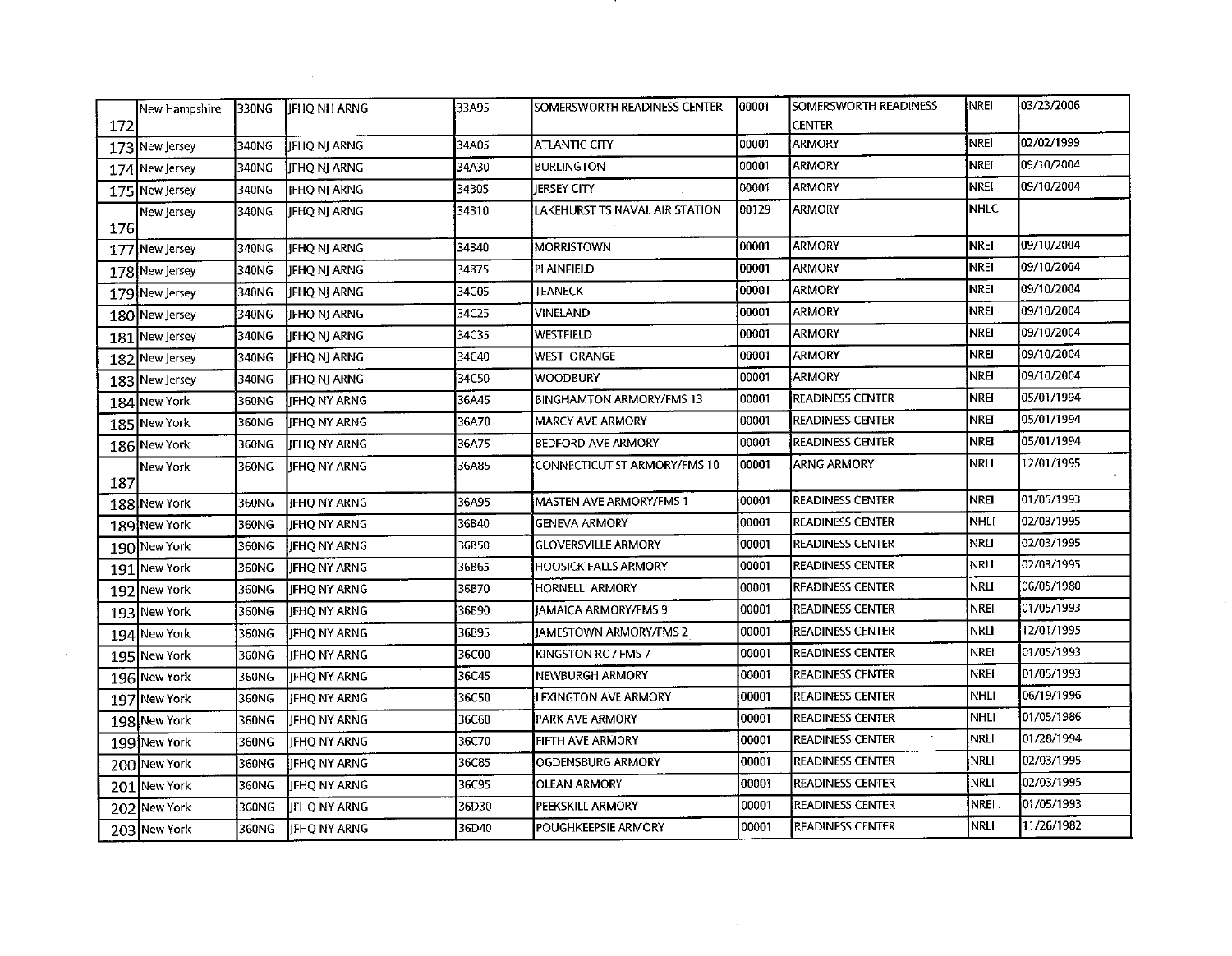| 204 | New York           | 360NG | <b>IFHO NY ARNG</b> | 36E00 | STATEN ISLAND ARMORY / CSMS B     | 100001            | <b>READINESS CENTER</b>     | <b>I</b> NREI | 01/05/1993 |
|-----|--------------------|-------|---------------------|-------|-----------------------------------|-------------------|-----------------------------|---------------|------------|
|     | 205 New York       | 360NG | JFHQ NY ARNG        | 36E35 | UTICA RC / FMS 6                  | 00001             | <b>READINESS CENTER</b>     | Inrli         | 02/03/1995 |
|     | 206 New York       | 360NG | <b>JFHO NY ARNG</b> | 36E50 | WHITEHALL ARMORY/FMS 15           | 00001             | <b>READINESS CENTER</b>     | <b>NRLI</b>   | 02/03/1995 |
|     | North Carolina     | 370NG | <b>IFHONCARNG</b>   | 37A50 | BURLINGTON                        | 100001            | <b>BURLINGTON READINESS</b> | <b>İNREI</b>  |            |
| 207 |                    |       |                     |       |                                   |                   | <b>CENTER</b>               |               |            |
|     | 208 North Carolina | 370NG | JFHQ NC ARNG        | 37D55 | <b>RED SPRINGS</b>                | 00001             | Armory                      | NREI          |            |
|     | 209 North Carolina | 370NG | JFHQ NC ARNG        | 37D75 | ROCKY MOUNT                       | 100001            | Armory                      | NREI          |            |
|     | 210 North Carolina | 370NG | <b>IFHO NC ARNG</b> | 37E45 | <b>STATESVILLE</b>                | 00001             | Armory                      | NREI          |            |
|     | 211 Oklahoma       | 400NG | JFHQ OK ARNG        | 40A35 | Anadarko Readiness Center         | AN100             | <b>Readiness Center</b>     | İNRLI         | 05/20/1994 |
|     | 212 Oklahoma       | 400NG | JFHQ OK ARNG        | 40A60 | <b>Blackwell Readiness Center</b> | <b>BL100</b>      | Readiness Center            | İNRLI         | 09/08/1988 |
|     | 213 Oklahoma       | 400NG | JFHQ OK ARNG        | 40A80 | Cherokee Readiness Center         | CHE00             | Readiness Center            | <b>NRLI</b>   | 09/08/1988 |
|     | 214 Oklahoma       | 400NG | JFHQ OK ARNG        | 40B00 | <b>Clinton Readiness Center</b>   | CLI00             | <b>Readiness Center</b>     | İNRLI         | 04/07/1994 |
|     | 215 Oklahoma       | 400NG | <b>JFHQ OK ARNG</b> | 40B05 | Cushing Readiness Center          | <b>CU100</b>      | Readiness Center            | İNRLI         | 05/20/1994 |
|     | 216 Oklahoma       | 400NG | <b>JFHQ OK ARNG</b> | 40B40 | <b>Enid Readiness Center</b>      | <b>EN100</b>      | <b>Readiness Center</b>     | NRLI          | 09/08/1988 |
|     | 217 Oklahoma       | 400NG | <b>IFHO OK ARNG</b> | 40B45 | Eufaula Readiness Center          | EU100             | <b>Readiness Center</b>     | İNRLI         | 05/20/1994 |
|     | 218 Oklahoma       | 400NG | <b>JFHQ OK ARNG</b> | 40B55 | <b>Guthrie Readiness Center</b>   | GU100             | <b>Readiness Center</b>     | <b>INRLI</b>  | 09/08/1994 |
|     | 219 Oklahoma       | 400NG | <b>IFHO OK ARNG</b> | 40B70 | Healdton Readiness Center         | HEA00             | <b>Readiness Center</b>     | NRLI          | 04/07/1994 |
|     | 220 Oklahoma       | 400NG | JFHQ OK ARNG        | 40B95 | Hominy Readiness Center           | HOM00             | Readiness Center            | İNRLI         | 05/20/1994 |
|     | 221 Oklahoma       | 400NG | JFHQ OK ARNG        | 40C15 | Kingfisher Readiness Center       | KI100             | <b>Readiness Center</b>     | İnrli         | 04/07/1994 |
|     | 222 Oklahoma       | 400NG | JFHQ OK ARNG        | 40C20 | Konowa Readiness Center           | KO100             | <b>Readiness Center</b>     | <b>NRLI</b>   | 05/20/1994 |
|     | 223 Oklahoma       | 400NG | JFHQ OK ARNG        | 40C25 | Lawton Readiness Center           | LA100             | Readiness Center            | İNRLI         | 06/05/2007 |
|     | 224 Oklahoma       | 400NG | JFHQ OK ARNG        | 40C45 | Mangum Readiness Center           | MAN00             | <b>Readiness Center</b>     | İNRLI         | 05/20/1994 |
|     | 225 Oklahoma       | 400NG | JFHQ OK ARNG        | 40C50 | <b>Marlow Readiness Center</b>    | MAR <sub>00</sub> | <b>Readiness Center</b>     | lnrli         | 04/07/1994 |
|     | 226 Oklahoma       | 400NG | JFHQ OK ARNG        | 40C55 | <b>McAlester Readiness Center</b> | MC100             | <b>Readiness Center</b>     | NRLI          | 09/08/1988 |
|     | 227 Oklahoma       | 400NG | JFHQ OK ARNG        | 40D10 | 23rd St. Readiness Center         | 23100             | <b>Readiness Center</b>     | İNREI         |            |
|     | 228 Oklahoma       | 400NG | <b>IFHO OK ARNG</b> | 40D10 | 23rd St. Readiness Center         | 23101             | <b>Readiness Center</b>     | <b>NREI</b>   |            |
|     | 229 Oklahoma       | 400NG | JFHQ OK ARNG        | 40D50 | Pawhuska                          | PAH00             | Readiness Center            | NRLI          | 05/20/1994 |
|     | 230 Oklahoma       | 400NG | <b>JFHQ OK ARNG</b> | 40D55 | Pawnee Readiness Center           | PAW00             | <b>Readiness Center</b>     | <b>NRLI</b>   | 05/20/1994 |
|     | 231 Oklahoma       | 400NG | JFHQ OK ARNG        | 40D60 | Perry Readiness Center            | PE100             | <b>Readiness Center</b>     | NRLI          | 09/08/1988 |
|     | 232 Oklahoma       | 400NG | JFHQ OK ARNG        | 40E10 | Sulphur Readiness Center          | <b>SU100</b>      | <b>Readiness Center</b>     | İNRLI         | 05/20/1994 |
|     | 233 Oklahoma       | 400NG | JFHQ OK ARNG        | 40E20 | Tishomingo Readiness Center       | TI100             | Readiness Center            | İNRLI         | 05/05/1994 |
|     | 234 Oklahoma       | 400NG | <b>JFHQ OK ARNG</b> | 40E55 | Weatherford Readiness Center      | WEA00             | Readiness Center            | NRLI          | 05/20/1994 |
| 235 | Oregon             | 410NG | JFHQ OR ARNG        | 41A35 | CAMP WITHYCOMBE CLACKAMAS         | 06400             | Armory Type Function        | <b>NREI</b>   | 10/09/1997 |

 $\mathcal{L}^{\text{max}}_{\text{max}}$ 

 $\label{eq:2.1} \mathcal{L}(\mathcal{L}^{\mathcal{L}}_{\mathcal{L}}(\mathcal{L}^{\mathcal{L}}_{\mathcal{L}})) = \mathcal{L}(\mathcal{L}^{\mathcal{L}}_{\mathcal{L}}(\mathcal{L}^{\mathcal{L}}_{\mathcal{L}})) = \mathcal{L}(\mathcal{L}^{\mathcal{L}}_{\mathcal{L}}(\mathcal{L}^{\mathcal{L}}_{\mathcal{L}}))$ 

 $\label{eq:2.1} \frac{1}{\sqrt{2}}\int_{\mathbb{R}^3}\frac{1}{\sqrt{2}}\left(\frac{1}{\sqrt{2}}\right)^2\frac{1}{\sqrt{2}}\left(\frac{1}{\sqrt{2}}\right)^2\frac{1}{\sqrt{2}}\left(\frac{1}{\sqrt{2}}\right)^2.$ 

 $\mathcal{A}^{\text{max}}_{\text{max}}$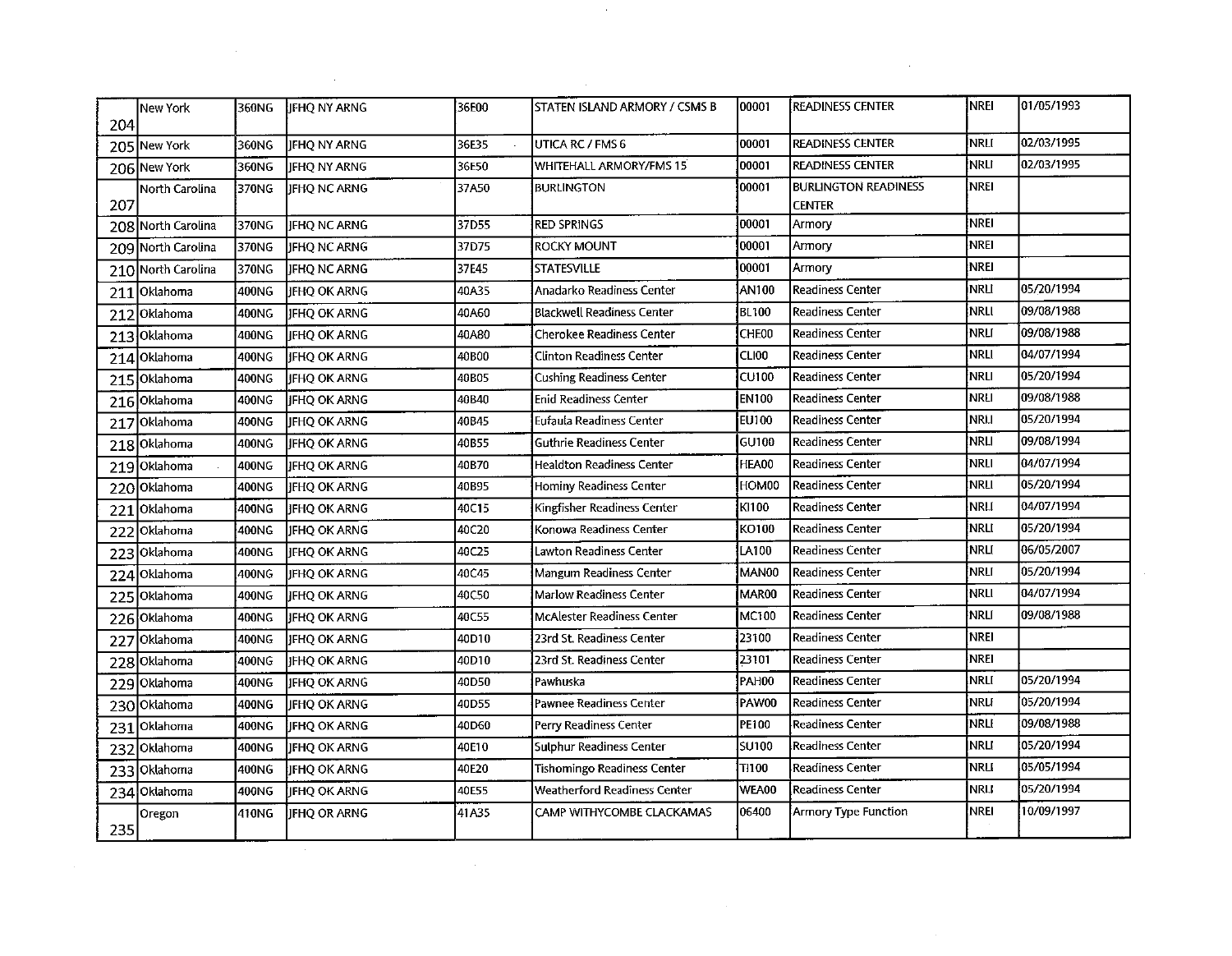|     | 236 Oregon         | 410NG | <b>JFHQ OR ARNG</b> | 41A55 | <b>COTTAGE GROVE ARMORY</b>        | 01901        | <b>Cottage Grove Armory</b>                   | <b>NRLC</b> | 12/15/1993 |
|-----|--------------------|-------|---------------------|-------|------------------------------------|--------------|-----------------------------------------------|-------------|------------|
|     | 237 Oregon         | 410NG | JFHQ OR ARNG        | 41A60 | <b>DALLAS ARMORY</b>               | 02001        | Dallas Armory                                 | NREI        | 01/01/1911 |
|     | 238 Oregon         | 410NG | <b>IFHQ OR ARNG</b> | 41B25 | <b>MILTON FREEWATER ARMORY</b>     | 03401        | Milton Freewater Armory                       | NREI        | 01/01/2004 |
|     | 239 Oregon         | 410NG | <b>IFHO OR ARNG</b> | 41B40 | IONTARIO ARMORY                    | 03701        | Ontario Armory                                | <b>NREI</b> | 01/01/2000 |
|     | 240 Oregon         | 410NG | <b>IFHO OR ARNG</b> | 41B90 | <b>ST HELENS ARMORY</b>            | 04601        | <b>St Helens Armory</b>                       | <b>NREI</b> | 01/01/2005 |
|     | 241 Pennsylvania   | 420NG | JFHQ PA ARNG        | 42A15 | ALTOONA READINESS CENTER           | ARM01        | <b>READINESS CENTER</b>                       | <b>NRLI</b> | 05/09/1991 |
|     | 242 Pennsylvania   | 420NG | JFHQ PA ARNG        | 42A25 | <b>BELLFONTE READINESS CENTER</b>  | 00001        | <b>READINESS CENTER</b>                       | NRLI        | 12/22/1989 |
|     | 243 Pennsylvania   | 420NG | JFHQ PA ARNG        | 42A30 | <b>BERWICK READINESS CENTER</b>    | ARM01        | <b>READINESS CENTER</b>                       | NRLI        | 12/22/1989 |
|     | 244 Pennsylvania   | 420NG | JFHQ PA ARNG        | 42A35 | <b>BETHLEHEM READINESS CENTER</b>  | ARM01        | <b>READINESS CENTER</b>                       | <b>NRLI</b> | 11/14/1991 |
| 245 | Pennsylvania       | 420NG | <b>JFHQ PA ARNG</b> | 42A40 | <b>BLAIRSVILLE RC - VACANT</b>     | 00001        | READINESS CENTER - VACANT                     | <b>NRLI</b> | 12/22/1989 |
|     | 246 Pennsylvania   | 420NG | JFHQ PA ARNG        | 42A45 | <b>BRADFORD READINESS CENTER</b>   | ARM01        | <b>READINESS CENTER</b>                       | <b>NRLI</b> | 05/09/1991 |
| 247 | Pennsylvania       | 420NG | JFHQ PA ARNG        | 42A60 | CANONSBURG READINESS CENTER        | 00001        | <b>ARNG READINESS CENTER</b>                  | <b>NRLI</b> | 12/22/1989 |
| 248 | Pennsylvania       | 420NG | JFHQ PA ARNG        | 42A75 | <b>CARLISLE RC</b>                 | 00001        | READINESS CENTER, STONE<br><b>HOUSE</b>       | <b>NRLI</b> | 12/22/1989 |
| 249 | Pennsylvania       | 420NG | IFHO PA ARNG        | 42A75 | <b>CARLISLE RC</b>                 | 00002        | <b>READINESS CENTER, STONE</b><br><b>BARN</b> | <b>NRLI</b> | 12/22/1989 |
|     | 250 Pennsylvania   | 420NG | JFHQ PA ARNG        | 42A90 | <b>CLEARFIELD RC</b>               | 00001        | READINESS CENTER/FMS                          | <b>NRLI</b> | 12/22/1989 |
|     | 251   Pennsylvania | 420NG | <b>JFHQ PA ARNG</b> | 42B05 | CONNELISVILLE RC - VACANT          | 00001        | <b>READINESS CENTER</b>                       | <b>NRLI</b> | 11/14/1991 |
|     | 252 Pennsylvania   | 420NG | JFHQ PA ARNG        | 42B15 | PITTSBURGH CSMS                    | 00001        | READINESS CENTER                              | <b>NRLI</b> | 11/14/1991 |
|     | 253 Pennsylvania   | 420NG | JFHQ PA ARNG        | 42B20 | <b>CORRY READINESS CENTER</b>      | 00001        | <b>READINESS CENTER</b>                       | <b>NRLI</b> | 05/09/1991 |
|     | 254 Pennsylvania   | 420NG | JFHQ PA ARNG        | 42B30 | <b>EAST STROUDSBURG RC</b>         | 00001        | <b>READINESS CENTER</b>                       | NRLI        | 05/09/1991 |
|     | 255 Pennsylvania   | 420NG | <b>IFHO PA ARNG</b> | 42B40 | <b>ERIE RC</b>                     | 00001        | <b>READINESS CENTER</b>                       | <b>NRLI</b> | 12/22/1989 |
|     | 256 Pennsylvania   | 420NG | JFHQ PA ARNG        | 42B57 | FORD CITY READINESS CENTER         | <b>ARMOR</b> | <b>READINESS CENTER</b>                       | <b>NRLI</b> | 12/22/1989 |
|     | 257 Pennsylvania   | 420NG | <b>IFHQ PA ARNG</b> | 42B60 | <b>GETTYSBURG READINESS CENTER</b> | 00001        | <b>READINESS CENTER</b>                       | <b>NRLI</b> | 03/20/1990 |
|     | 258 Pennsylvania   | 420NG | IFHQ PA ARNG        | 42B75 | HAMBURG READINESS CENTER           | 00001        | <b>READINESS CENTER</b>                       | <b>NRLI</b> | 05/09/1991 |
|     | 259 Pennsylvania   | 420NG | <b>IFHQ PA ARNG</b> | 42B90 | HARRISBURG RC                      | 00007        | <b>READINESS CENTER</b>                       | <b>NREI</b> |            |
|     | 260 Pennsylvania   | 420NG | <b>JFHQ PA ARNG</b> | 42B90 | <b>HARRISBURG RC</b>               | 00009        | <b>READINESS CENTER</b>                       | <b>NREI</b> |            |
| 261 | Pennsylvania       | 420NG | JFHQ PA ARNG        | 42C07 | HOLLIDAYSBURG READINESS CENTER     | 00001        | <b>READINESS CENTER</b>                       | <b>NREI</b> |            |
| 262 | Pennsylvania       | 420NG | <b>IFHQ PA ARNG</b> | 42C20 | HUNTINGDON READINESS CENTER        | 00001        | <b>READINESS CENTER</b>                       | <b>NRLC</b> | 10/24/1989 |
|     | 263 Pennsylvania   | 420NG | JFHQ PA ARNG        | 42C25 | <b>INDIANA READINESS CENTER</b>    | 00004        | <b>READINESS CENTER</b>                       | <b>NRLI</b> | 11/14/1991 |
|     | 264 Pennsylvania   | 420NG | JFHQ PA ARNG        | 42C40 | KANE READINESS CENTER              | 00001        | <b>READINESS CENTER</b>                       | NRLI        | 05/09/1991 |
|     | 265 Pennsylvania   | 420NG | JFHQ PA ARNG        | 42C60 | LANCASTER READINESS CENTER         | 00001        | <b>READINESS CENTER</b>                       | <b>NRLI</b> | 11/14/1991 |

 $\mathcal{L}^{\text{max}}_{\text{max}}$ 

 $\mathcal{O}(\mathcal{A}^{\mathcal{A}})$  .

 $\mathcal{A}^{\text{max}}_{\text{max}}$ 

 $\mathcal{L}(\mathcal{A})$  .

 $\sim 10^{-1}$ 

 $\label{eq:2.1} \frac{1}{2} \int_{\mathbb{R}^3} \frac{1}{\sqrt{2\pi}} \int_{\mathbb{R}^3} \frac{1}{\sqrt{2\pi}} \int_{\mathbb{R}^3} \frac{1}{\sqrt{2\pi}} \int_{\mathbb{R}^3} \frac{1}{\sqrt{2\pi}} \int_{\mathbb{R}^3} \frac{1}{\sqrt{2\pi}} \int_{\mathbb{R}^3} \frac{1}{\sqrt{2\pi}} \int_{\mathbb{R}^3} \frac{1}{\sqrt{2\pi}} \int_{\mathbb{R}^3} \frac{1}{\sqrt{2\pi}} \int_{\mathbb{R}^3}$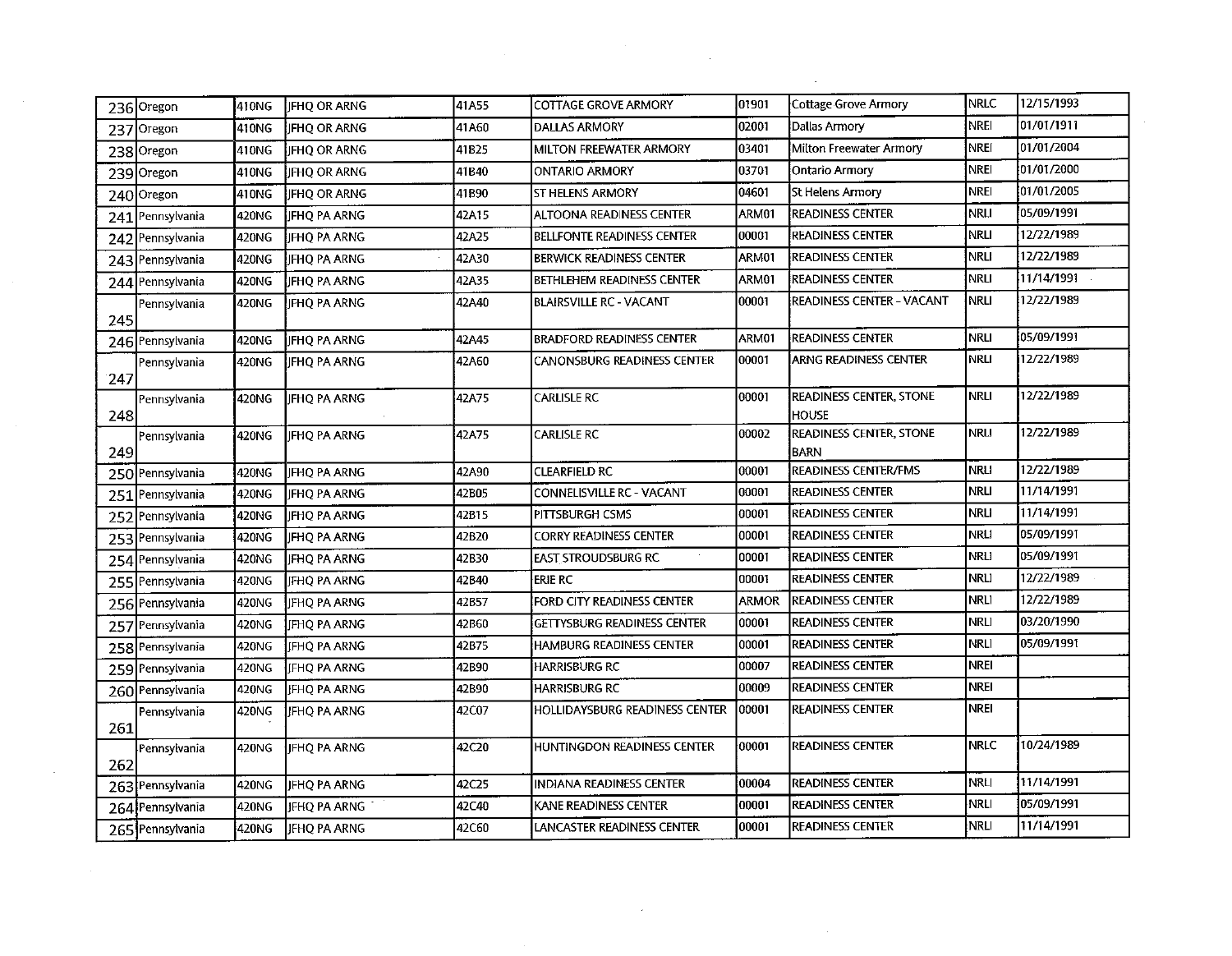| 266 | Pennsylvania       | 420NG | <b>IFHO PA ARNG</b> | 42C70 | <b>TORRANCE RC</b>                 | 00001  | <b>READINESS CENTER, VACANT</b>                             | Inrli             | 12/22/1989 |
|-----|--------------------|-------|---------------------|-------|------------------------------------|--------|-------------------------------------------------------------|-------------------|------------|
|     | 267 Pennsylvania   | 420NG | JFHQ PA ARNG        | 42C85 | LEWISBURG READINESS CENTER         | 00001  | <b>READINESS CENTER</b>                                     | <b>NRLI</b>       | 11/14/1991 |
|     | 268 Pennsylvania   | 420NG | <b>IFHO PA ARNG</b> | 42C90 | LEWISTOWN READINESS CENTER         | 00001  | <b>READINESS CENTER</b>                                     | <b>NRLI</b>       | 05/09/1991 |
|     | 269 Pennsylvania   | 420NG | IFHQ PA ARNG        | 42C95 | <b>LIGONIER RC - VACANT</b>        | 00001  | <b>ARNG READINESS CENTER</b>                                | NRLI              | 05/09/1991 |
|     | 270 Pennsylvania   | 420NG | JFHQ PA ARNG        | 42D00 | LOCK HAVEN RC                      | 00001  | <b>READINESS CENTER</b>                                     | NREI              |            |
|     | 271 Pennsylvania   | 420NG | JFHQ PA ARNG        | 42D15 | MEADVILLE READINESS CENTER         | 00001  | <b>READINESS CENTER</b>                                     | <b>NREI</b>       | 07/18/1984 |
| 272 | Pennsylvania       | 420NG | <b>IFHQ PA ARNG</b> | 42D22 | MT PLEASANT READINESS CENTER       | 00001  | READINESS CENTER                                            | <b>NRLI</b>       | 12/22/1989 |
|     | 273 Pennsylvania   | 420NG | JFHQ PA ARNG        | 42D60 | OIL CITY READINESS CENTER          | 00001  | <b>READINESS CENTER</b>                                     | <b>INRLI</b>      | 05/09/1991 |
|     | 274 Pennsylvania   | 420NG | JFHQ PA ARNG        | 42D70 | PHILADELPHIA OGONTZ RC             | 00001  | <b>READINESS CENTER</b>                                     | NRLI              | 11/14/1991 |
|     | 275   Pennsylvania | 420NG | JEHO PA ARNG        | 42D75 | PHILADELPHIA LANCASTER RC          | 00001  | <b>READINESS CENTER</b>                                     | NRLI              | 11/14/1991 |
|     | 276   Pennsylvania | 420NG | JFHQ PA ARNG        | 42D85 | PHILADELPHIA SOUTH 23RD RC         | 00001  | <b>READINESS CENTER</b>                                     | <b>NREI</b>       | 03/20/1990 |
|     | 277 Pennsylvania   | 420NG | JFHQ PA ARNG        | 42D95 | PINE GROVE READINESS CENTER        | 100001 | <b>READINESS CENTER</b>                                     | <b>NRLC</b>       | 12/31/1987 |
|     | 278 Pennsylvania   | 420NG | <b>IFHO PA ARNG</b> | 42E00 | PITTSBURGH HUNT RC                 | 00001  | <b>READINESS CENTER/FMS</b>                                 | NRLI <sup>.</sup> | 11/14/1991 |
|     | 279 Pennsylvania   | 420NG | <b>IFHO PA ARNG</b> | 42E15 | POTTSTOWN READINESS CENTER         | 00001  | <b>READINESS CENTER</b>                                     | NRLC              | 07/16/1985 |
|     | 280 Pennsylvania   | 420NC | JFHQ PA ARNG        | 42E20 | POTTSVILLE READINESS CENTER        | 00001  | <b>READINESS CENTER</b>                                     | Nrli              | 11/14/1991 |
|     | 281 Pennsylvania   | 420NG | JFHQ PA ARNG        | 42E35 | RIDGWAY READINESS CENTER           | 00001  | <b>READINESS CENTER</b>                                     | <b>NRLI</b>       | 12/22/1989 |
| 282 | Pennsylvania       | 420NG | IFHQ PA ARNG        | 42E45 | <b>SCOTTDALE RC - VACANT</b>       | 100001 | <b>READINESS CENTER, VACANT</b>                             | <b>NRLI</b>       | 05/09/1991 |
|     | 283 Pennsylvania   | 420NG | JFHQ PA ARNG        | 42E50 | <b>SCRANTON READINESS CENTER</b>   | 00001  | <b>READINESS CENTER</b>                                     | <b>NRLI</b>       | 12/22/1989 |
|     | 284 Pennsylvania   | 420NG | JFHQ PA ARNG        | 42E77 | SPRING CITY READINESS CENTER       | 100001 | <b>READINESS CENTER</b>                                     | <b>NREI</b>       |            |
|     | 285 Pennsylvania   | 420NG | <b>IFHO PA ARNG</b> | 42E80 | SUNBURY READINESS CENTER           | 100002 | <b>READINESS CENTER</b>                                     | NRLI              | 12/22/1989 |
|     | 286 Pennsylvania   | 420NG | JFHQ PA ARNG        | 42E90 | <b>TYRONE READINESS CENTER</b>     | 00001  | ARNG READINESS CENTER                                       | <b>NRLI</b>       | 12/22/1989 |
| 287 | Pennsylvania       | 420NG | IJFHO PA ARNG       | 42F05 | <b>WAYNESBORO READINESS CENTER</b> | 00001  | ARNG READINESS CENTER                                       | NRLI              | 12/22/1989 |
| 288 | Pennsylvania       | 420NG | JFHQ PA ARNG        | 42F10 | WAYNESBURG READINESS CENTER        | 00001  | ARNG READINESS CENTER                                       | <b>NRLC</b>       | 06/04/1983 |
| 289 | Pennsylvania       | 420NC | JFHQ PA ARNG        | 42F20 | WEST CHESTER READINESS CENTER      | 00001  | ARNG READINESS CENTER                                       | <b>NRLC</b>       | 11/30/1984 |
| 290 | Pennsylvania       | 420NG | JFHQ PA ARNG        | 42F35 | WILKES BARRE/ KINGSTON RC          | ARM01  | WILKES BARRE KINGSTON 42F35 NRLI<br><b>READINESS CENTER</b> |                   | 12/22/1989 |
| 291 | Pennsylvania       | 420NG | JFHQ PA ARNG        | 42F40 | WILLIAMSPORT READINESS CENTER      | ARMR1  | <b>READINESS CENTER</b>                                     | <b>NRLI</b>       | 11/14/1991 |
| 292 | Pennsylvania       | 420NG | JFHQ PA ARNG        | 42F40 | WILLIAMSPORT READINESS CENTER      | ARMR2  | <b>READINESS CENTER</b>                                     | NRLI              | 11/14/1991 |

 $\label{eq:2} \frac{1}{\sqrt{2}}\sum_{i=1}^n\frac{1}{\sqrt{2\pi}}\sum_{i=1}^n\frac{1}{\sqrt{2\pi}}\sum_{i=1}^n\frac{1}{\sqrt{2\pi}}\sum_{i=1}^n\frac{1}{\sqrt{2\pi}}\sum_{i=1}^n\frac{1}{\sqrt{2\pi}}\sum_{i=1}^n\frac{1}{\sqrt{2\pi}}\sum_{i=1}^n\frac{1}{\sqrt{2\pi}}\sum_{i=1}^n\frac{1}{\sqrt{2\pi}}\sum_{i=1}^n\frac{1}{\sqrt{2\pi}}\sum_{i=1}^n\frac{1}{$ 

 $\sim 10^6$ 

 $\hat{f}$  ,  $\hat{f}$  ,  $\hat{f}$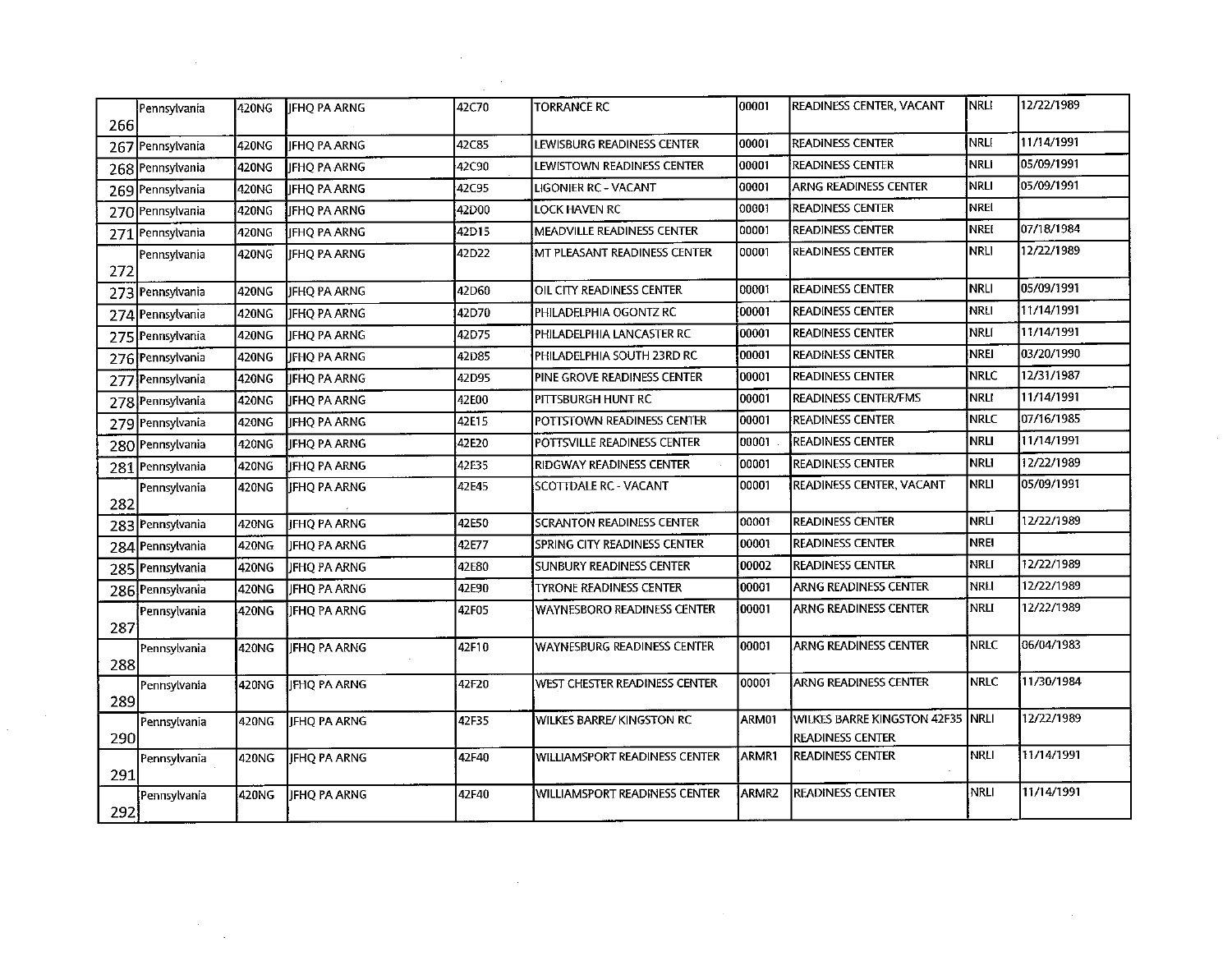| 293 | Pennsylvania | 420NG | <b>IFHQ PA ARNG</b>                           | 42F40 | WILLIAMSPORT READINESS CENTER | STOR1 | <b>ARMORY STORAGE</b>   | NREI        |            |
|-----|--------------|-------|-----------------------------------------------|-------|-------------------------------|-------|-------------------------|-------------|------------|
| 294 | Pennsylvania | 420NG | JFHQ PA ARNG                                  | 42F60 | YORK GEORGE READINESS CENTER  | 00001 | <b>READINESS CENTER</b> | <b>NRLI</b> | 03/20/1990 |
| 295 | Pennsylvania | 42307 | FORT INDIANTOWN GAP TRNG 42307<br><b>SITE</b> |       | FORT INDIANTOWN GAP           | 07009 | <b>READINESS CENTER</b> | <b>NREC</b> |            |
| 296 | Pennsylvania | 42307 | FORT INDIANTOWN GAP TRNG 42307<br><b>SITE</b> |       | FORT INDIANTOWN GAP           | 07010 | <b>READINESS CENTER</b> | <b>NREC</b> |            |
| 297 | Pennsylvania | 42307 | FORT INDIANTOWN GAP TRNG 42307<br><b>SITE</b> |       | FORT INDIANTOWN GAP           | 07011 | <b>READINESS CENTER</b> | <b>NREC</b> |            |
| 298 | Pennsylvania | 42307 | FORT INDIANTOWN GAP TRNG 42307<br><b>SITE</b> |       | FORT INDIANTOWN GAP           | 07012 | <b>READINESS CENTER</b> | <b>NREC</b> |            |
| 299 | Pennsylvania | 42307 | FORT INDIANTOWN GAP TRNG 42307<br><b>SITE</b> |       | FORT INDIANTOWN GAP           | 07014 | <b>READINESS CENTER</b> | <b>NREC</b> |            |
| 300 | Pennsylvania | 42307 | FORT INDIANTOWN GAP TRNG 42307<br><b>SITE</b> |       | FORT INDIANTOWN GAP           | 07015 | <b>ARMORY</b>           | <b>NREC</b> |            |
| 301 | Pennsylvania | 42307 | FORT INDIANTOWN GAP TRNG 42307<br><b>SITE</b> |       | FORT INDIANTOWN GAP           | 07016 | <b>ARMORY</b>           | <b>NREC</b> |            |
| 302 | Pennsylvania | 42307 | FORT INDIANTOWN GAP TRNG 42307<br><b>SITE</b> |       | FORT INDIANTOWN GAP           | 07017 | ARMORY                  | <b>NREC</b> |            |
| 303 | Pennsylvania | 42307 | FORT INDIANTOWN GAP TRNG 42307<br><b>SITE</b> |       | FORT INDIANTOWN GAP           | 07018 | <b>ARMORY</b>           | <b>NREC</b> |            |
| 304 | Pennsylvania | 42307 | FORT INDIANTOWN GAP TRNG 42307<br><b>SITE</b> |       | FORT INDIANTOWN GAP           | 07019 | <b>ARMORY</b>           | NREC        |            |
| 305 | Pennsylvania | 42307 | FORT INDIANTOWN GAP TRNG 42307<br><b>SITE</b> |       | FORT INDIANTOWN GAP           | 07020 | <b>ARMORY</b>           | <b>NREC</b> |            |
| 306 | Pennsylvania | 42307 | FORT INDIANTOWN GAP TRNG 42307<br><b>SITE</b> |       | FORT INDIANTOWN GAP           | 07024 | <b>ARMORY</b>           | NREC        |            |
| 307 | Pennsylvania | 42307 | FORT INDIANTOWN GAP TRNG 42307<br><b>SITE</b> |       | FORT INDIANTOWN GAP           | 07025 | <b>ARMORY</b>           | <b>NREC</b> |            |
| 308 | Pennsylvania | 42307 | FORT INDIANTOWN GAP TRNG 42307<br><b>SITE</b> |       | FORT INDIANTOWN GAP           | 07029 | <b>ARMORY</b>           | <b>NREC</b> | $\sim$     |
| 309 | Pennsylvania | 42307 | FORT INDIANTOWN GAP TRNG 42307<br><b>SITE</b> |       | FORT INDIANTOWN GAP           | 09025 | READINESS CENTER        | <b>NREC</b> |            |
| 310 | Pennsylvania | 42307 | FORT INDIANTOWN GAP TRNG 42307<br>isite       |       | FORT INDIANTOWN GAP           | 09026 | <b>READINESS CENTER</b> | <b>NREC</b> |            |
| 311 | Pennsylvania | 42307 | FORT INDIANTOWN GAP TRNG 42307<br><b>SITE</b> |       | FORT INDIANTOWN GAP           | 09027 | READINESS CENTER        | <b>NREC</b> |            |
| 312 | Pennsylvania | 42307 | FORT INDIANTOWN GAP TRNG 42307<br><b>SITE</b> |       | FORT INDIANTOWN GAP           | 09028 | <b>READINESS CENTER</b> | <b>NREC</b> |            |

 $\label{eq:2.1} \frac{1}{\sqrt{2}}\int_{\mathbb{R}^3}\frac{1}{\sqrt{2}}\left(\frac{1}{\sqrt{2}}\right)^2\frac{1}{\sqrt{2}}\left(\frac{1}{\sqrt{2}}\right)^2\frac{1}{\sqrt{2}}\left(\frac{1}{\sqrt{2}}\right)^2\frac{1}{\sqrt{2}}\left(\frac{1}{\sqrt{2}}\right)^2.$ 

 $\mathcal{L}^{\text{max}}_{\text{max}}$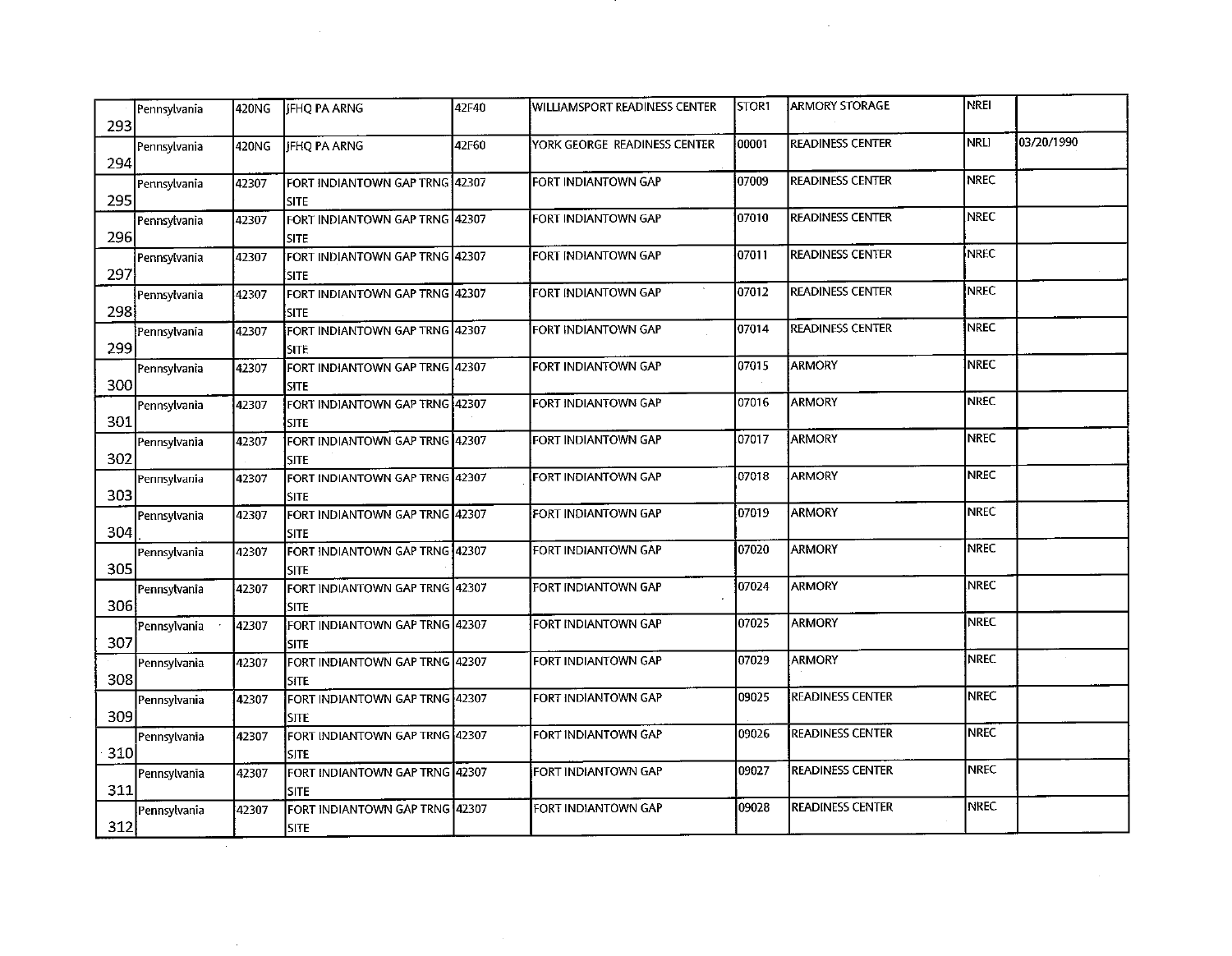| 313 | Pennsylvania    | 42307 | FORT INDIANTOWN GAP TRNG 42307<br><b>SITE</b>  |       | FORT INDIANTOWN GAP       | 09030 | <b>READINESS CENTER</b> | NREC        |            |
|-----|-----------------|-------|------------------------------------------------|-------|---------------------------|-------|-------------------------|-------------|------------|
| 314 | Pennsylvania    | 42307 | FORT INDIANTOWN GAP TRNG 42307<br><b>SITE</b>  |       | FORT INDIANTOWN GAP       | 09033 | READINESS CENTER        | <b>NREC</b> |            |
| 315 | Pennsylvania    | 42307 | FORT INDIANTOWN GAP TRNG 42307<br><b>SITE</b>  |       | FORT INDIANTOWN GAP       | 09035 | READINESS CENTER        | <b>NREC</b> |            |
| 316 | Pennsylvania    | 42307 | FORT INDIANTOWN GAP TRNG [42307<br><b>SITE</b> |       | FORT INDIANTOWN GAP       | 09036 | <b>READINESS CENTER</b> | <b>NREC</b> |            |
| 317 | Pennsylvania    | 42307 | FORT INDIANTOWN GAP TRNG 42307<br><b>SITE</b>  |       | FORT INDIANTOWN GAP       | 09038 | READINESS CENTER        | NREC        |            |
| 318 | Pennsylvania    | 42307 | FORT INDIANTOWN GAP TRNG 42307<br><b>SITE</b>  |       | FORT INDIANTOWN GAP       | 09039 | <b>READINESS CENTER</b> | <b>NREC</b> |            |
| 319 | Pennsylvania    | 42307 | FORT INDIANTOWN GAP TRNG 42307<br><b>SITE</b>  |       | FORT INDIANTOWN GAP       | 09048 | <b>READINESS CENTER</b> | <b>NREC</b> |            |
| 320 | Pennsylvania    | 42307 | FORT INDIANTOWN GAP TRNG 42307<br><b>SITE</b>  |       | FORT INDIANTOWN GAP       | 09049 | <b>READINESS CENTER</b> | <b>NREC</b> |            |
| 321 | Pennsylvania    | 42307 | FORT INDIANTOWN GAP TRNG 42307<br><b>SITE</b>  |       | FORT INDIANTOWN GAP       | 09050 | <b>READINESS CENTER</b> | <b>NREC</b> |            |
| 322 | Pennsylvania    | 42307 | FORT INDIANTOWN GAP TRNG 42307<br><b>SITE</b>  |       | FORT INDIANTOWN GAP       | 09051 | READINESS CENTER        | <b>NREC</b> |            |
| 323 | Pennsylvania    | 42307 | FORT INDIANTOWN GAP TRNG 42307<br><b>SITE</b>  |       | FORT INDIANTOWN GAP       | 09052 | <b>READINESS CENTER</b> | <b>NREC</b> |            |
| 324 | Pennsylvania    | 42307 | FORT INDIANTOWN GAP TRNG 42307<br><b>SITE</b>  |       | FORT INDIANTOWN GAP       | 09053 | <b>ARMORY</b>           | <b>NREC</b> |            |
| 325 | Pennsylvania    | 42307 | FORT INDIANTOWN GAP TRNG 42307<br><b>SITE</b>  |       | FORT INDIANTOWN GAP       | 09068 | <b>ARMORY</b>           | <b>NREC</b> |            |
| 326 | Pennsylvania    | 42307 | FORT INDIANTOWN GAP TRNG 42307<br><b>SITE</b>  |       | FORT INDIANTOWN GAP       | 11011 | BFE ARMORY SUPPLY WHSE  | <b>NREC</b> |            |
| 327 | Pennsylvania    | 42307 | FORT INDIANTOWN GAP TRNG 42307<br><b>SITE</b>  |       | FORT INDIANTOWN GAP       | 13070 | <b>ARMORY</b>           | <b>NREC</b> |            |
|     | 328 Puerto Rico | ROONG | JFHQ RQ ARNG                                   | RQB15 | SAN JUAN READINESS CENTER | 00001 | SAN JUAN ARMORY         | <b>NREI</b> |            |
|     | 329 Tennessee   | 470NG | JFHQ TN ARNG                                   | 47A50 | CHATTANOOGA               | 0001A | <b>ARMORY</b>           | <b>NREC</b> | 09/12/1994 |
|     | 330 Tennessee   | 470NG | JFHQ TN ARNG                                   | 47A50 | CHATTANOOGA               | 0001B | <b>ARMORY</b>           | <b>NREC</b> | 09/12/1994 |
|     | 331 Tennessee   | 470NG | JFHQ TN ARNG                                   | 47B71 | KNOXVILLE CONCORD ST      | 00003 | CONCORD ST ARMORY       | NREI        | 11/08/2005 |
|     | 332 Texas       | 480NG | <b>JFHQ TX ARNG</b>                            | 48A35 | <b>ARLINGTON</b>          | 00001 | <b>READINESS CENTER</b> | NREI        | 01/01/2004 |
|     | 333 Texas       | 480NG | JFHQ TX ARNG                                   | 48A50 | CAMP MABRY                | 00011 | <b>READINESS CENTER</b> | NRLC        | 08/30/1996 |
| 334 | Texas           | 480NG | JFHQ TX ARNG                                   | 48A50 | CAMP MABRY                | 00032 | <b>READINESS CENTER</b> | <b>NRLC</b> | 08/30/1996 |
|     | $335$ Texas     | 480NG | JFHQ TX ARNG                                   | 48E50 | <b>KERRVILLE</b>          | 00001 | <b>READINESS CENTER</b> | <b>NREI</b> | 01/01/2005 |
|     | 336 Texas       | 480NG | JFHQ TX ARNG                                   | 48F10 | <b>LUFKIN</b>             | 00001 | <b>READINESS CENTER</b> | <b>NREI</b> | 04/01/2005 |

 $\label{eq:2.1} \frac{1}{\sqrt{2}}\int_{\mathbb{R}^3} \frac{d\mu}{\mu} \left( \frac{d\mu}{\mu} \right)^2 \frac{d\mu}{\mu} \left( \frac{d\mu}{\mu} \right)^2 \frac{d\mu}{\mu} \left( \frac{d\mu}{\mu} \right)^2 \frac{d\mu}{\mu} \left( \frac{d\mu}{\mu} \right)^2 \frac{d\mu}{\mu} \left( \frac{d\mu}{\mu} \right)^2 \frac{d\mu}{\mu} \left( \frac{d\mu}{\mu} \right)^2 \frac{d\mu}{\mu} \left( \frac{d\mu}{\mu} \right)^2$ 

 $\mathcal{L}^{\mathcal{L}}(\mathcal{L}^{\mathcal{L}}(\mathcal{L}))$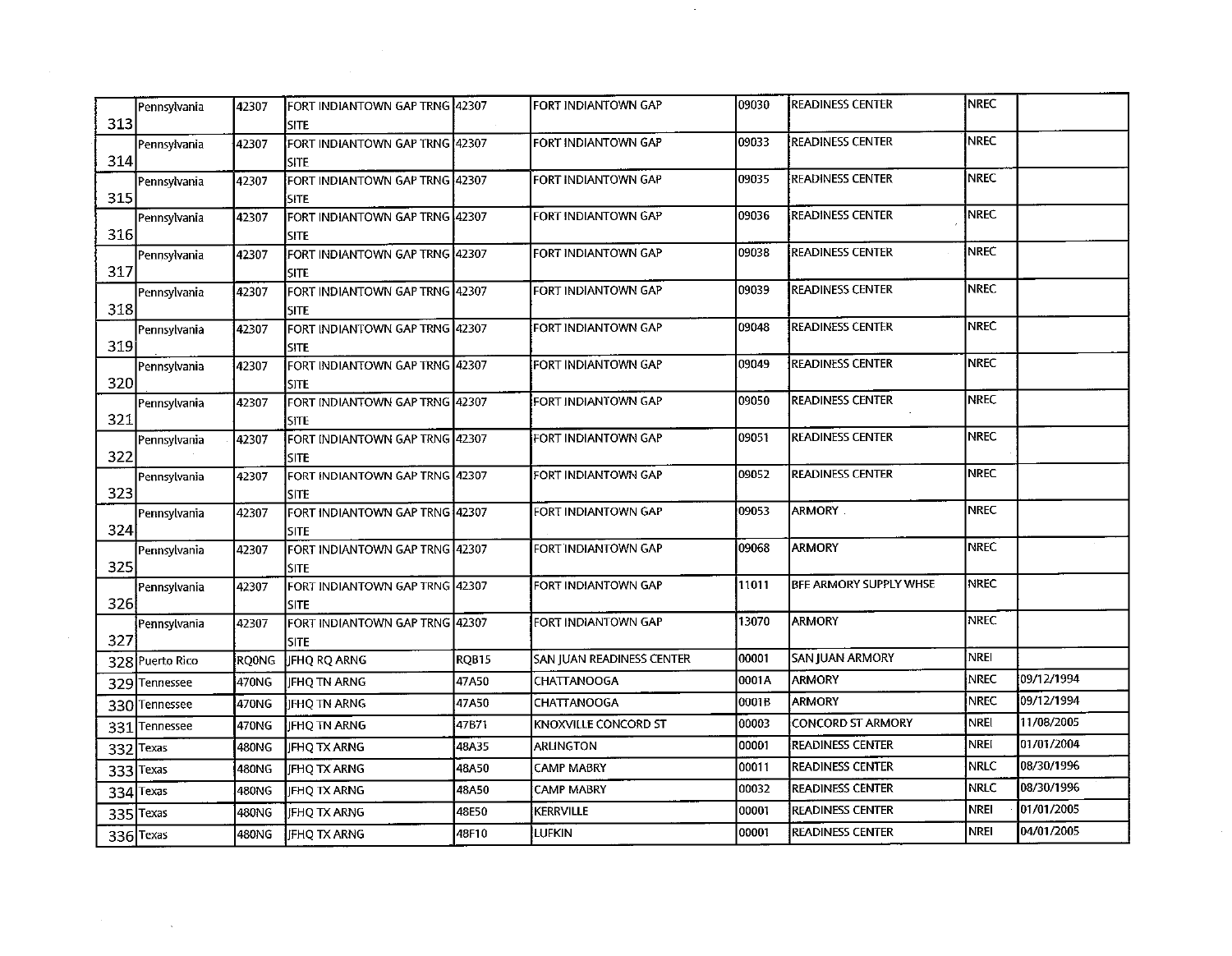|      | 337 Texas      | 480NG | <b>JFHQ TX ARNG</b> | 48F95 | PAMPA                        | 100001 | <b>READINESS CENTER</b>          | INREI        | 04/01/2005 |
|------|----------------|-------|---------------------|-------|------------------------------|--------|----------------------------------|--------------|------------|
| 338  | Utah           | 490NG | <b>IFHQ UT ARNG</b> | 49A05 | AMERICAN FORK ARMORY/FMS 3A  | 00001  | AMERICAN FORK ARMORY/FMS         | <b>INREI</b> |            |
| 339  | Utah           | 490NG | IIFHO UT ARNG       | 49A40 | FILLMORE ARMORY/FMS WS2 (SO) | 00001  | <b>FILLMORE ARMORY/FMS 5 WS2</b> | <b>INREL</b> |            |
|      | 340 Utah       | 490NG | <b>JFHQ UT ARNG</b> | 49B35 | SPRINGVILLE ARMORY           | 00001  | <b>SPRINGVILLE ARMORY</b>        | <b>NREI</b>  | 10/09/2003 |
|      | 341 Vermont    | 500NG | JFHQ VT ARNG        | 50A05 | <b>BENNINGTON</b>            | A0501  | <b>BENNINGTON ARMORY</b>         | <b>INREC</b> |            |
|      | 342 Vermont    | 500NG | JFHQ VT ARNG        | 50A25 | TS CAMP JOHNSON              | 00014  | <b>FAMILY READINESS CENTER</b>   | <b>NREC</b>  | 01/01/2000 |
|      | 343 Vermont    | 500NG | JFHQ VT ARNG        | 50A75 | RUTLAND                      | A7501  | <b>RUTLAND ARMORY</b>            | [NREC        |            |
|      | 344 Vermont    | 500NG | <b>IFHQ VT ARNG</b> | 50A85 | <b>ST ALBANS</b>             | A8501  | <b>ST ALBANS ARMORY</b>          | <b>INREC</b> |            |
|      | 345 Virginia   | 510NG | <b>JFHQ VA ARNG</b> | 51A10 | <b>BEDFORD</b>               | 00001  | <b>ARNG ARMORY</b>               | <b>NREI</b>  |            |
|      | 346 Virginia   | 510NG | JFHQ VA ARNG        | 51A20 | <b>BIG STONE GAP</b>         | 00001  | <b>ARNG ARMORY</b>               | NREI         |            |
| 347I | Virginia       | 510NG | JFHQ VA ARNG        | 51A40 | CHATHAM                      | 00001  | <b>ARNG ARMORY</b>               | <b>NREI</b>  |            |
|      | 348 Virginia   | 510NG | IFHQ VA ARNG        | 51A50 | <b>CHRISTIANSBURG</b>        | 00001  | <b>ARNG ARMORY</b>               | <b>NREI</b>  |            |
|      | 349 Virginia   | 510NG | <b>JFHQ VA ARNG</b> | 51A90 | <b>FARMVILLE</b>             | 00001  | <b>ARNG ARMORY</b>               | <b>NREI</b>  |            |
|      | 350 Virginia   | 510NG | <b>IFHO VA ARNG</b> | 51A95 | <b>FRANKLIN</b>              | 00001  | <b>ARNG ARMORY</b>               | Inrei        |            |
|      | 351 Virginia   | 510NG | JFHQ VA ARNG        | 51B00 | <b>FREDERICKSBURG</b>        | 00001  | <b>ARNG ARMORY</b>               | NREI         |            |
|      | 352 Virginia   | 510NG | <b>JFHQ VA ARNG</b> | 51B10 | <b>GATE CITY</b>             | 100001 | ARNG ARMORY                      | <b>NREI</b>  |            |
|      | 353 Virginia   | 510NG | <b>JFHQ VA ARNG</b> | 51B40 | <b>MANASSAS</b>              | 100001 | <b>ARNG ARMORY</b>               | <b>NREI</b>  |            |
|      | 354 Virginia   | 510NG | <b>IFHO VA ARNG</b> | 51B40 | <b>MANASSAS</b>              | 100001 | ARNG ARMORY                      | İNREI        |            |
|      | 355 Virginia   | 510NG | JFHQ VA ARNG        | 51B80 | PULASKI                      | 00001  | <b>ARNG ARMORY</b>               | <b>NREI</b>  |            |
|      | 356 Virginia   | 510NG | <b>JFHQ VA ARNG</b> | 51B85 | <b>RADFORD</b>               | 100001 | <b>ARNG ARMORY</b>               | NREI         |            |
|      | 357 Virginia   | 510NG | <b>IFHQ VA ARNG</b> | 51C15 | <b>ROANOKE</b>               | 00001  | <b>ARNG ARMORY</b>               | <b>NREI</b>  |            |
|      | 358 Virginia   | 510NG | <b>IFHO VA ARNG</b> | 51C15 | <b>ROANOKE</b>               | 00001  | <b>ARNG ARMORY</b>               | <b>NREI</b>  |            |
|      | 359 Virginia   | 510NG | JFHQ VA ARNG        | 51C25 | <b>ROCKY MOUNT</b>           | 00001  | <b>ARNG ARMORY</b>               | <b>NREI</b>  |            |
|      | 360 Virginia   | 510NG | JFHQ VA ARNG        | 51C50 | <b>STAUNTON</b>              | 00001  | <b>ARNG ARMORY</b>               | NREI         |            |
|      | 361 Virginia   | 510NG | <b>IFHQ VA ARNG</b> | 51C75 | <b>WARRENTON</b>             | 100001 | <b>ARNG ARMORY</b>               | NREI         |            |
|      | 362 Virginia   | 510NG | JFHQ VA ARNG        | 51C75 | <b>WARRENTON</b>             | 00001  | <b>ARNG ARMORY</b>               | Inrei        |            |
|      | 363 Washington | 530NG | JFHQ WA ARNG        | 53555 | <b>CAMP MURRAY</b>           | 00003  | NG READINESS CENTER - J9         | Inrec        |            |

 $\mathcal{L}^{\text{max}}_{\text{max}}$  and  $\mathcal{L}^{\text{max}}_{\text{max}}$ 

 $\label{eq:2.1} \frac{1}{\sqrt{2}}\left(\frac{1}{\sqrt{2}}\right)^{2} \left(\frac{1}{\sqrt{2}}\right)^{2} \left(\frac{1}{\sqrt{2}}\right)^{2} \left(\frac{1}{\sqrt{2}}\right)^{2} \left(\frac{1}{\sqrt{2}}\right)^{2} \left(\frac{1}{\sqrt{2}}\right)^{2} \left(\frac{1}{\sqrt{2}}\right)^{2} \left(\frac{1}{\sqrt{2}}\right)^{2} \left(\frac{1}{\sqrt{2}}\right)^{2} \left(\frac{1}{\sqrt{2}}\right)^{2} \left(\frac{1}{\sqrt{2}}\right)^{2} \left(\$ 

 $\label{eq:2.1} \mathcal{L}^{\text{max}}_{\text{max}}(\mathbf{r},\mathbf{r}) = \mathcal{L}^{\text{max}}_{\text{max}}(\mathbf{r},\mathbf{r})$ 

 $\mathcal{L}(\mathcal{L}(\mathcal{L}(\mathcal{L}(\mathcal{L}(\mathcal{L}(\mathcal{L}(\mathcal{L}(\mathcal{L}(\mathcal{L}(\mathcal{L}(\mathcal{L}(\mathcal{L}(\mathcal{L}(\mathcal{L}(\mathcal{L}(\mathcal{L}(\mathcal{L}(\mathcal{L}(\mathcal{L}(\mathcal{L}(\mathcal{L}(\mathcal{L}(\mathcal{L}(\mathcal{L}(\mathcal{L}(\mathcal{L}(\mathcal{L}(\mathcal{L}(\mathcal{L}(\mathcal{L}(\mathcal{L}(\mathcal{L}(\mathcal{L}(\mathcal{L}(\mathcal{L}(\mathcal{$ 

 $\mathcal{L}(\mathcal{L}(\mathcal{L}))$  and  $\mathcal{L}(\mathcal{L}(\mathcal{L}))$  . The contribution of  $\mathcal{L}(\mathcal{L})$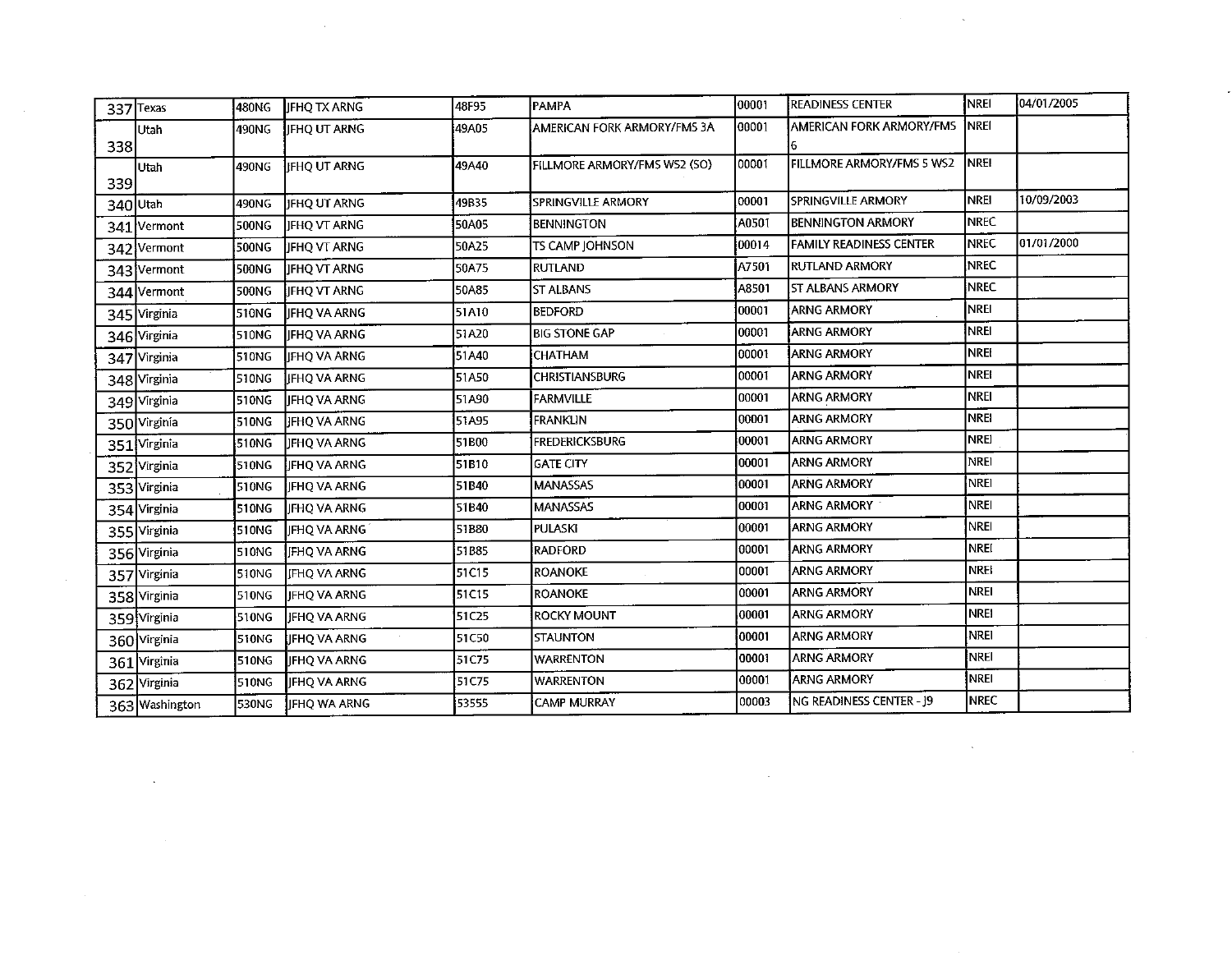## **Appendix C**

# **Information Regarding HABS Level** Ill **Documentation Standards**

Can be downloaded in its entirety at:

http://www.nps.gov/history/hdp/standards/standards.pdf

 $\sim$